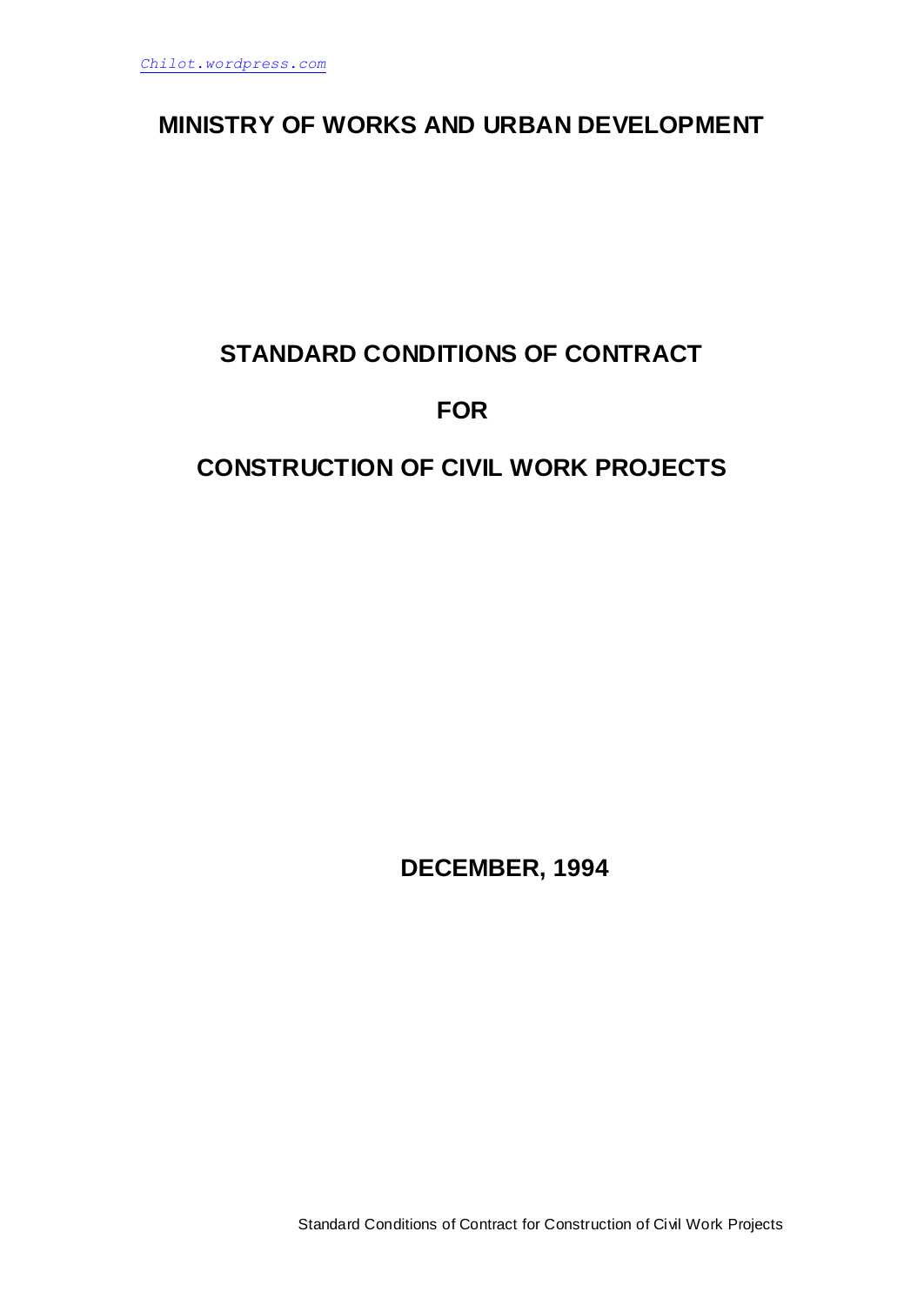## **STANDARD CONDITIONS OF CONTRACT FOR CONSTRUCTION OF CIVIL WORK PROJECTS**

# **TABLE OF CONTENTS**

| <b>CLAUSE</b>  | <b>DEFINITIONS AND INTERPRETATION</b>            | <b>PAGE</b>                                             |
|----------------|--------------------------------------------------|---------------------------------------------------------|
| 1              | (2) Singular and Plural<br>(3) Headings or Notes | 1<br>$\overline{2}$<br>$\overline{2}$<br>$\overline{2}$ |
|                | <b>ENGINEER AND ENGINEER'S REPRESENTATIVE</b>    |                                                         |
| $\overline{2}$ | Duties and Power of the Engineer                 | 3                                                       |
|                | <b>ASSIGNMENT AND SUB-LETTING</b>                |                                                         |
| 3              |                                                  | 4                                                       |
| 4              |                                                  | 4                                                       |
|                | <b>CONTRACT DOCUMENTS</b>                        |                                                         |
| 5              | (1) Language and Law                             | 5                                                       |
|                | (2) Documents Mutually Explanatory               | 5                                                       |
| 6              | $(1)$ Custody of Drawings                        | 5                                                       |
|                | (2) One Copy of Drawings to be kept on Site      | 6                                                       |
|                |                                                  | 6                                                       |
|                | (4) Delays and Cost of Delay of Drawings         | 6                                                       |
| 7              | Further Drawings and Instructions                | 6                                                       |

# **GENERAL OBLIGATIONS**

| - 8 | Contractors General Responsibilities           |   |
|-----|------------------------------------------------|---|
|     |                                                |   |
| 10  |                                                |   |
| 11  |                                                | 8 |
| 12  | Sufficiency of Tender                          | 8 |
| 13  | Work to be to the satisfaction of the Engineer | 9 |
| 14  |                                                | 9 |
| 15  | Contractor's Superintendent                    | 9 |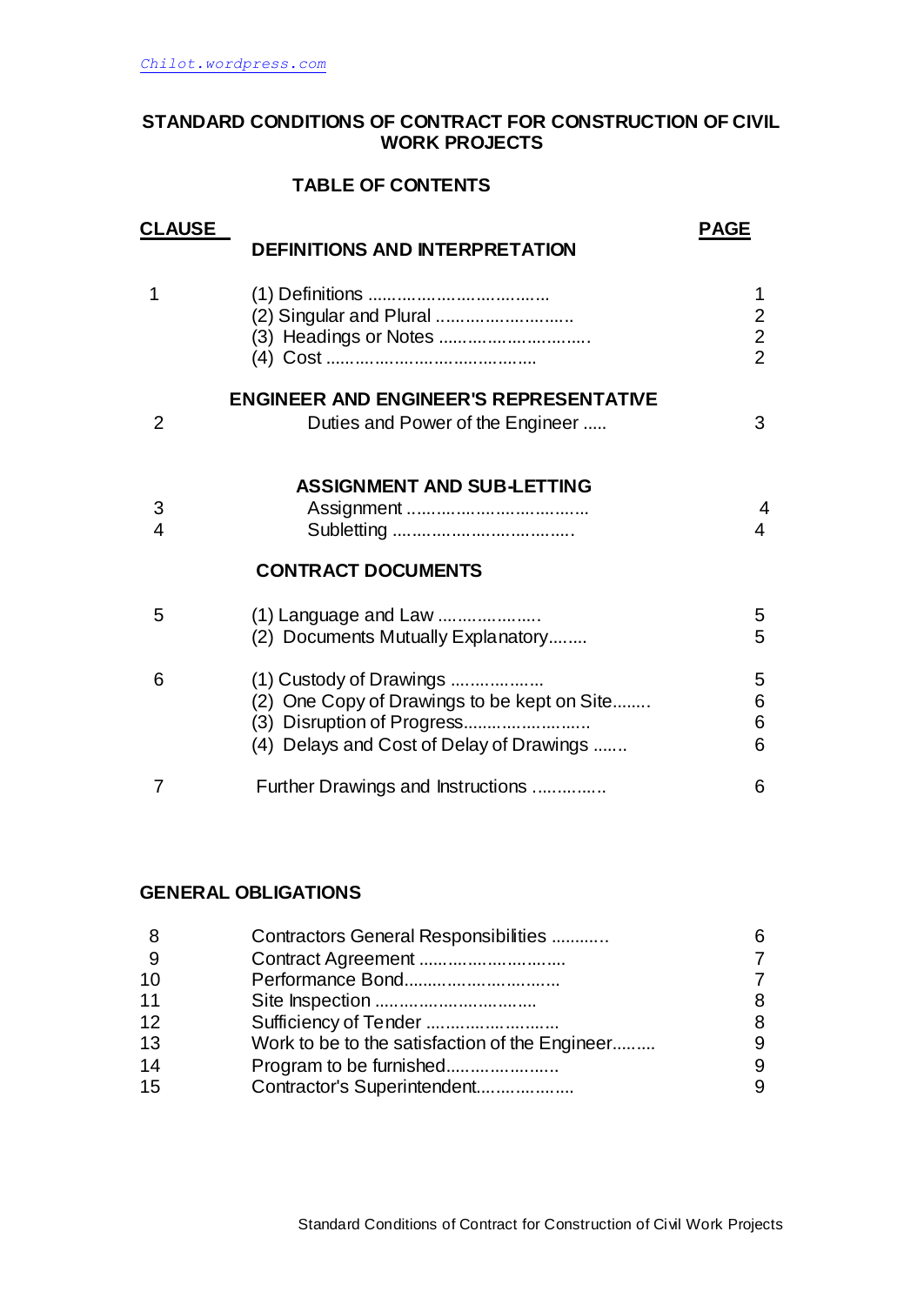# **CLAUSE PAGE**

| 16<br>17 | Contractor's Employees                           | 10<br>10              |
|----------|--------------------------------------------------|-----------------------|
| 18       | Boreholes and Exploratory Excavation             | 11                    |
| 19       | Watching and Lighting                            | 11                    |
| 20       |                                                  | 11                    |
|          | (3) Insurance of Works, etc.                     | 12<br>12 <sub>2</sub> |
| 22       | (1) Damage to Persons and Property               | 13<br>13              |
|          |                                                  |                       |
| 23       | (1) Third Party Insurance                        | 14                    |
|          | (2) Minimum amount of Third Party Insurance      | 14                    |
|          | (3) Provisions to Indemnify Employer             | 14                    |
| 24       | (1) Accident or Injury to Workmen                | 14                    |
|          | (2) Insurance against Accident, etc., to Workmen | 14                    |
| 25       | Remedy on Contractor's Failure to Insure         | 15                    |
| 26       | (1) Giving of Notices and Payment of Fees        | 15                    |
|          | (2) Compliance with Statutes, Regulations, etc.  | 16                    |
| 27       |                                                  | 16                    |
| 28       | Patent Rights and Royalties                      | 16                    |
| 29       | Interference with Traffic and Adjoining          |                       |
|          |                                                  | 16                    |
| 30       |                                                  | 17<br>17              |
|          | (3) Settlement of Extraordinary Traffic Claims   | 17                    |
|          |                                                  | 18                    |
| 31       | Opportunities for other Contractors              | 18                    |
| 32       | Contractor to Keep Site Clear                    | 18                    |
| 33       | Clearance of Site on Completion                  | 18                    |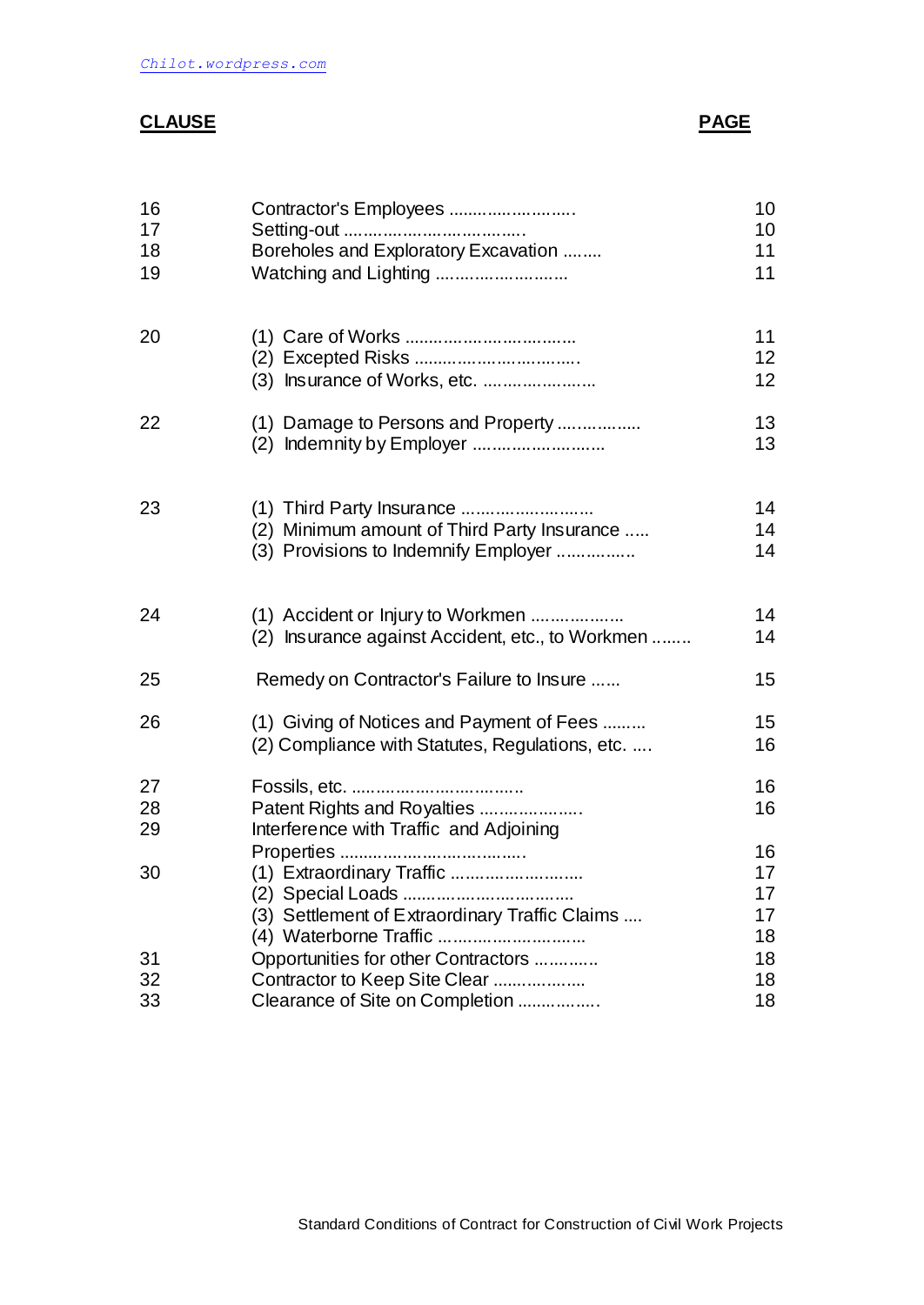# **LABOUR**

# **CLAUSE PAGE**

| 34 |                                     | 18 |
|----|-------------------------------------|----|
|    |                                     | 18 |
|    | (3) Alcoholic Liquor or Drugs       | 19 |
|    | (4) Arms and Ammunition             | 19 |
|    | (5) Festivals and Religious Customs | 19 |
|    |                                     | 19 |
|    | (7) Disorderly Conduct, etc.        | 19 |
|    | (8) Observance by Sub-contractors   | 19 |
|    |                                     | 19 |
|    |                                     | 20 |
| 35 |                                     | 20 |
|    |                                     |    |

# **MATERIALS AND WORKMANSHIP**

| 36 | (1) Quality of Materials and Workmanship and |    |
|----|----------------------------------------------|----|
|    | Test                                         | 20 |
|    |                                              | 20 |
|    |                                              | 20 |
|    | (4) Cost of Tests not Provided for, etc.     | 21 |
| 37 |                                              | 21 |
| 38 | (1) Examination of Work before Covering up   | 21 |
|    | (2) Uncovering and Making Openings           | 21 |
| 39 | (1) Removal of Improper Work and Materials   | 22 |
|    | (2) Default of Contractor in Compliance      | 22 |
| 40 |                                              | 22 |
|    | (2) Suspension Lasting more than 90 days     | 23 |
|    |                                              |    |

# **COMMENCEMENT TIME AND DELAYS**

| Commencement of Works | 23.        |
|-----------------------|------------|
|                       | 23.<br>23. |
|                       |            |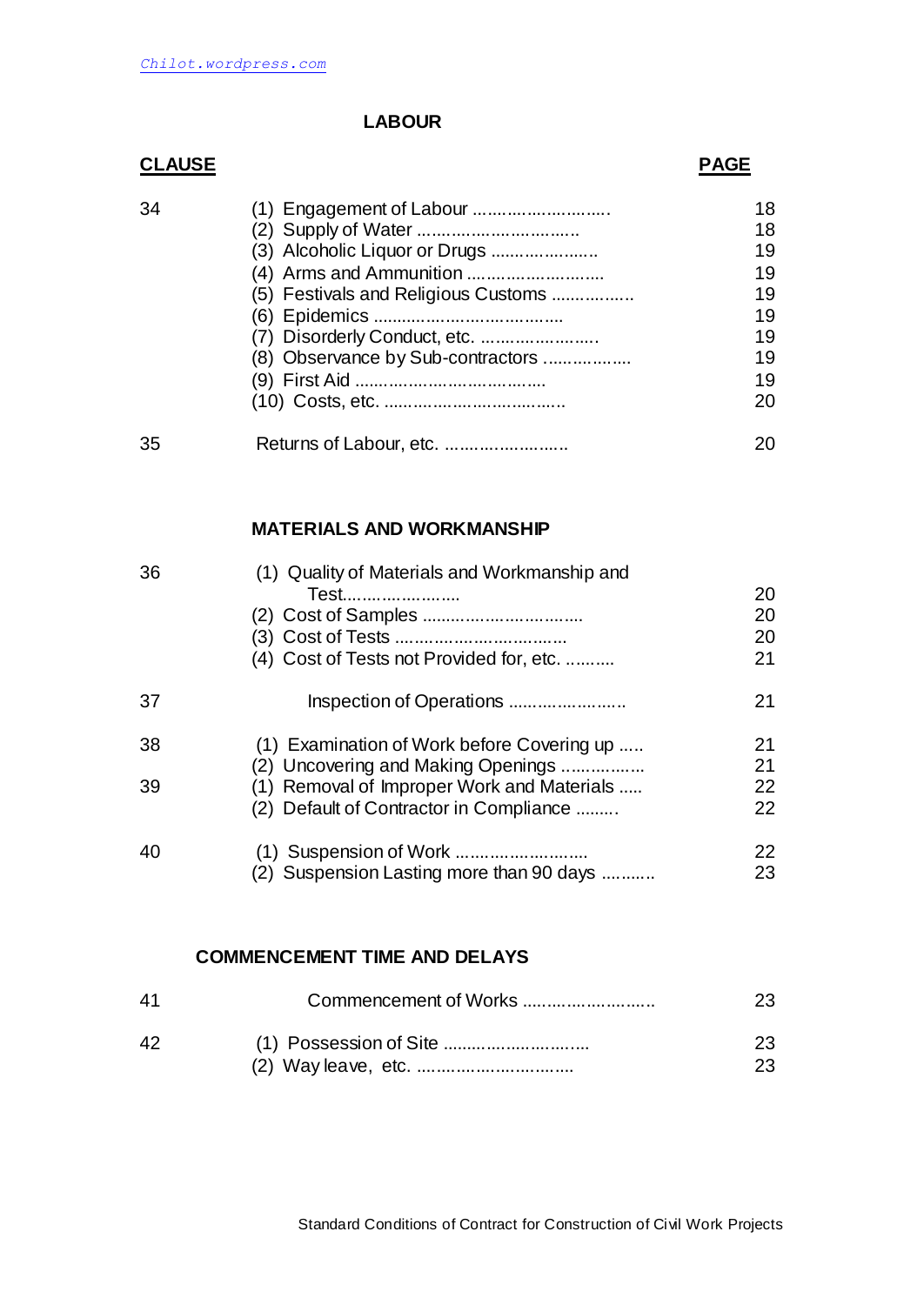# **CLAUSE PAGE**

| 43 |                                                   | 24 |
|----|---------------------------------------------------|----|
| 44 | Extension of Time for Completion                  | 24 |
| 45 | No Night or Sunday Work                           | 24 |
| 46 |                                                   | 25 |
| 47 | (1) Liquidated Damages for Delay                  | 25 |
|    | (2) Reduction of Liquidated Damages               | 25 |
|    | (3) Bonus for Completion                          | 26 |
|    | (4) Limits for Liquidated Damages                 | 26 |
| 48 | (1) Certification of Completion of Works          | 26 |
|    | (2) Certification of Completion by Stages         | 26 |
|    | <b>MAINTENANCE AND DEFECTS</b>                    |    |
| 49 | (1) Definition of Period of Maintenance           | 27 |
|    | (2) Execution of Work of Repair, etc.             | 27 |
|    | (3) Cost of Execution of Work of Repair, etc.     | 27 |
|    | (4) Remedy on Contractor's Failure to Carry       |    |
|    | Out Work Required                                 | 28 |
| 50 |                                                   | 28 |
|    | <b>ALTERATIONS, ADDITIONS AND OMISSIONS</b>       |    |
| 51 |                                                   | 28 |
|    | (2) Orders for Variations to be in Writing        | 29 |
| 52 |                                                   | 29 |
|    | (2) Power of Engineer to Fix Rates                | 29 |
|    | (3) Variations Exceeding 10%                      | 30 |
|    |                                                   | 30 |
|    |                                                   | 31 |
|    | PLANT, TEMPORARY WORKS AND MATERIALS              |    |
| 53 | (1) Plant, etc., Exclusive use for the Works      | 31 |
|    | Removal of Plant, etc.<br>(2)                     | 31 |
|    | (3) Employer not Liable for Damage to Plant, etc. | 32 |
|    | Import and Export Licenses<br>(4)                 | 32 |
|    | Temporary Works<br>(5)                            | 32 |
|    |                                                   | 32 |
|    | (7) Conditions of Hire Equipment                  | 33 |
|    |                                                   | 33 |
| 54 | Approval of Materials, etc., not Implied          | 33 |
|    |                                                   |    |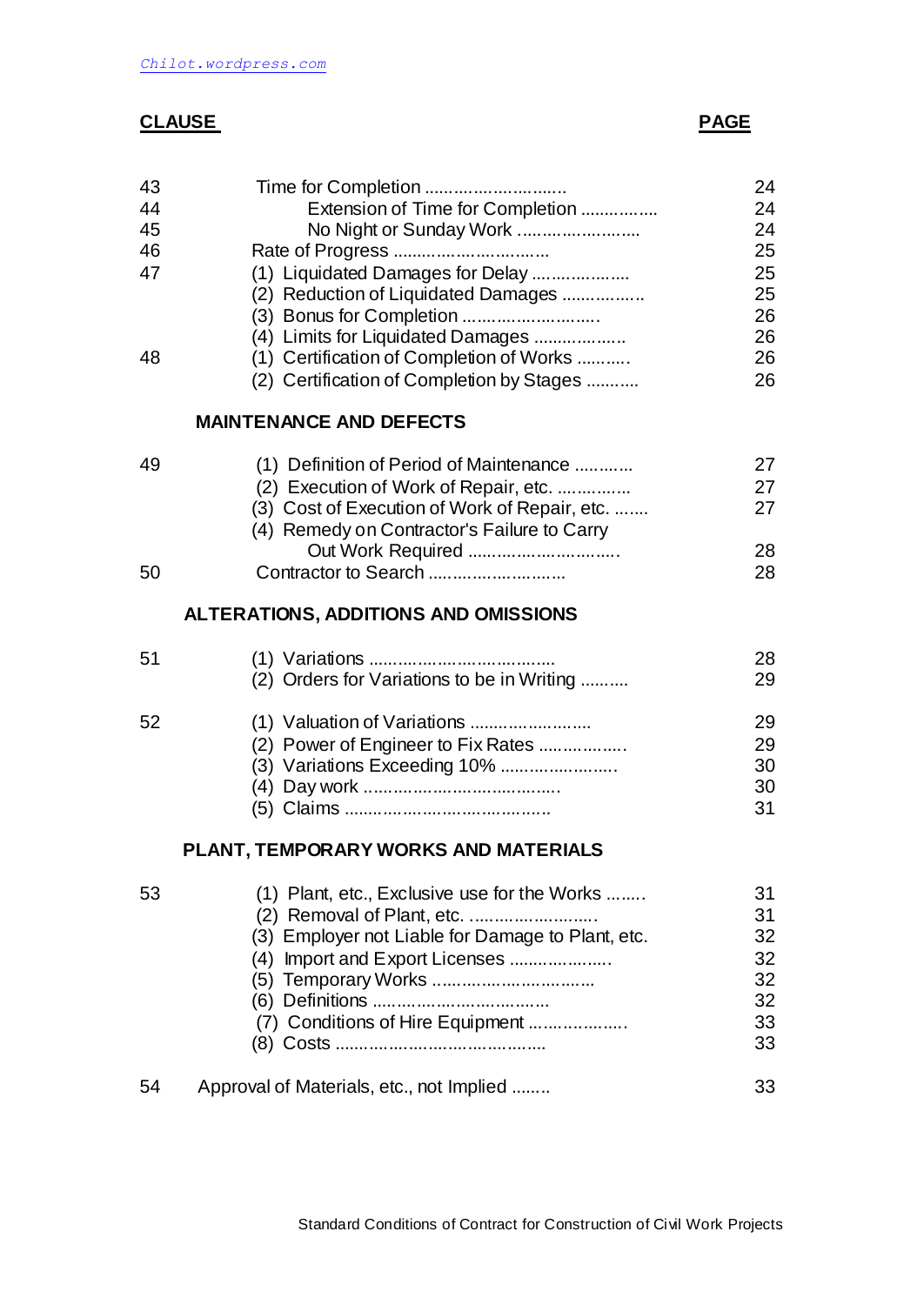#### **MEASUREMENT**

### **CLAUSE PAGE**

| 55 |     |
|----|-----|
| 56 | 34. |
| 57 | 34. |

### **PROVISIONAL SUMS**

| 58 | (1) Definition of Provisional Sums | 34 |
|----|------------------------------------|----|
|    |                                    | 34 |
|    | (3) Production of Vouchers,        | 35 |

### **NOMINATED SUB-CONTRACTORS**

59 (1) Definitions of Nominated Sub-contractors .... 35 (2) Nominated Sub-contractors, Objection to Nomination ...................................... 35 (3) Design Requirements to be Expressly stated .. 37 (4) Payments to Nominated Sub-contractors ..... 37 (5) Certification of Payments to Nominated Sub-contractors ................................. 37 (6) Assignment of Nominated Sub-contractors Obligations ..................................... 38 (7) Employer not Liable to Nominated Sub-contractor 38

### **CERTIFICATES AND PAYMENT**

| 60 | Monthly Statement for Progress payments       | 38 |
|----|-----------------------------------------------|----|
|    | Monthly Payments<br>(2)                       | 39 |
|    | Payment on Certificate of Completion<br>(3)   | 39 |
|    | Payment after Expiration of Period of<br>(4)  |    |
|    | Maintenance                                   | 39 |
|    | Corrections and Withholding of Payment<br>(5) |    |
|    | Certificates                                  | 40 |
|    |                                               | 40 |
|    |                                               | 40 |
|    |                                               |    |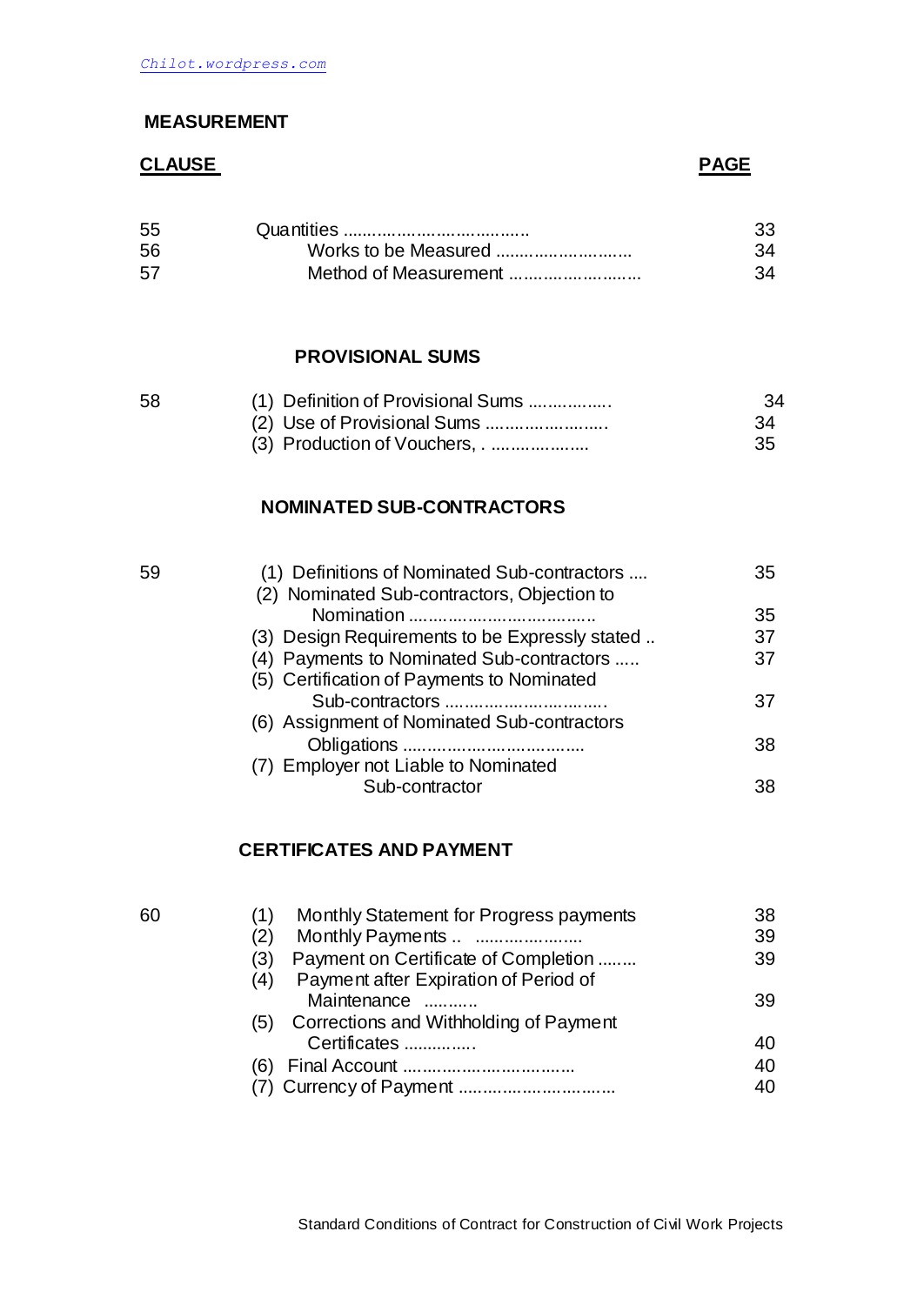# **CLAUSE PAGE**

| 61            | Approval only by Maintenance Certificate                                                                                                                                                        | 40                               |
|---------------|-------------------------------------------------------------------------------------------------------------------------------------------------------------------------------------------------|----------------------------------|
| 62            | (2) Cessation of Employer's Liability                                                                                                                                                           | 40<br>41<br>41                   |
|               | <b>REMEDIES AND POWERS</b>                                                                                                                                                                      |                                  |
| 63            | (2) Valuation at Date of Forfeiture<br>(3) Payment after Forfeiture<br>(4) Assignment of Benefit of Agreement                                                                                   | 41<br>42<br>43<br>43             |
| 64            | Urgent Remedial Work                                                                                                                                                                            | 43                               |
|               | <b>SPECIAL RISKS</b>                                                                                                                                                                            |                                  |
| 65            | (1) No Liability for Special Risks<br>(3) Damage to Works by Special Risks                                                                                                                      | 44<br>44<br>45                   |
|               | (4) Projectile, Missile, etc.<br>(5) Increased Cost arising from Special Risks<br>(7) Removal of Constructional Plant<br>(8) Payment if Contract Terminated<br>(9) Wage Books, Time Sheets etc. | 45<br>45<br>45<br>46<br>46<br>46 |
|               | <b>FRUSTRATION</b>                                                                                                                                                                              |                                  |
| 66            | Payment in Event of Frustration                                                                                                                                                                 | 47                               |
|               | <b>SETTLEMENT OF DISPUTES</b>                                                                                                                                                                   |                                  |
| 67            | Settlement of Disputes - Arbitration                                                                                                                                                            | 47                               |
| <b>CLAUSE</b> |                                                                                                                                                                                                 | <b>PAGE</b>                      |
|               | <b>NOTICES</b>                                                                                                                                                                                  |                                  |
| 68            | (1) Services of Notices on Contractor<br>(2) Services of Notices on Employer or Engineer<br>(3) Change of Address                                                                               | 48<br>48<br>48                   |

Standard Conditions of Contract for Construction of Civil Work Projects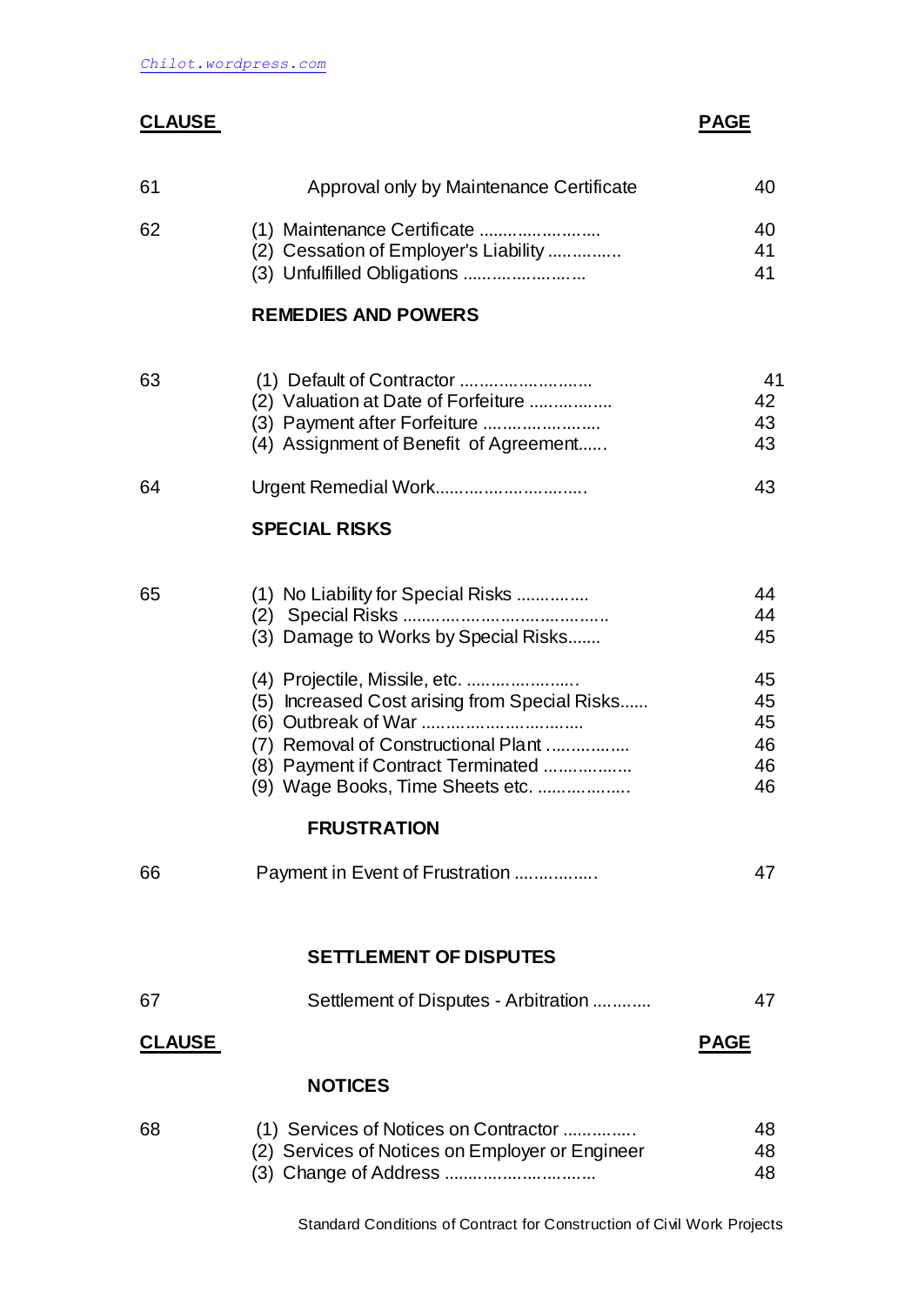# **DEFAULT OF EMPLOYER**

| 69 |                                                                                                 | 48                                     |
|----|-------------------------------------------------------------------------------------------------|----------------------------------------|
|    | <b>CHANGES IN COST AND LEGISLATION</b>                                                          |                                        |
| 70 | (1) Increase or Decrease of Costs<br>(5) Nominated Sub-contractor<br>(7) Subsequent Legislation | 49<br>50<br>50<br>50<br>50<br>51<br>51 |
|    | <b>OTHER MATTERS</b>                                                                            |                                        |
|    | Warranty in Respect of Defects of                                                               | 51                                     |

| 72 |                       | 51              |
|----|-----------------------|-----------------|
| 73 |                       | 51              |
| 74 | Contract Confidential | 52 <sub>2</sub> |
| 75 |                       | 52 <sub>2</sub> |
|    |                       | 53              |
|    |                       | 55              |

### **DEFINITIONS AND INTERPRETATION**

### *Clause 1 Definitions*

*(a) "Employer" means the party named in the Tender proposal who has called for Tenders to build or construct erect or deliver the Works and who will employ the Contractor and the legal successors in title to the Employer but not (except with the consent of the Contractor) any assignee of the Employer.*

*(b) "Contractor" means the person or persons, firm or Company whose tender has been accepted by the Employer and includes the Contractor's personal representatives, successors and permitted assigns.*

*(c) "Engineer" the Engineer is natural or juridical person designated as Engineer in writing by The Ministry of Works and Urban Development (MoWUD) Addis Ababa, Ethiopia.*

*(d) "MoWUD" means the Ministry of Works and Urban Development and shall include Departments and Officials of the Ministry P.O.Box 5608 Addis Ababa, Ethiopia.*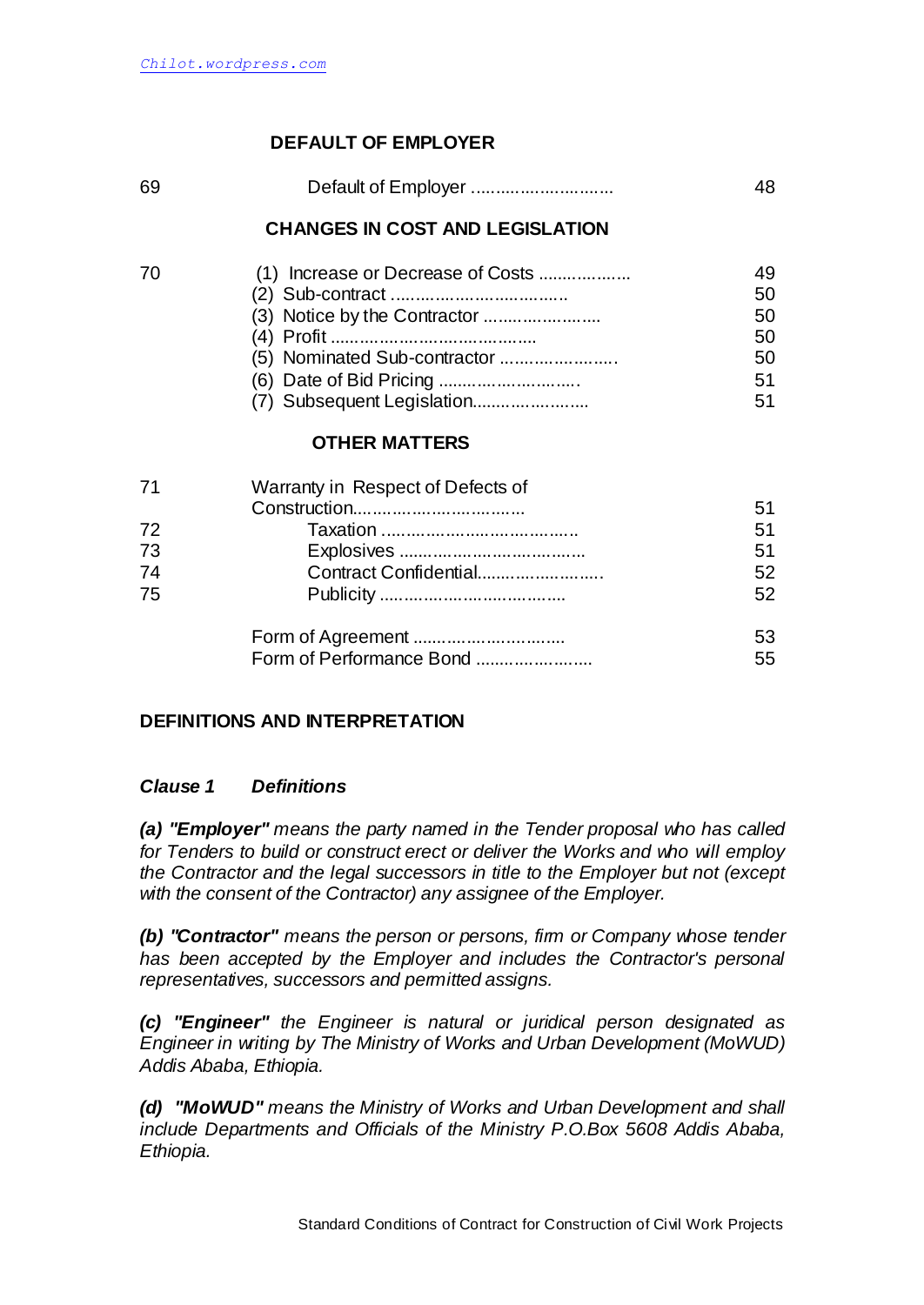*(e) "Engineer's Representative" means any Resident Engineer or assistant of the Engineer or any clerk of works appointed from time to time by the Employer or the Engineer to perform the duties set Forth in Clause 2 hereof, whose authority the Engineer shall notify in writing to the Contractor.*

*(f) "Works" means the works to be executed in accordance with the Contract and shall include both permanent and temporary works.*

*(g) "Contract" means the Conditions of Contract, Specifications, Methods of Measurement, Drawings, priced Bill of Quantities, Schedule of Rates and Prices, the Letter of Acceptance, the Contract Agreement, Addenda and other documents issued thereof.*

*(h) "Contract Price" means the sum named in the Letter of Acceptance, subject to such additions thereto or deductions there from as may be made under the provisions hereinafter contained.*

*(i) "Constructional Plant" means all appliances or things of whatsoever nature required in or about the execution or maintenance of the Works but does not include materials or other things intended to form or forming part of the Permanent Works.*

*(k) "Permanent Works" means the permanent works to be executed and maintained in accordance with the Contract.*

*(l)"Specification" means the specification referred to in the Tender and any modification thereof or addition thereto as may from time to time be furnished or approved in writing by the Engineer.*

*(m) "Drawings" means the drawings referred to in the Specification and any modification of such drawings approved in writing by the Engineer and such other drawings as may from time to time be furnished or approved in writing by the Engineer.*

*(n) "Site" means the land and other places on, under, in or through which the Permanent Works or Temporary Works designed by the Engineer are to be executed and any other lands and places provided by the Employer for working space or any other purpose as may be specifically designated in the Contract as forming part of the Site.*

*(o) "Approved" means approved in writing, including subsequent written confirmation of previous verbal approval and "Approval" means approval in writing including as aforesaid.*

# *2. Singular and plural*

*Words importing the singular only also include the plural and vice versa where the context requires.*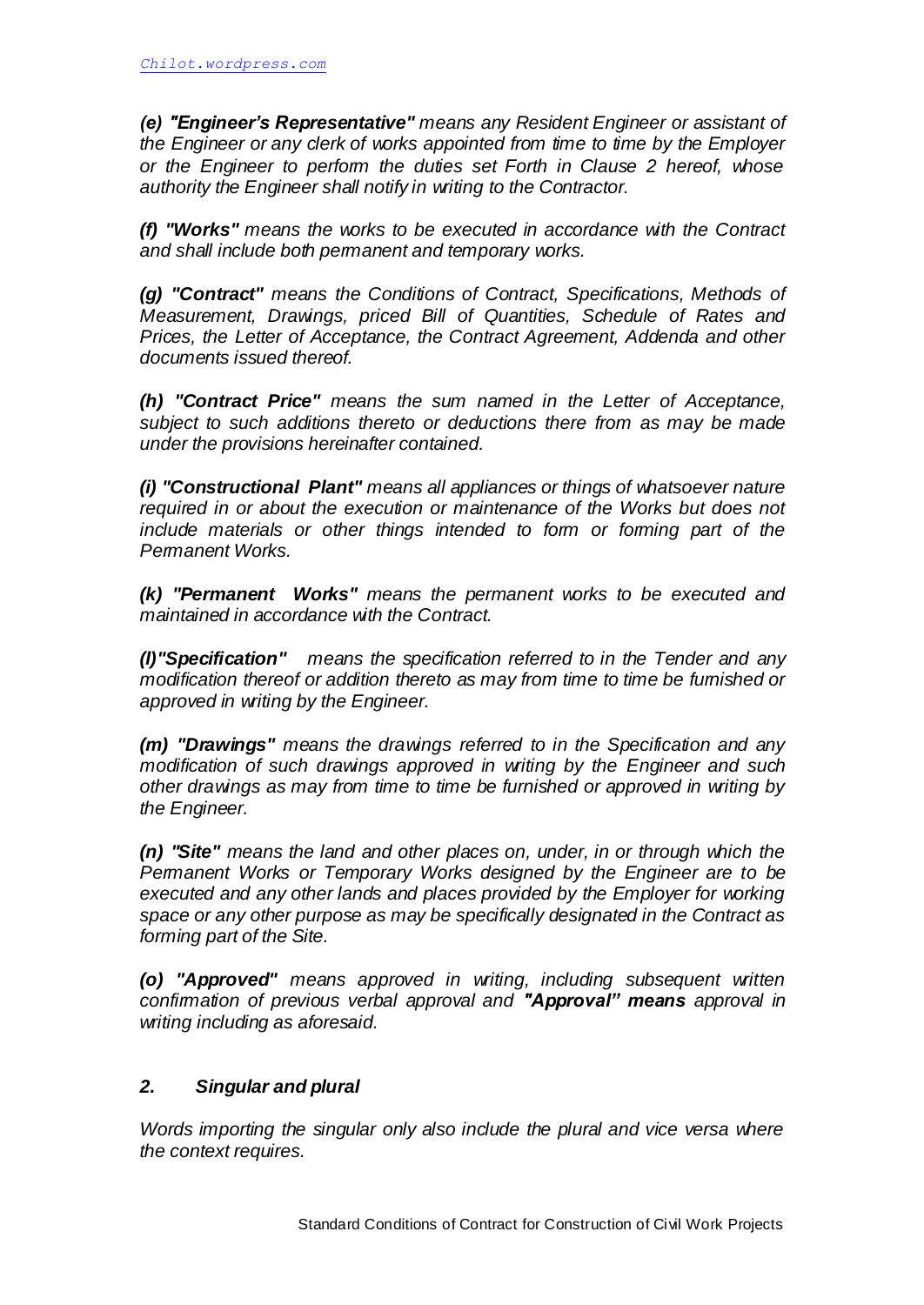#### *3. Headings or Notes*

*The headings and marginal notes in these Conditions of Contract shall not be deemed to be part thereof or be taken into consideration in; the interpretation or construction thereof or of the Contract.*

#### *4. Cost*

*The word "Cost" shall be deemed to include direct or indirect costs, overhead costs whether on or off the Site.*

# **ENGINEER AND ENGINEER'S REPRESENTATIVE**

### *Clause 2 Duties and Powers of the Engineer*

*(1) The Engineer shall carry out such duties in issuing decisions, certificates and orders as are specified in the Contract.*

*The Engineer requires the specific approval of MoWUD for the execution of his duties in connection with:-*

- *(a) The sufficiency of tender under Clause 12.*
- *(b) Certification of repayments and sums, which have been paid by the Contractor in respect of such fees under Clause 26(3).*
- *(c) Certification of completion of works under Clause 48.*
- *(d) Variations exceeding 10% under Clause 52 (3).*
- *(e) Determination of Provisional sum under Clause 58.*
- *(f) Issuance of Final Certificate under Clause 60(8).*
- *(g) Issuance of Certificate of completion of works and maintenance Certificate under Clauses 48 and 62 (1) respectively.*
- *(h) Dispute settlement under Clause 67. and*
- *(i) Time extension under clause 44:-*
	- *Making variations under Clause 51;*
		- *Valuation of variation under clause 52(1);*
		- *Fixing rates under clause 52(2);*

*Where*

- *The cumulative time extension granted under clause 44 exceeding 25 % of the Contract Time.*
- *The increase, decrease in quantity, the omission of works and additional works for which the contract rates are applicable exceed 15% of the contract value.*
- *The rates contained in the contract are not applicable for additional works;*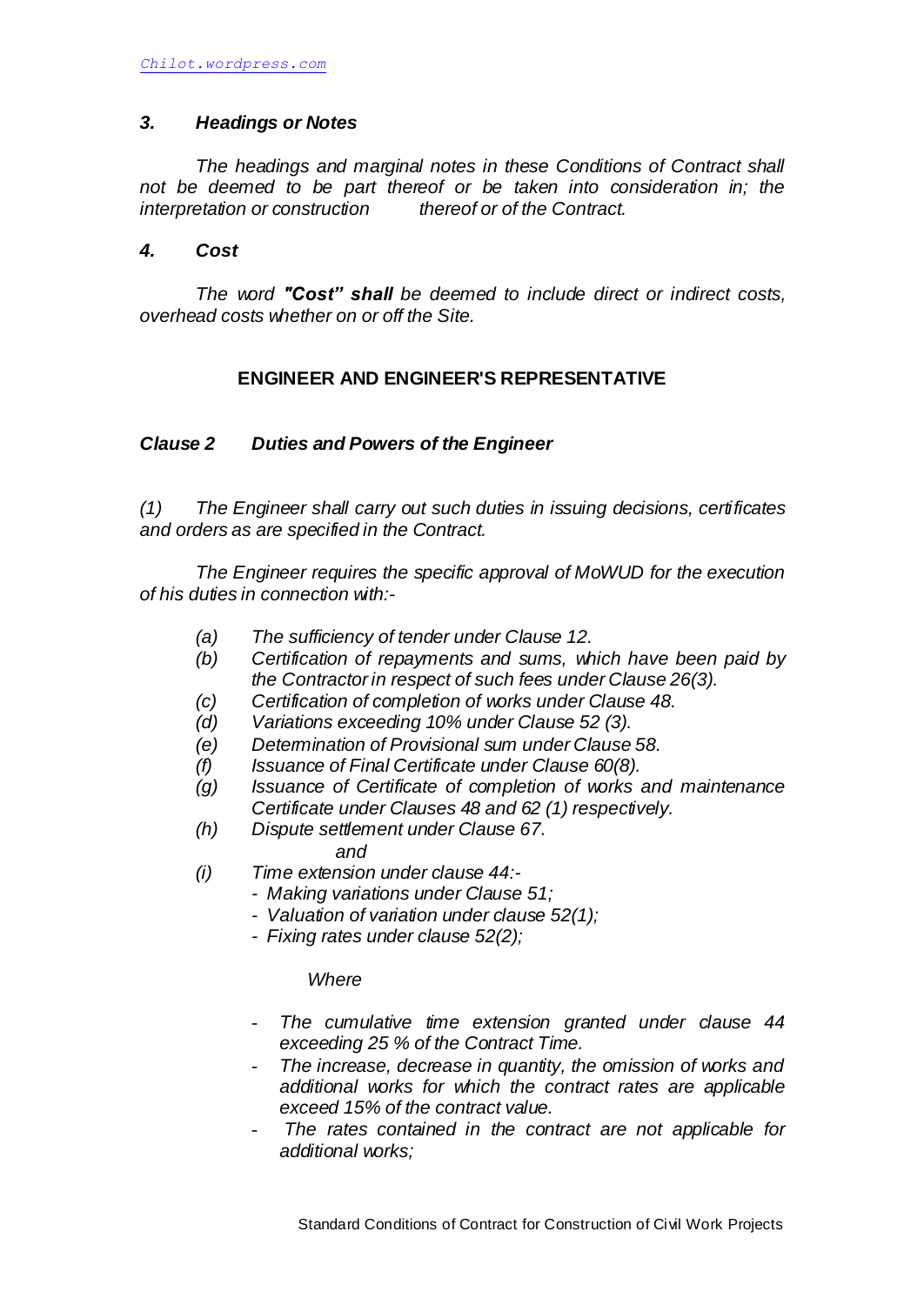- *(j) Termination of contacts under clause 63 and 69.*
- *(k) Increase of decrease of costs under clause 70.*

*(2) The Engineer's Representative shall be responsible to the Engineer and his duties are to watch and supervise the Works and to test and examine any materials to be used or workmanship employed in connection with the Works. He shall have no authority to relieve the Contractor of any of his duties or obligations under the Contract or, except as expressly provided hereunder or elsewhere in the Contract, to order any work involving delay or any extra payment by the Employer, or to make any variation of or in the Works.*

*(3) The Engineer may from time to time in writing delegate to the Engineer's Representative any of the powers and authorities vested in the Engineer and shall furnish to the Contractor and to the Employer a copy of all such written delegations of powers and authorities. Any written instruction or approval given by the Engineer's Representative to the Contractor within the terms of such delegation, but not otherwise, shall bind the Contractor and the Employer as though it had been given by the Engineer. Provided always as follows:-*

- *a. Failure of the Engineer's Representative to disapprove any work or materials shall not prejudice the power of the Engineer thereafter to disapprove such work or materials and to order the pulling down, removal or breaking up thereof.*
- *b. If the contractor shall be dissatisfied by reason of any decision of the Engineer's Representative he shall be entitled to refer the matter to the Engineer, who shall thereupon confirm, reverse or vary such decision.*

# **ASSIGNMENT AND SUB-LETTING**

### *Clause 3 Assignment*

*The Contractor shall not assign the Contract or any part thereof, or any benefit or interest therein or there under, otherwise than by a charge in favor of the Contractor's bankers of any Monies due or to become due under this Contract, without the prior written consent of the Employer.*

### *Clause 4 Sub-letting*

*The Contractor shall not sub-let the whole of the Works. Except where otherwise provided by the Contract, the Contractor shall not sub-let any part of the Works without the prior written consent of the Engineer, which shall not be unreasonably withheld, and such consent, if given, shall not relieve the Contractor from any liability or obligation under the Contract and he shall be responsible for the acts, defaults of neglects of any Sub-contractor, his agents, servants or workmen as fully as if they were the acts, defaults or neglects of the*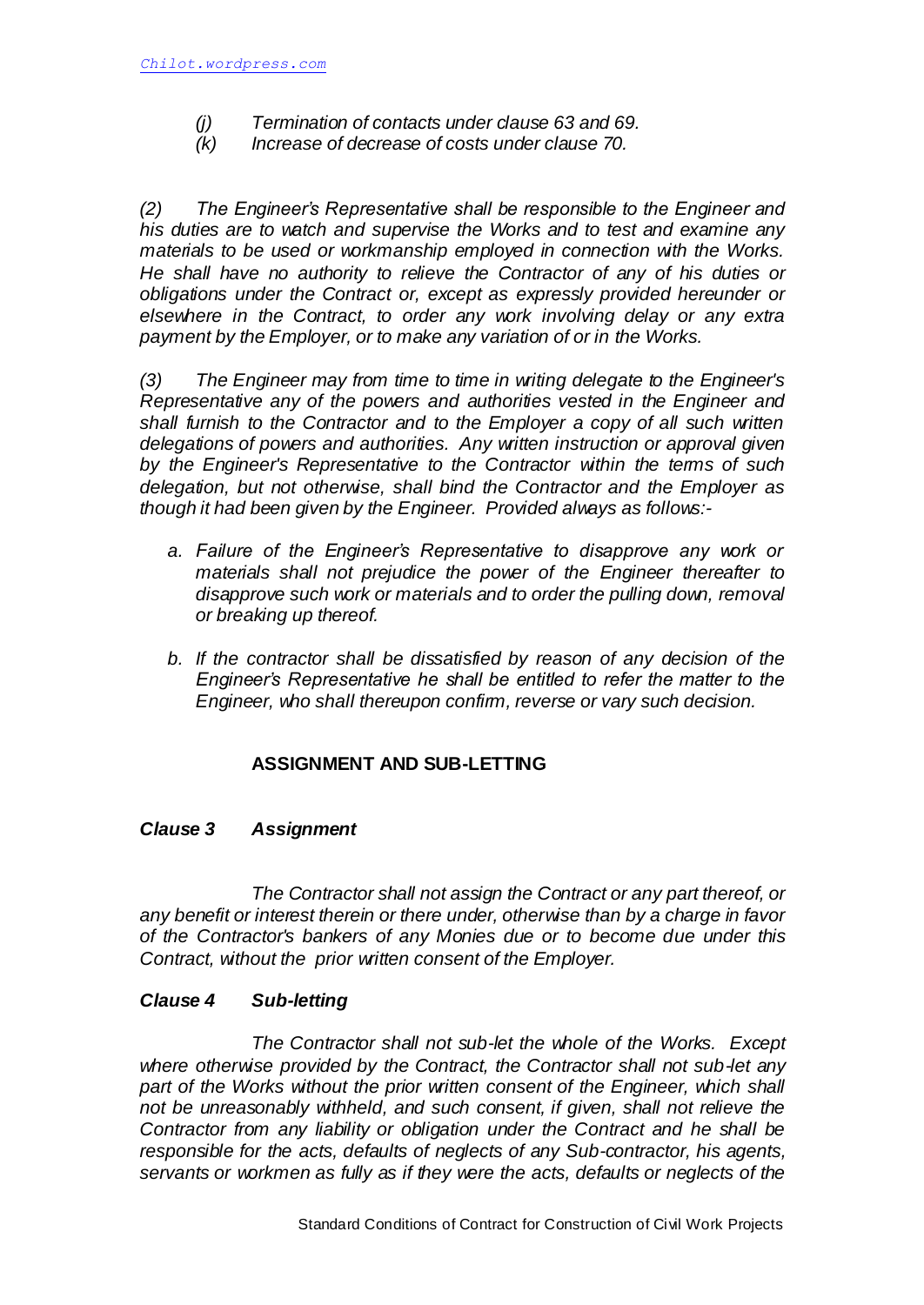*Contractor, his agents, servants or workmen. Provided always that the provision of labor on a piecework basis shall not be deemed to be a sub-letting under this Clause.*

#### **CONTRACT DOCUMENTS**

#### *Clause 5*

#### *(1) Language and Laws*

- *a. The language of the Contract Documents shall be English.*
- *b. The Contract shall in all respects be construed and operate as an Ethiopian Contract and in conformity with the laws of Ethiopia. The Courts of Ethiopia shall have exclusive jurisdiction over any matter arising out of or in connection with this Contract.*

#### *(2) Documents Mutually Explanatory*

*Except if and to the extent, otherwise provided by the Contract, the Provision of this Standard Conditions of Contract and the Project's Particular Conditions shall prevail over those of any other document forming part of the Contract. Subject to the foregoing, the several documents forming the Contract are to be taken as mutually explanatory of one another, but in case of ambiguities or discrepancies the same shall be explained and adjusted by the Engineer who shall thereupon issue to the contractor instructions thereon. Provided always that if, in the opinion of the Engineer, compliance with any such instructions shall involve the Contractor in any cost, which by reason of any such ambiguity or discrepancy could not reasonable have been foreseen by the Contractor, the Engineer shall certify and the Employer shall pay such additional sum as may be reasonable to cover such costs.*

### *Clause 6*

### *(1) Custody of Drawings*

*The drawing shall remain in the sole custody of the Engineer, but two copies thereof shall be furnished to the Contractor free of charge. The Contractor shall provide and make at his own expense any further copies required by him. At the completion of the Contract the Contractor shall return to the Engineer all Drawings provided under the Contract.*

### *(2) One copy of Drawings to be kept on Site*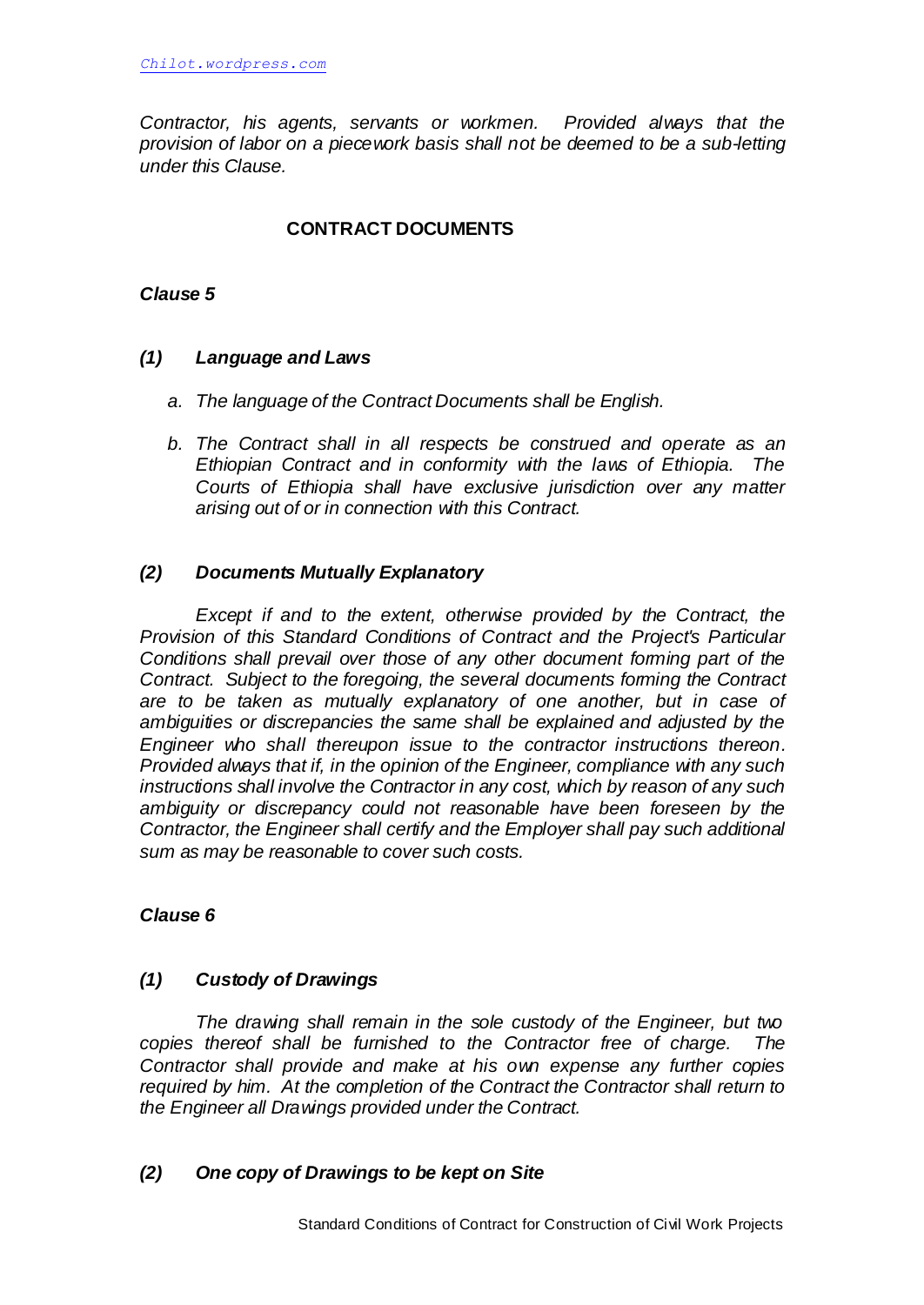*One copy of Drawings, furnished to the Contractor as aforesaid, shall be kept by the Contractor on the Site and the same shall at all reasonable times be available for inspection and use by the Engineer and the Engineer's Representative and by any other person authorized by the Engineer in writing.* 

# *(3) Disruption of Progress*

*The Contractor shall give written notice to the Engineer whenever planning or progress of the Works is likely to be delayed or disrupted unless any further drawing or order, including a direction, instruction or approval, is issued by the Engineer within a reasonable time. The notice shall include details of the drawing or order required and of why and by when it is required and of any delay or disruption likely to be suffered if it is late.*

# *(4) Delays and Cost of Delay of Drawings*

*If, by reason of any failure or inability of the Engineer to issue within a time reasonable in all the circumstances any drawing or order requested by the Contractor in accordance with sub-clause (3) of this Clause, the Contractor suffers delay and/or incurs costs then the Engineer shall take such delay into account in determining any extension of time to which the Contractor is entitled under Clause 44 hereof and the Contractor shall be paid the amount of such cost as shall be reasonable.*

### *Clause 7 Further Drawings and Instructions*

*The Engineer shall have full power and authority to supply to the Contractor from time to time, during the progress of the Works, such further drawings and instructions as shall be necessary for the purpose of the proper and adequate execution and maintenance of the Works. The Contractor shall carry out and be bound by the same.*

# **GENERAL OBLIGATIONS**

### *Clause 8 Contractors General Responsibilities*

*(1) The Contractor shall, subject to the provisions of the Contract, and with due care and diligence, execute and maintain the Works and provide all labour, including the supervision thereof, materials, constructional Plant and all other things, whether of a temporary or permanent nature, required in and for such execution and maintenance, so far as the necessity for providing the same is specified in or is reasonable to be inferred from the contract.*

*(2) The Contractor shall take full responsibility for the adequacy, stability and safety of all site operations and methods of construction, provided that the Contractor shall not be responsible, except as may be expressly provided in the*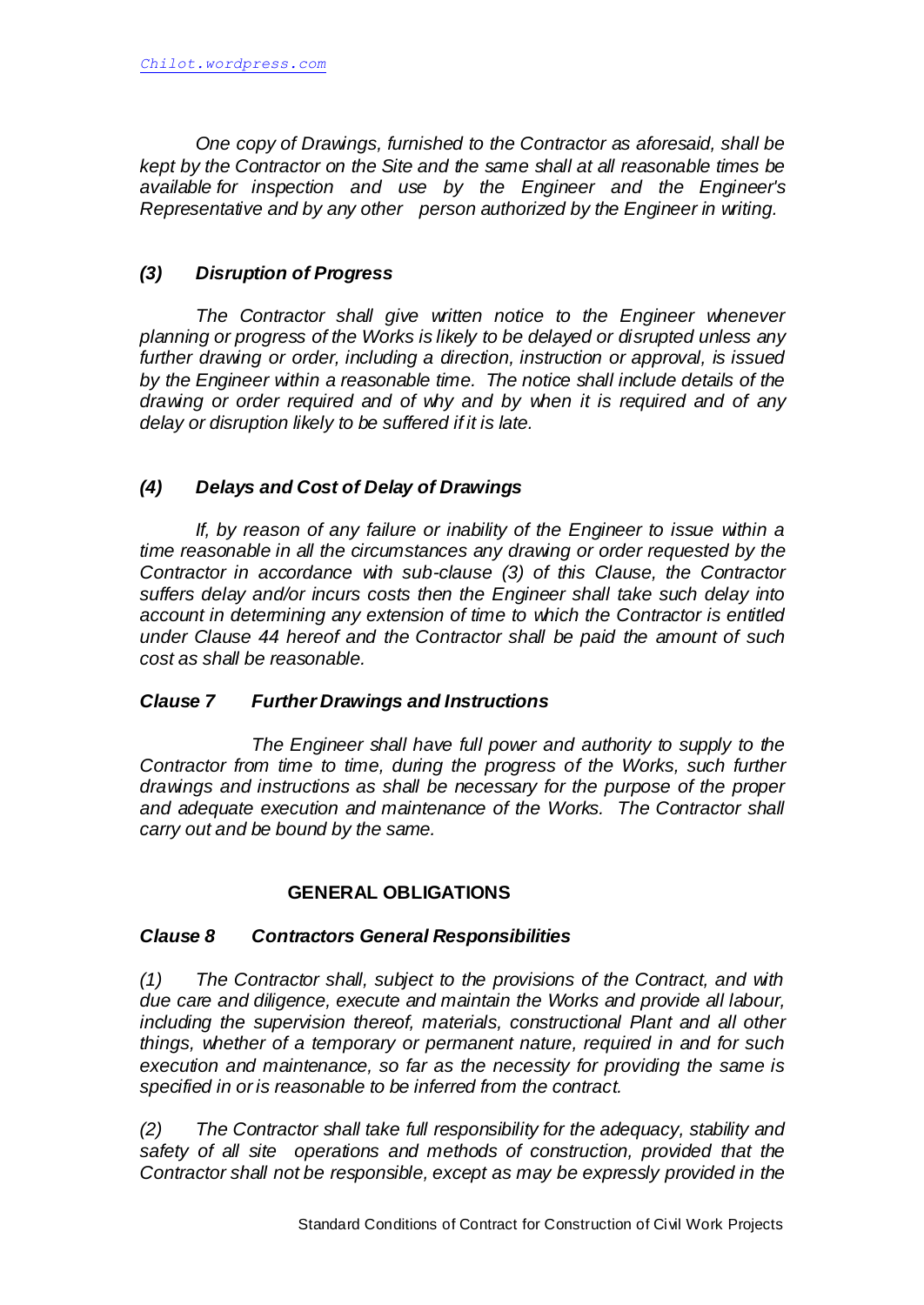*Contract, for the design or specification of the Permanent Works, or the design or specification of any Temporary Works prepared by the Engineer.*

*(3) The Contractor shall promptly inform the Employer and Engineer of any error, omission, fault and other defect in the design of or specifications for the works which are discovered when reviewing the Contract documents or in the process of execution of the Works.*

#### *Clause 9 Contract Agreement*

*The Contractor shall when called upon so to do enter into and execute a Contract Agreement, to be prepared and completed at the cost of the Employer, in the form annexed with such modification as may be necessary.*

#### *Clause 10 Performance Bond*

*The contractor undertakes to enter into a Bond with 30 days after the receipt of the letter of Acceptance for the due and proper performance of the contract and observance of all provisions, covenants, conditions and stipulations there in the sum of 10% of the contract price. The Bond shall be in the form as may be agreed between the employer and the contractor. The contractor shall enter in the space provided in the tender proposal the name of the proposed surety.*

*The institution providing such Bond shall be domiciled and licensed to do business in Ethiopia and subject to the approval of the Employer.*

*The cost of complying with the requirements of this clause shall be borne by the contractor.*

*The bond shall be reduced to 5% of the contract price at the completion of works and shall remain valid until the expiration of the period of maintenance as defined in clause 49 (1) here or of the last of such period if there be more than one. Not with standing any thing here in above contained, the Bond shall*  not be released until the Employer has given a certificate in writing that all *outstanding matters in dispute between the Employer and the Contractor have been settled.* 

#### *Clause 11 Site Inspection*

*The Contractor shall be deemed to have inspected and examined the Site and its surroundings and to have satisfied himself before submitting his Tender as to all matters necessary for the due performance of the contract including the form and nature of the site, geological, hydrological, subsurface and climatic conditions, details, location and levels of all existing and projected utility and services above and below ground, the nature and carrying capacity of existing, and projected roads, the extent and nature of the work, materials,*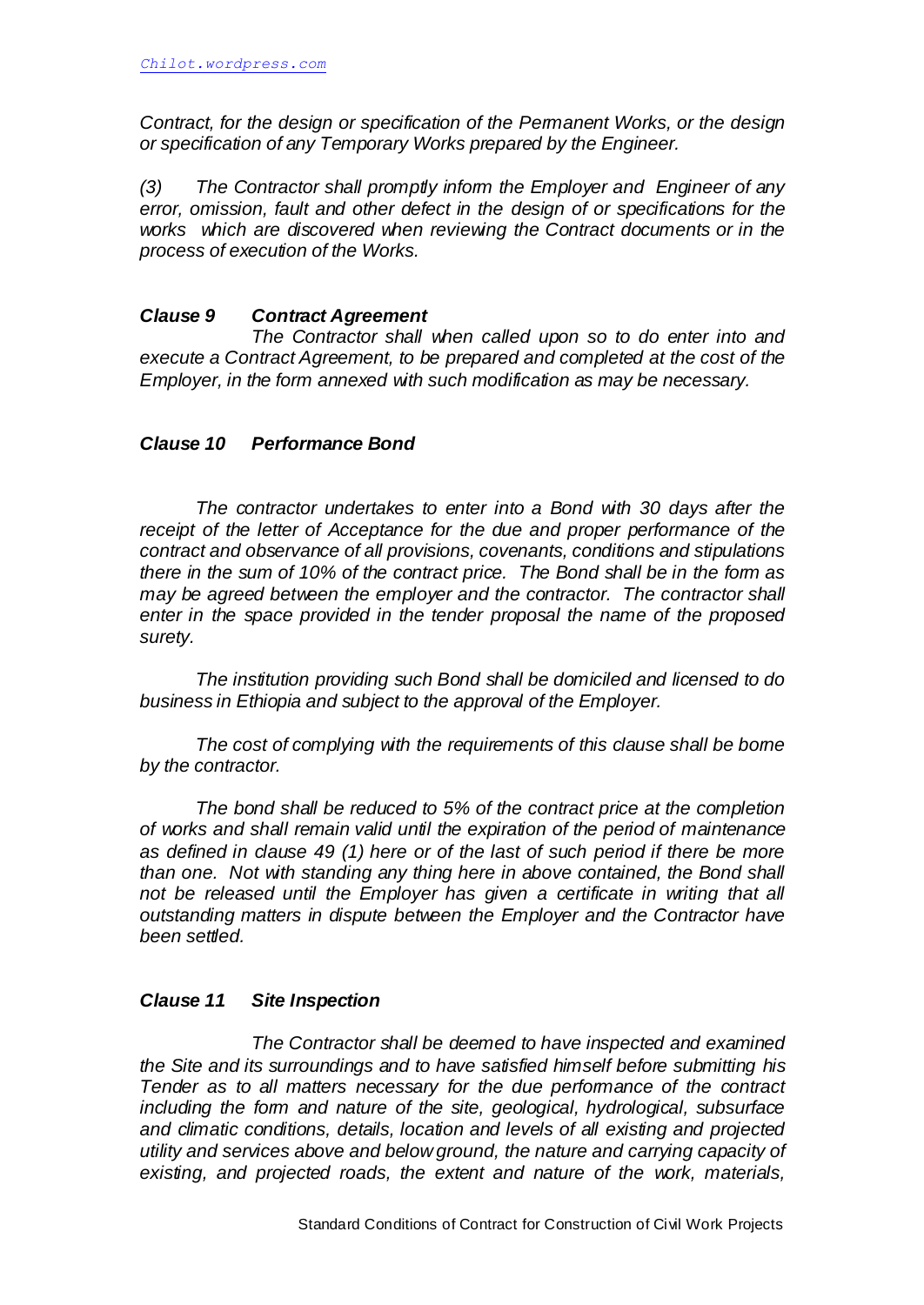*labour and all things necessary for the completion of the works, the access to and aggress from the site and the accommodation he may require, and in general shall be deemed to have obtained all necessary information as to the risks, contingencies and all other circumstance which may influence or affect his Tender.*

*The Employer shall when and wherever possible give information on the above for the initial guidance of the Contractor.*

### *Clause 12 Sufficiency of Tender*

*The Contractor shall be deemed to have satisfied himself before tendering as to the correctness and sufficiency of his Tender for the Works and of the rates and prices stated in the priced Bill of Quantities and the Schedule of Rates and Prices, if any, which Tender rates and prices shall, except in so far as it is otherwise provided in the Contract, cover all his obligations under the Contract and all matters and things necessary for the proper execution and maintenance of the Works. If, however, during the execution of the works the Contractor shall encounter physical conditions, other than climatic conditions on the Site, or artificial obstructions, which conditions or obstructions could, in his opinion, not have been reasonably foreseen by an experienced Contractor, the Contractor shall forthwith give written notice thereof to the Engineer's Representative and if, in the opinion of the Engineer, such conditions or artificial obstructions could not have been reasonably foreseen by an experienced Contractor, then the Engineer shall certify and the Employer shall pay the additional cost to which the Contractor shall have been put by reason of such conditions, including the proper and reasonable cost:-* 

- *a. of complying with any instruction which the Engineer may issue to the Contractor in connection therewith, and*
- *b. of any proper and reasonable measures approved by the Engineer which the Contractor may take in the absence of specific instructions from the Engineer, as a result of such conditions or obstructions being encountered.*

#### *Clause 13 Work to be to the Satisfaction of the Engineer*

*Save in so far as it is legally or physically impossible, the Contractor shall execute and maintain the Works in strict accordance with the Contract to the satisfaction of the Engineer and shall comply with and adhere strictly to the Engineer's instructions and directions on any matter whether mentioned in the contract or not, touching or concerning the Works. The Contractor shall take instructions and directions only from the Engineer or, subject to the limitations referred to in Clause 2 hereof, from the Engineer's Representative.*

#### *Clause 14 Programme to be furnished*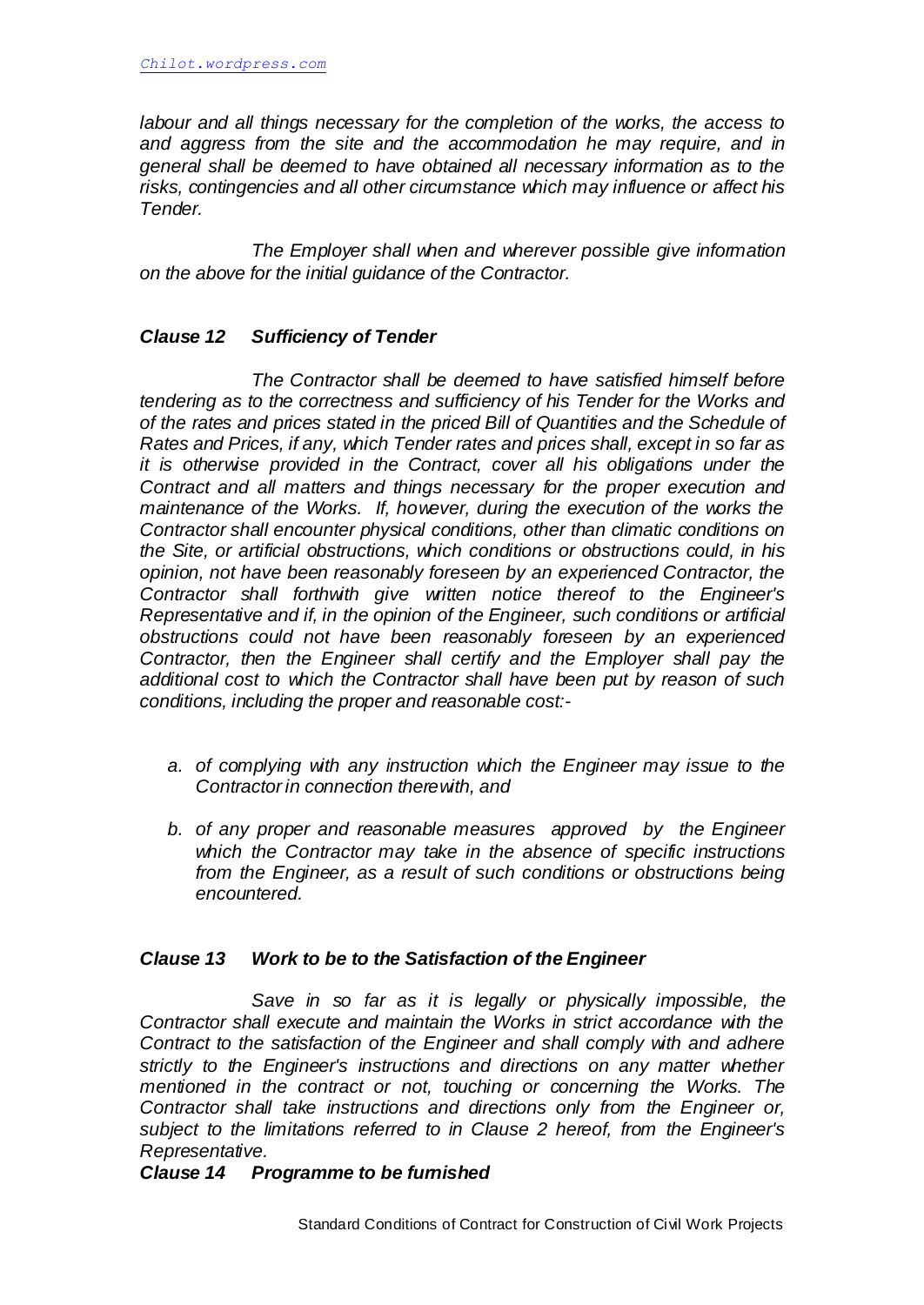*(1) Within the time stated in the Project Particular Conditions of Contract, the contractor shall, after the acceptance of his Tender, submit to the Engineer for his approval a programme showing the order of procedure in which he proposes to carry out the Works. The Contractor shall whenever required by the Engineer or Engineer's Representative, also provide in writing for his information a general description of the arrangements and methods which the contractor proposes to adopt for the execution of the Works.*

*(2) If at any time it should appear to the Engineer that the actual progress of the works does not conform to the approved programme referred to in sub-clause (1) of this Clause, the contractor shall produce, at the request of the Engineer, a revised programme showing the modifications to the approved programme necessary to ensure completion of the Works within the time for completion as defined in Clause 43 hereof.*

*(3) The submission to and approval by the Engineer or Engineer's Representative of such programmes or the furnishing of such particulars shall not relieve the Contractor of any of his duties or responsibilities under the Contract.*

*(4) The Contractor shall submit to the Engineer two copies of the programme of Works referred to in sub-clause 14(1) above within 30 days after being notified of the acceptance of his bid. The programme shall be revised at three monthly intervals and should include a chart of the principal quantities of work forecast for monthly execution and a schedule of payments expected to be made to the contractor by the Employer.*

### *Clause 15 Contractor's Superintendence*

*The Contractor shall give or provide all necessary superintendent during the execution of the works and as long thereafter as the Engineer may consider necessary for the proper fulfilling of the contractor's obligations under the Contract. The Contractor, or a competent and authorized agent or representative approval of in writing by the Engineer, which approval may at any time be withdrawn, is to be constantly on the Works and shall give his whole time to the superintendent of the same. If such approval shall be withdrawn by the Engineer, the contractor shall, as soon as is practicable, having regard to the requirement of replacing him as hereinafter mentioned, after receiving written notice of such withdrawal, remove the agent from the Works and shall not thereafter employ him again on the works in any capacity and shall replace him by another agent approved by the Engineer. Such authorized agent or representative shall receive, on behalf of the contractor, directions and instructions from the Engineer or, subject to the limitations of Clause 2 hereof, the Engineer's Representative.*

*The contractor's authorized agent or representative on the site shall be a Professional Engineer and fluent in the English Language, and a sufficient number of the Technical Personnel of the contractor's Site Staff, as the*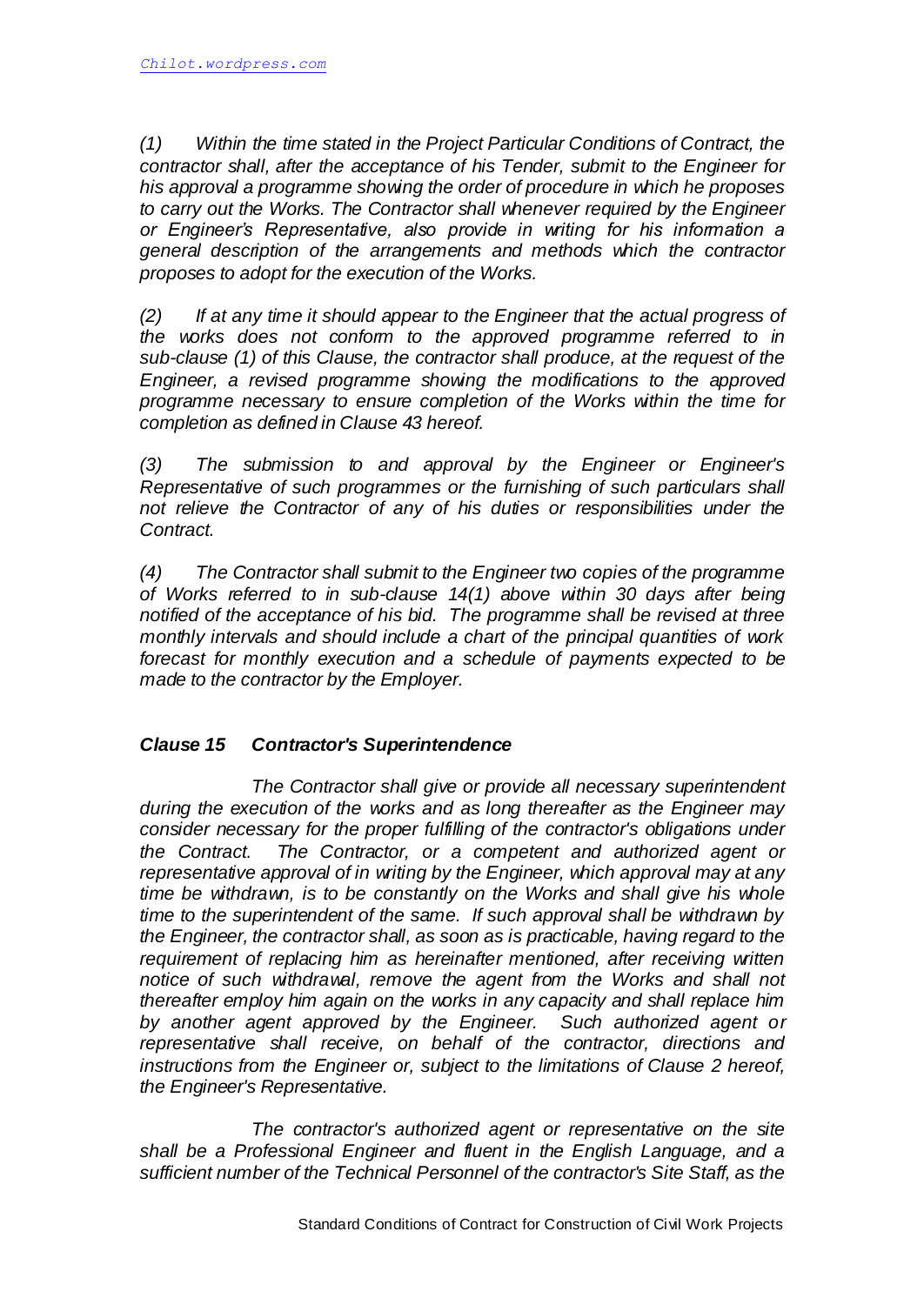*Engineer shall consider necessary for the satisfactory execution of the Works, shall be capable of reading and interpreting drawings.*

#### *Clause 16 Contractor's Employees*

*(1) The Contractor shall provide and employ on the site in connection with the execution and maintenance of the works.*

- *a. only such technical assistants as are skilled and experienced in their respective callings and such sub-agents, foremen and leading hands as are competent to give proper supervision to the work they are required to supervise, and*
- *b. such skilled, semi-skilled and unskilled labour as is necessary for the proper and timely execution and maintenance of the works.*

*(2) The Engineer shall be at liberty to object to and require the contractor to remove forthwith from the Works any person employed by the Contractor in or about the execution or maintenance of the Works who, in the opinion of the Engineer, misconduct himself, or is incompetent or negligent in the proper performance of his duties, or whose employment is otherwise considered by the Engineer to be undesirable and such person shall not be again employed upon the Works without the written permission of the Engineer. Any person so removed from the Works shall be replaced as soon as possible by a competent substitute approved by the Engineer.*

#### *Clause 17 Setting-out*

*The Contractor shall be responsible for the true and proper setting-out of the works in relation to original points, lines and levels of reference given by the Engineer in writing and for the correctness, subject as above mentioned, of the position, levels, dimensions and alignment of all parts of the Works and for the provision of all necessary instruments, appliances and labour in connection therewith. If, at any time during the progress of the works, any error shall appear or arise in the position, levels, dimensions or alignment of any part of the Works, the Contractor, on being required so to do by the Engineer or the Engineer's Representative, shall, at his own cost, rectify such error to the satisfaction of the Engineer or the Engineer's Representative, unless such error is based on incorrect data supplied in writing by the Engineer or the Engineer Representative, in which case the expense of rectifying the same shall be borne by the Employer. The checking of any setting-out or of any line or level by the Engineer or the Engineer's Representative shall not in any way relieve the Contractor of his responsibility for the correctness thereof and the contractor shall carefully protect and preserve all bench marks, sight rails, pegs and other things used in setting-out the Works.*

### *Clause 18 Boreholes and Exploratory Excavation*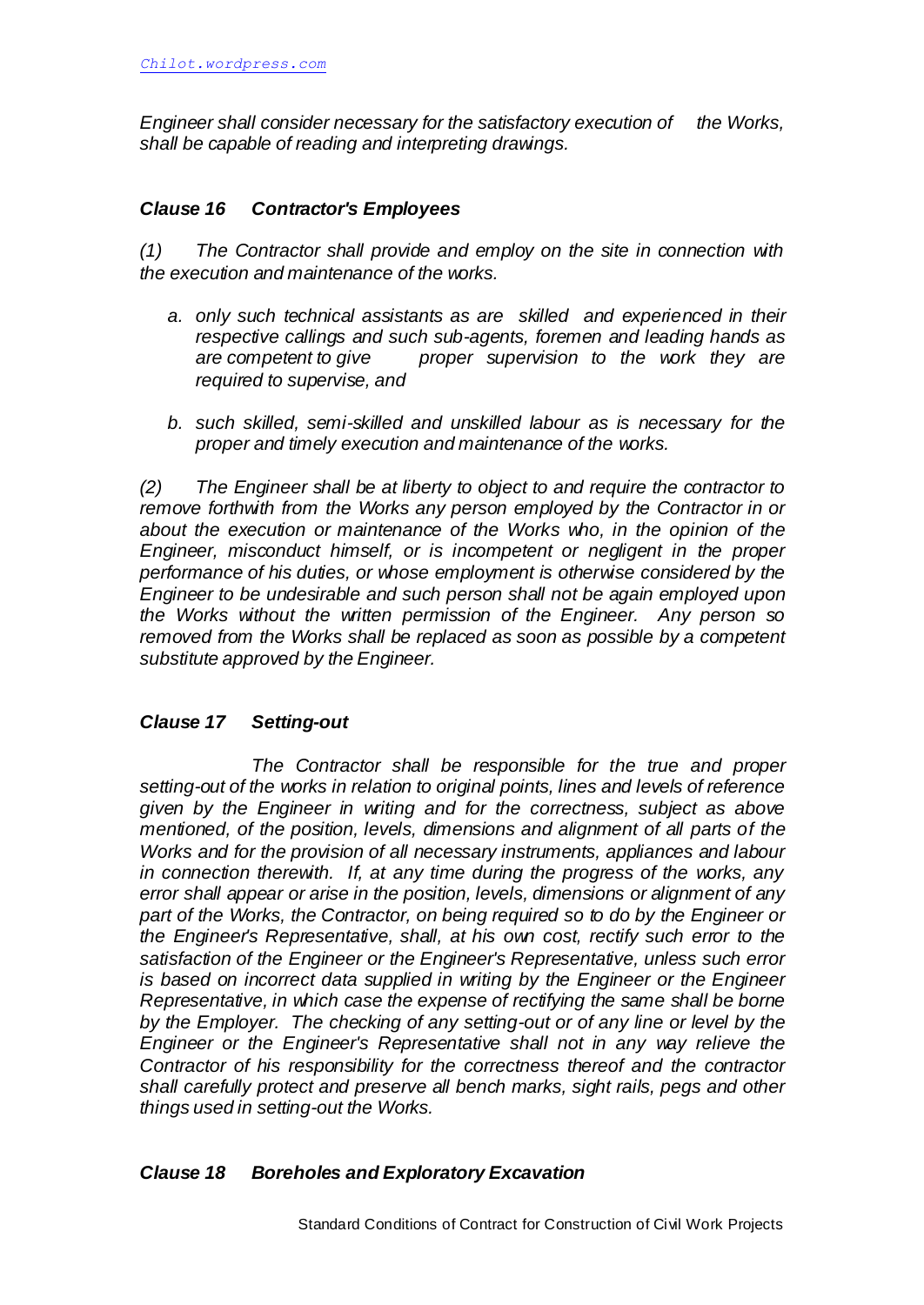*If, at any time during the execution of the Works, the Engineer shall require the contractor to made boreholes or to carry out exploratory excavation, such requirement shall be ordered in writing and shall be deemed to be an addition ordered under the provisions of Clause 51 hereof, unless a provisional sum in respect of such anticipated work shall have been included in the Bill of Quantities.*

## *Clause 19 Watching and Lighting*

*The Contractor shall in connection with the Works provide and maintain at his own cost all lights, guards, fencing and watching when and where necessary or required by the Engineer or the Engineer's Representative, or by any duly constituted authority, for the protection of the Works, or for the safety and convenience of the public or others.*

### *Clause 20*

### *(1) Care of Works*

*From the commencement of the Works until the date stated in the Certificate of Completion for the whole of the works pursuant to Clause 48 hereof the Contractor shall take full responsibilities for the care thereof. Provided that if the Engineer shall issue a Certificate of Completion in respect of any part of the Permanent works the Contractor shall cease to be liable for the care of that part of the Permanent Works from the date stated in the Certificate of Completion in respect of that part and the responsibility for the care of that part shall pass to the Employer. Provided further that the Contractor shall take*  full responsibility for the care of any outstanding work, which he shall have *undertaken to finish during the Period of Maintenance until such outstanding work is completed. In case any damage, loss or injury shall happen to the Works, or to any part thereof, from any cause whatsoever, save and except the excepted risks as defined in sub-clause (2) of this Clause, while the Contractor shall be responsible for the care thereof the Contractor shall, at his own cost, repair and make good the same, so that at completion the Permanent Works shall be in good order and condition and in conformity in every respect with the requirements of the Contract and the Engineer's instructions. In the event of any such damage, loss or injury happening from any of the excepted risks, the contractor shall, if and to the extent required by the Engineer and subject always to the provisions of Clause 65 hereof, repair and make good the same as aforesaid at the cost of the Employer. The Contractor shall also be liable for any damage to the Works occasioned by him in the course of any operations carried out by him for the purpose of completing any outstanding work or complying with his obligations under Clause 49 or 50 hereof.*

# *(2) Excepted Risks*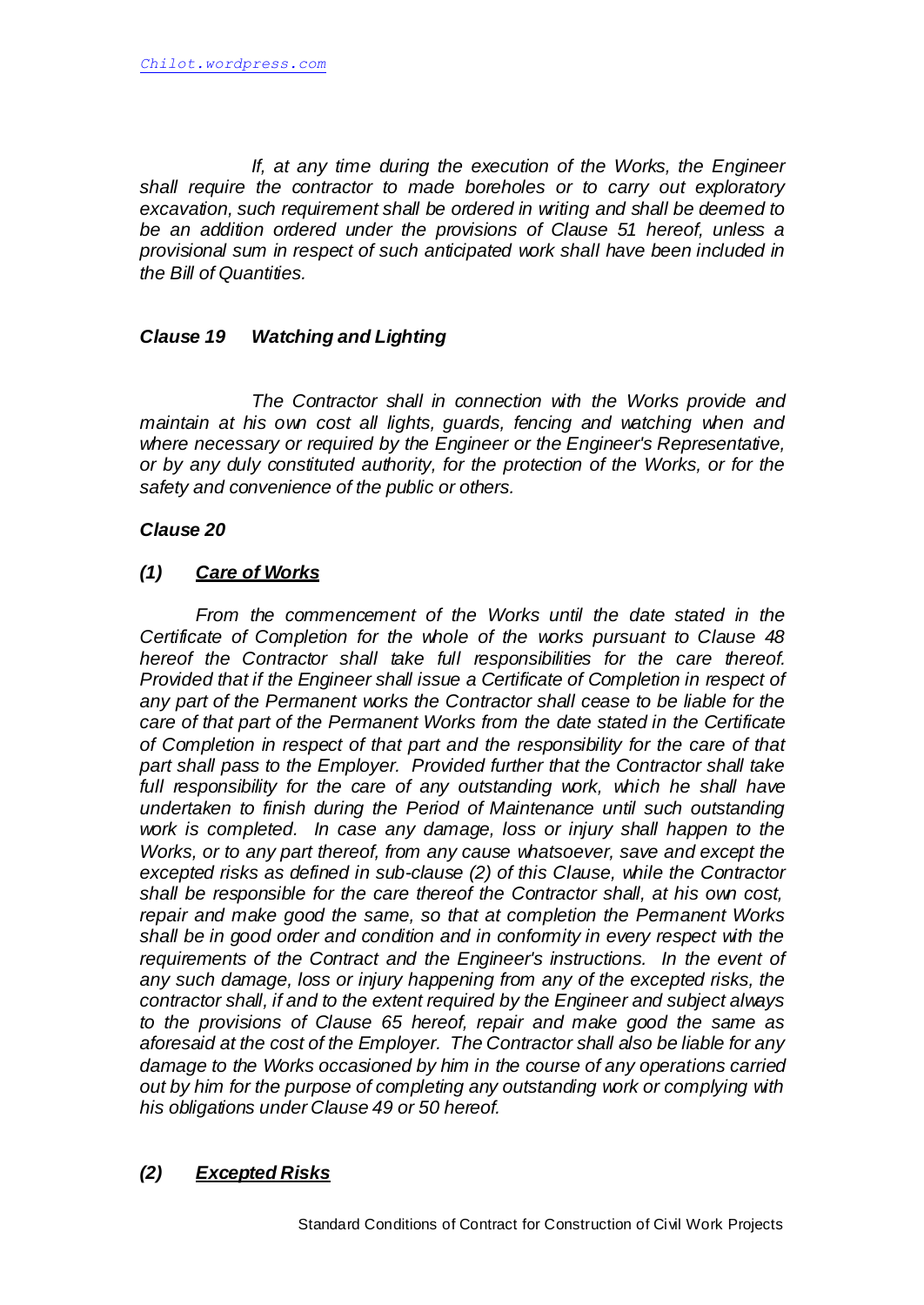*The "excepted risks" are war, hostilities (whether war be declared or not), invasion, act of foreign enemies, rebellion, revolution, insurrection or military or usurped power, civil war, or unless solely restricted to employees of the contractor or of his sub-contractors and arising from the conduct of the works, riot, commotion or disorder, or use or occupation by the Employer of any part of the permanent works, or a cause solely due to the Engineer's design of the works, or ionizing radiations or contamination by radio activity from any nuclear fuel or from any nuclear waste from the combustion of nuclear fuel, radioactive toxic explosive, or other hazardous properties of any explosive, nuclear assembly or nuclear component thereof, pressure waves caused by aircraft or other aerial devices traveling at sonic or supersonic speeds, or any such operation of the forces of nature as an experienced contractor could not foresee, or reasonably make provisions for or insure against all of which are herein collectively referred to as "the excepted risks."*

#### *Clause 21 Insurance of Works etc.*

*Without limiting his obligations and responsibilities under Clause 20 hereof, the Contractor shall insure in the joint names of the Employer and the Contractor against all loss or damage from whatever cause arising, other than the excepted risks, for which he is responsible under the terms of the Contract and in such manner that the Employer and Contractor are covered for the period stipulated in clause 20(1) hereof and are also covered during the Period of Maintenance for loss or damage arising from a cause, occurring prior to the Commencement of the Period of Maintenance, and for any loss or damage occasioned by the Contractor in the course of any operations carried out by him for the purpose of complying with his obligations under Clauses 49 and 50 hereof:-*

- *a. the Works for the time being executed to the estimated current contract value thereof, or such additional sum as may be specified in project particular condition together with the materials for incorporation in the Works at their placement value.*
- *b. the Constructional Plant and other things brought on to the Site by the Contractor to the replacement value of such Constructional Plant and other things.*

*Such insurance shall be effected with an insurer and in terms approved by the Employer, which approval shall not be unreasonably withheld, and the Contractor shall, whenever required, produce to the Engineer or the Engineer's Representative the policy or policies of insurance and the receipts for payment of the current premiums.*

*For applicability in respect of this insurance policy, refer to instruction pertinent to the particular project on Tender.*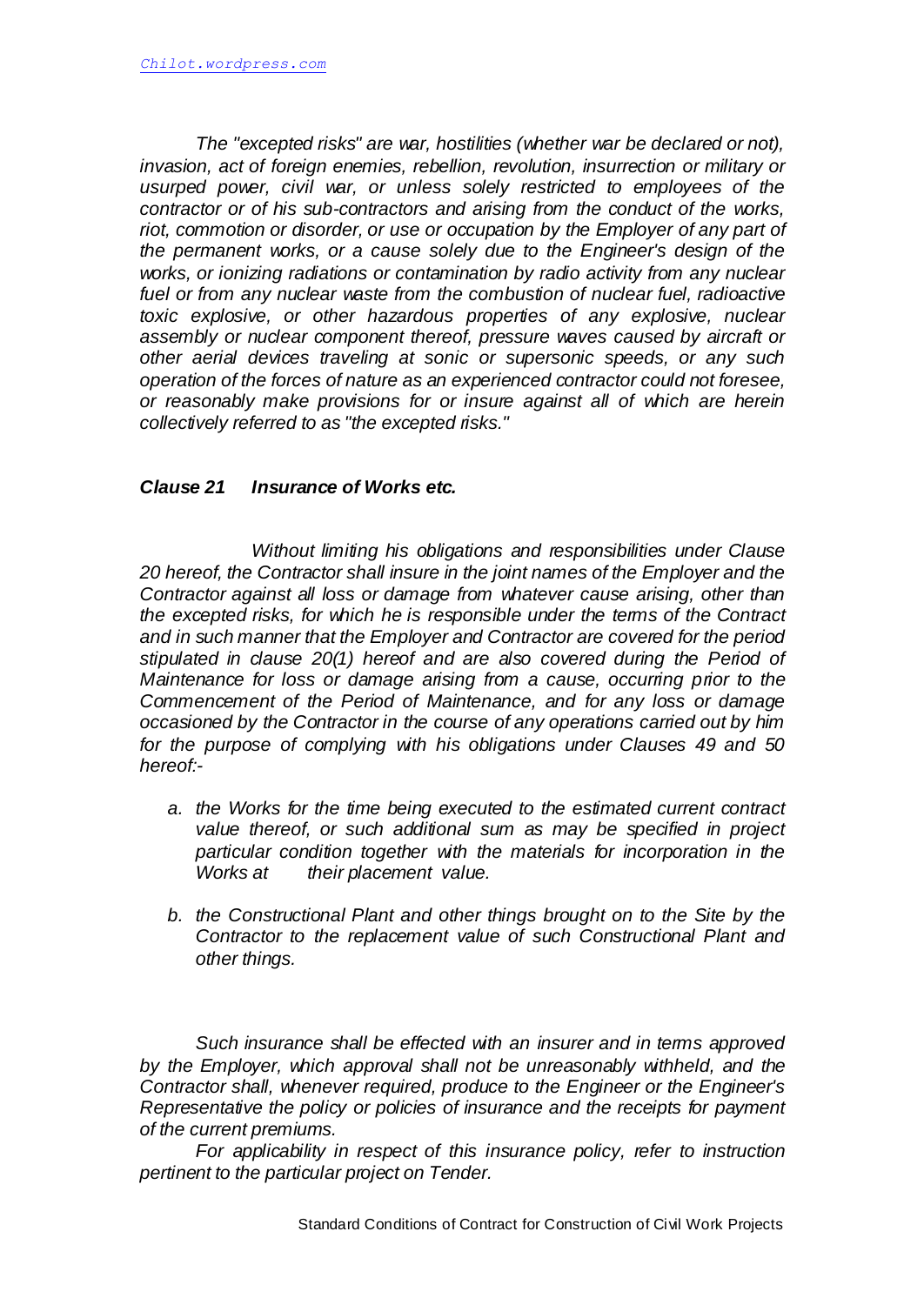#### *Clause 22 Damage to Persons and Property*

*(1) The Contractor shall, except if and so far as the Contract provides otherwise, indemnify the Employer against all losses and claims in respect of injuries or damage to any person or material or physical damage to any property whatsoever which may arise out of or in consequence of the execution and maintenance of the Works and against all claims, proceedings, damages, costs, charges and expenses whatsoever in respect of or in relation thereto except any compensation or damages for or with respect to:-*

- *a. the permanent use or occupation of land by the Works or any part thereof.*
- *b. the right of the Employer to execute the Works or any part thereof on, over, under in or through any land.*
- *c. injuries or damage to persons or property which are the unavoidable result of the execution or maintenance of the Works in accordance with the Contract.*
- *d. injuries or damage to persons or property resulting from any act or neglect of the Employer, his agents, servants or other Contractors, not being employed by the Contractor, or for or in respect of any claims, proceedings, damages, costs, charges and expenses in respect thereof or in relation thereto or where the injury or damage was contributed to by the Contractor, his servants or agents such part of the compensation as may be just and equitable having regard to the extent of the responsibility of the Employer, his servants or agents or other Contractors for the damage or injury.*

#### *(2) Indemnity by Employer*

*The Employer shall indemnify the Contractor against all claims, proceedings, damage, costs, charges and expenses in respect of the matters referred to in the proviso to sub-clause (1) of this Clause.*

#### *Clause 23*

#### *(1) Third party Insurance*

*Before commencing the execution of the Works the Contractor, but with limiting his obligations and responsibilities under Clause 22 hereof, shall insure against his liability for any material physical damage, loss or injury which may occur to any property, including that of the Employer, or to any person, including any employee of the Employer, by or arising out of the execution of the Works or*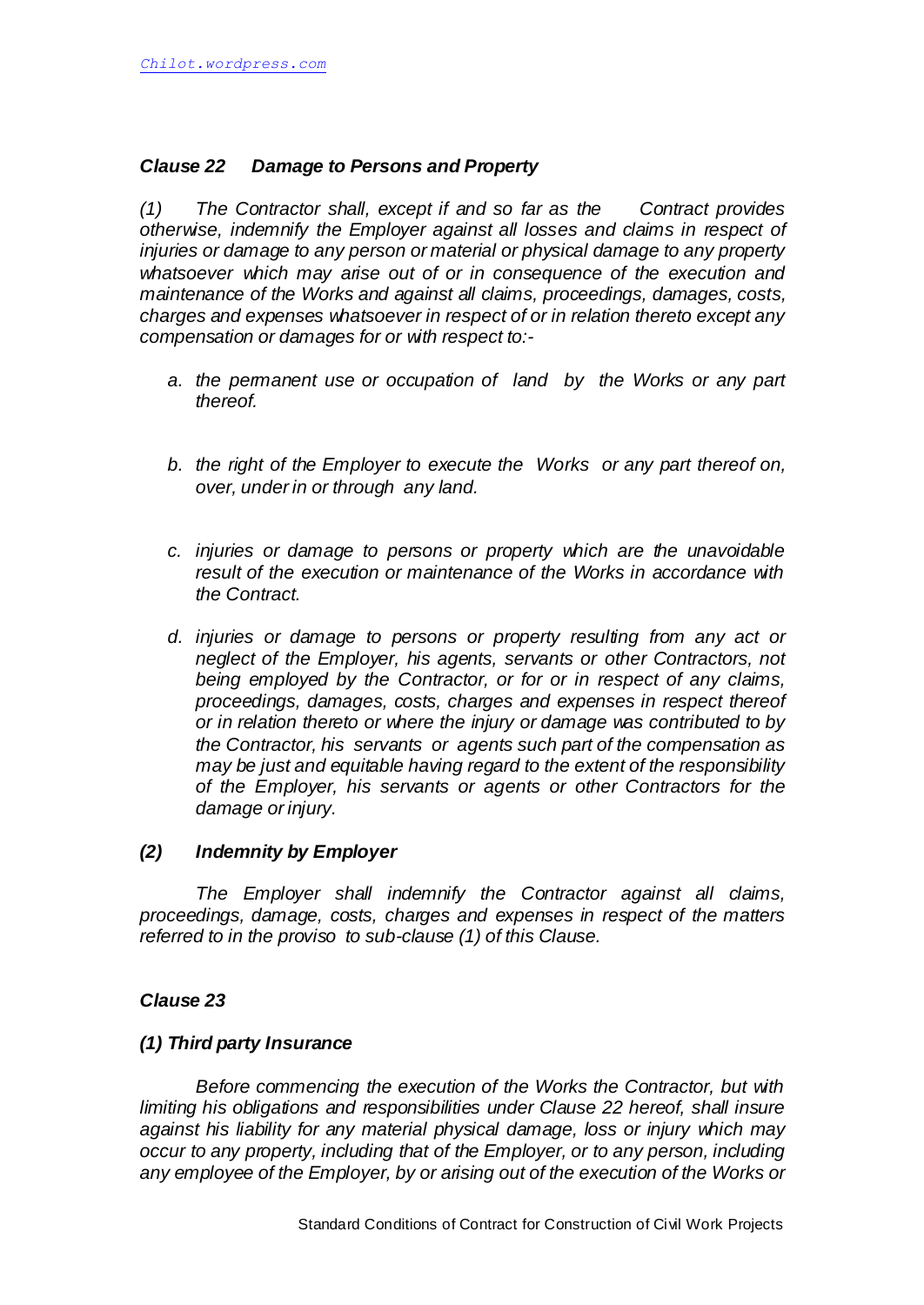*in the carrying out of the Contract, otherwise than due to the matters referred to in the proviso to Clause 22(1) hereof.*

### *(2) Minimum Amount of Third Party Insurance*

*Such insurance shall be effected with an insurer domiciled and licensed to carry out business in Ethiopia and in terms approved by the Employer, which approval shall not been reasonably withheld for at least 10% of the contract*  value but not exceeding Birr 200,000 per occurrence, with the number of *occurrences unlimited. The Contractor shall, whenever required produce to the Engineer or the Engineer's Representative the Policy or Policies of insurance and the receipts for payment of the current premiums.*

#### *(3) Provisions to Indemnify Employer*

*The terms shall include a provision whereby, in the event of any claim in respect of which the Contractor would be initialed to receive indemnity under the*  policy being brought or made against the Employer, the insurer will indemnify *the Employer against such claims and any costs, charges and expenses in respect thereof.*

#### *Clause 24*

### *(1) Accident or Injury to Workmen*

*The Employer shall not be liable for or in respect of any damages or compensation payable at law in respect or in consequence of any accident or*  injury to any workman or other person in the employment of the Contractor or *any Sub-contractor, save and except an accident or injury resulting from any act or default of the Employer, his agents, or servants. The Contractor shall indemnify and keep indemnified the Employer against all such damages and compensation, save and except as aforesaid, and against all claims, proceedings, costs, charges and expenses whatsoever in respect thereof or in relation thereto.*

### *(2) Insurance against Accident, etc., to Workmen*

*The Contractor shall insure against such liability with an insurer domiciled and licensed to carry out business in Ethiopia approved by the Employer which approval shall not be unreasonably withheld, and shall continue such insurance during the whole of the time that any* 

*Persons are employed by him on the works and shall, when required, produce to the Engineer or the Engineer's Representative such policy of insurance and the receipts for payment of the current premium. Provided always that, in respect of any persons employed by any Sub-contractor, the Contractor's obligation to insure as aforesaid under this sub-clause shall be satisfied if the Sub-contractor shall have insured against the liability in respect of such person*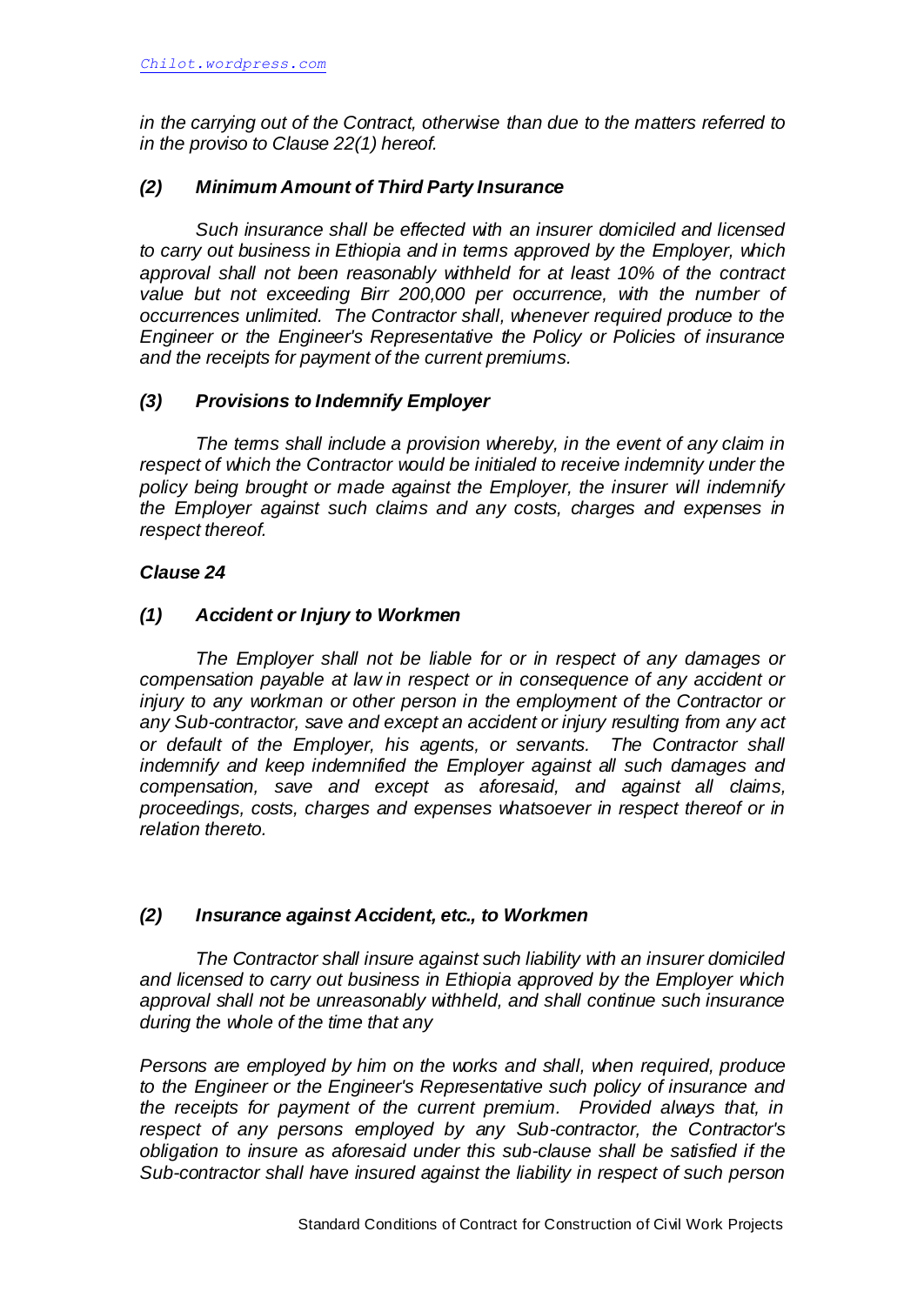*in such manner that the Employer is indemnified under the policy, but the Contractor shall require such Sub-contractor to produce to the Engineer or the Engineer's Representative, when required, such policy of insurance and the receipt for the payment of the current premium.*

#### *Clause 25 Remedy on Contractor's Failure to Insure*

*If the contractor shall fail to effect and keep in force the insurances referred to in Clauses 21, 23 and 24 hereof, or any other insurance which he may be required to effect under the terms of the Contract, then and in any such case the Employer may effect and keep in force any such insurance and pay such premium or premiums as may be necessary for that purpose and from time to time deduct the amount so paid by the Employer as aforesaid from any monies due or which may become due to the Contractor, or recover the same as a debt due from the Contractor.*

*The Contractor shall cause the insurer to transmit to the employer the original or certified copies of such insurance policy within 14 days of being awarded the contract referred to in Clauses 23 and 24 hereof.*

*The Policies of Insurance provided shall require the insurer to furnish the Employer with written notice 30 (thirty) days prior to the effective date of any materials change, cancellation, renewal, change in name of insured, policy, limit, deductible or loss provision.*

#### *Clause 26*

#### *(1) Giving of Notices and Payment of Fees*

*The Contractor shall give all notices and pay all fees required to be given or paid by any National or State Statute, Ordinance, or other Law, or any regulation, or bye-law of any local or other duly constituted authority in relation to the execution of the Works and by the rules and regulations of all public bodies and companies whose property or rights are affected or may be affected in any way by the Works.*

#### *(2) Compliance with Statutes, Regulations, etc.*

*The Contractor shall conform in all respects with the provisions of any such Statute, Ordinance or Law as aforesaid and the regulations or bye-laws of any local or other duly constituted authority which may be applicable to the Works and with such rules and regulations of public bodies and companies as aforesaid and shall keep the Employer indemnified against all penalties and liability of every kind for breach of any such Statute, Ordinance or Law, regulation or bye-law.*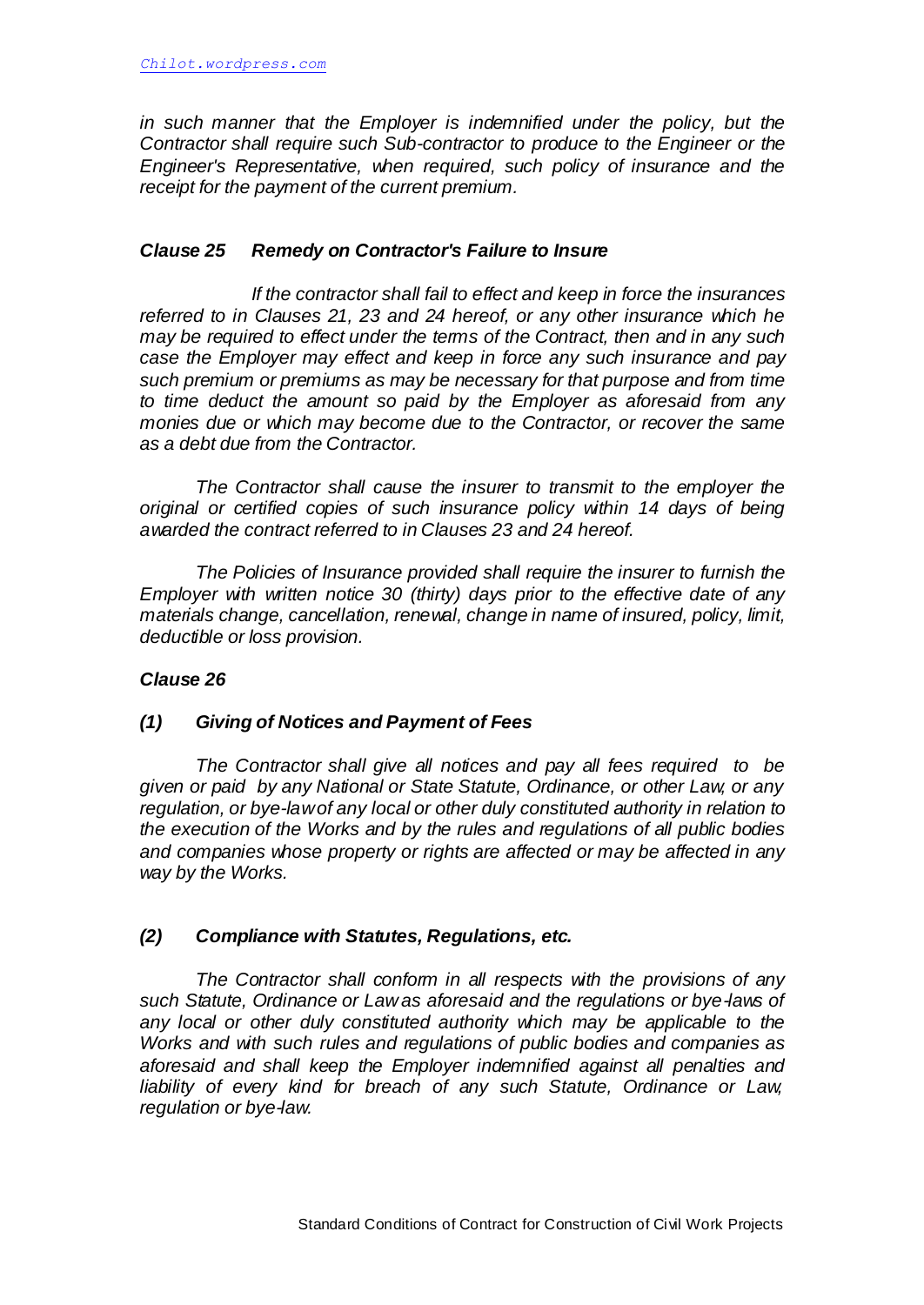*(3) The Employer will repay or allow to the Contractor all such sums as the Engineer shall approve and certify to have been properly payable and paid by the Contractor in respect of such fees.*

#### *Clause 27 Fossils, etc.*

*All fossils, coins, articles of value or antiquity and structures and other remains or things of geological or archaeological interest discovered on the site of the works shall as between the Employer and the Contractor be deemed to be the absolute property of the Employer. The Contractor shall take reasonable precautions to prevent his workmen or any other persons from removing or damaging any such article or thing and shall immediately upon discovery thereof and, before removal, acquaint the Engineer's Representative of such discovery and carry out, at the expense of the Employer, the Engineer's Representative's orders as to the disposal of the same.*

#### *Clause 28 Patent Rights and Royalties*

*The Contractor shall save harmless and indemnify the Employer from and against all claims and proceedings for or on account of infringement of any patent rights, design trademark or name or other protected rights in respect of any Constructional Plant, machine work, or material used for or in connection with the Works or any of them and from and against all claims, proceedings, damages, costs charges and expenses whatsoever in respect thereof or in*  relation thereto. Except where otherwise specified, the Contractor shall pay all *tonnage and other royalties, rent and other payments or compensation, if any,*  for getting stone, sand, gravel, clay or other materials required for the Works or *any of them.*

#### *Clause 29 Interference with Traffic and Adjoining Properties*

*All operations necessary for the execution of the Works shall, so far as compliance with the requirements of the Contract permits, be carried on so as not to interfere unnecessarily or improperly with the convenience of the public, or the access to, use and occupation of public or private roads and footpaths to or of properties whether in the possession of the Employer or of any other person.* 

*The Contractor shall save harmless and indemnify the Employer in respect of all claims, proceedings, damages, costs, charges and expenses*  whatsoever arising out of, or in relation to, any such matters in so far as the *Contractor is responsible therefore.*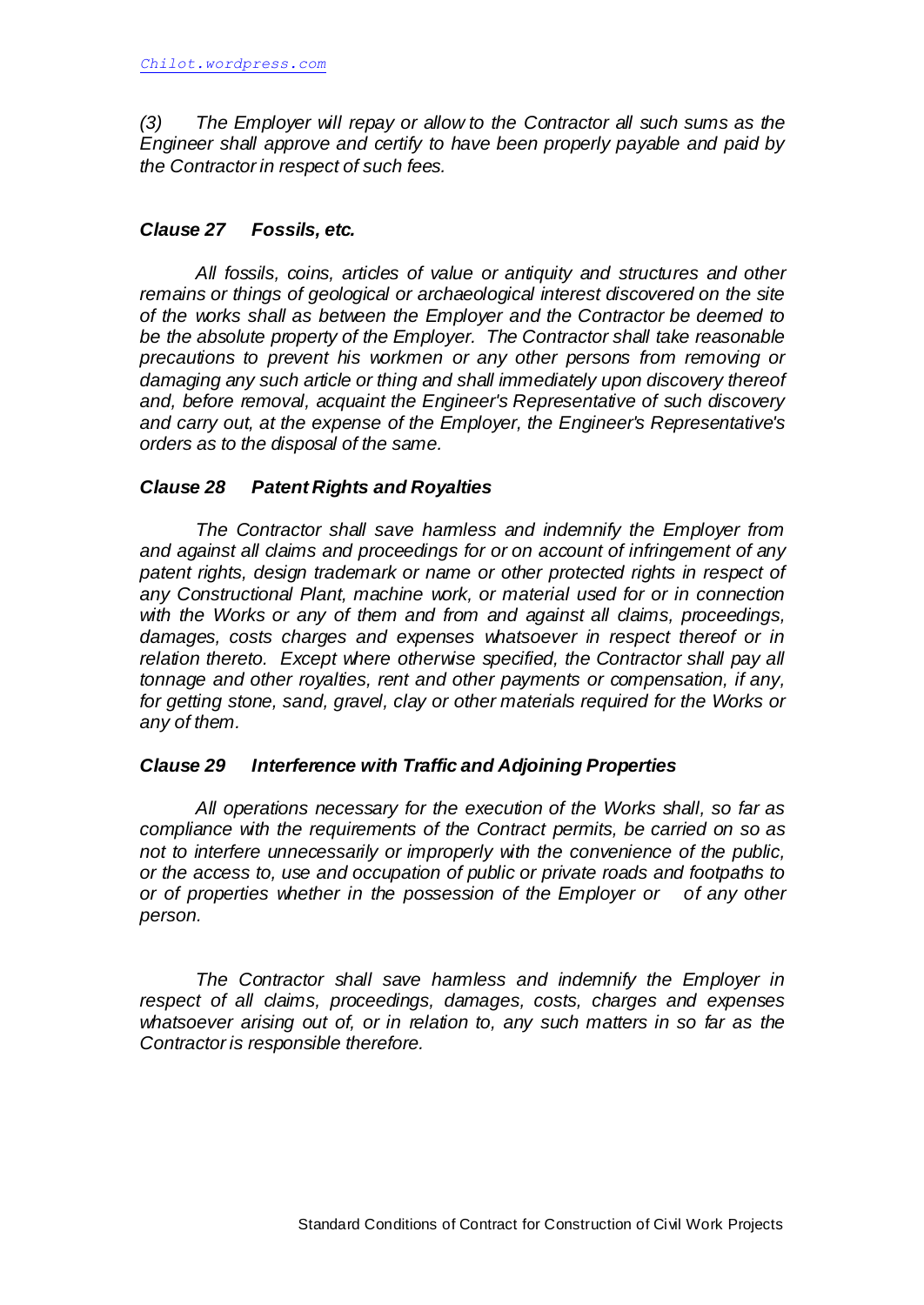#### *Clause 30*

#### *(1) Extraordinary Traffic*

*The Contractor shall use every reasonable means to prevent any of the highways or bridges communicating with or on routes to the Site from being damaged or injured by any traffic of the Contractor or any of his sub-contractors and, in particular, shall select routes, choose and use vehicles and restrict and distribute loads so that any such extraordinary traffic as will inevitably arise from the moving of plant and material from and to the Site shall be limited, as far as reasonably possible, and so that no unnecessary damage or injury may be occasioned to such highways and bridges.*

### *(2) Special Loads*

*Should it found necessary for the Contractor to move one or more loads of Constructional Plant, machinery or pre-constructed units or parts of units of work over part of a highway or bridge, the moving whereof is likely to damage any highway or bridge unless special protection or strengthening is carried out, then the Contractor shall before moving the load on to such highway or bridge give notice to the Engineer or Engineer's Representative of the weight and other particulars of the load to be moved and his proposals for protecting or strengthening the said highway or bridge. Unless within fourteen days of the receipt of such notice the Engineer shall by counter-notice direct that such protection or strengthening is unnecessary, then the Contractor will carry out such proposals or any modification thereof that the Engineer shall require and, unless there is an item or are items in the Bill of Quantities for pricing by the Contractor of the necessary works for the protection or strengthening aforesaid, the costs thereof shall be paid by the Employer to the Contractor.*

### *(3) Settlement of Extraordinary Traffic Claims*

*If during the execution of the works or at any time thereafter the Contractor shall receive any claim arising out of the execution of the Works in*  respect of damage or injury to highways or bridges he shall immediately report *the same to the Engineer and thereafter the Employer shall negotiate the settlement of and pay all sums due in respect of such claim and shall indemnify the Contractor in respect thereof and in respect of all claims, proceedings, damages, costs, charges and expenses in relation thereto. Provided always that if and so far as any such claims or part thereof shall in the opinion of the Engineer be due to any failure on the part of the Contractor to observe and perform his obligations under sub-clauses (1) and (2) of this Clause, then the amount certified by the Engineer to be due to such failure shall be paid by the Contractor to the Employer*

### *(4) Waterborne Traffic*

*Where the nature of the works is such as to require the use by the Contractor of waterborne transport the foregoing provisions of this Clause shall be construed as though "highway" included a lock, dock, sea wall or other*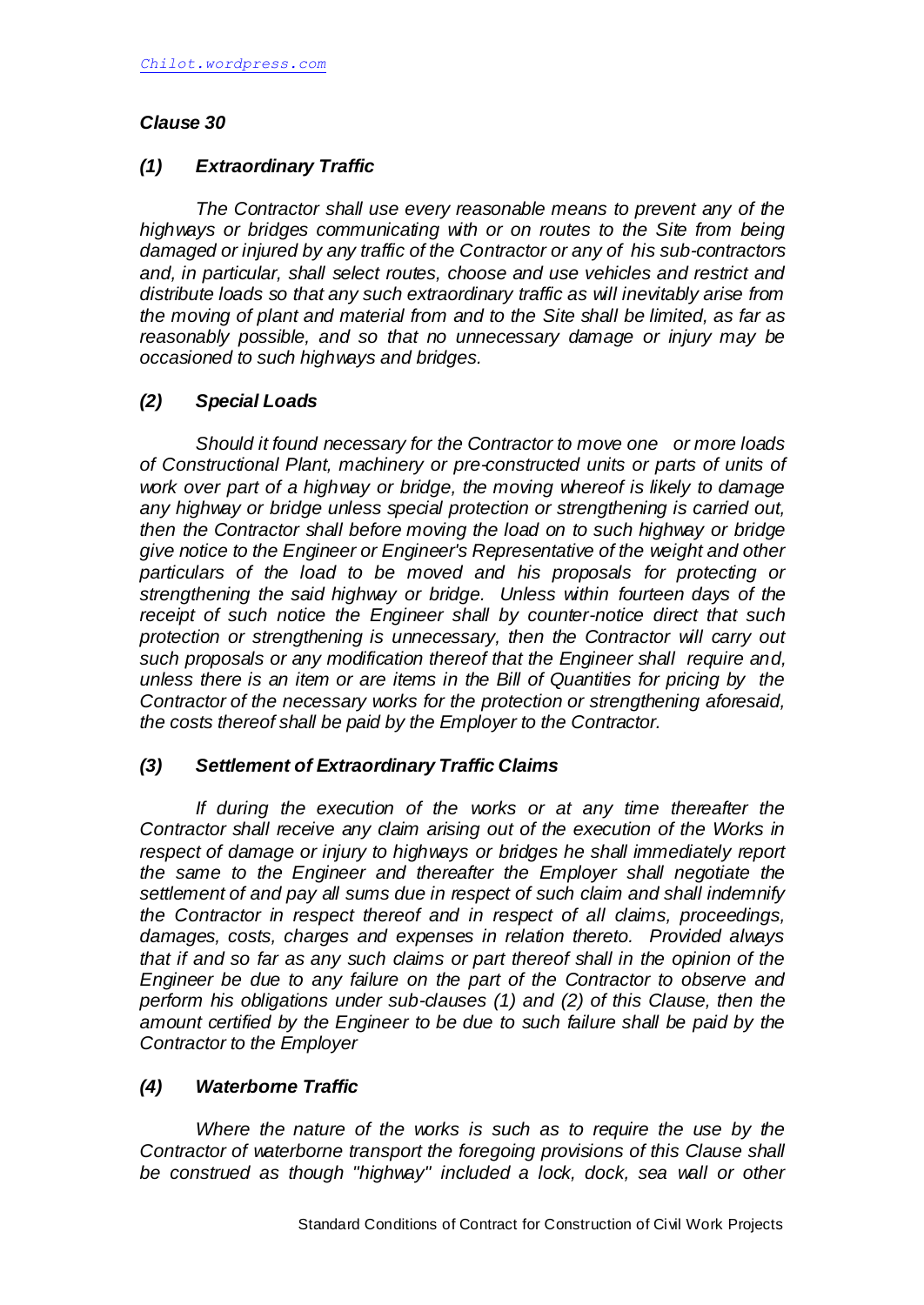*structure related to a waterway and "vehicle" included craft, and shall have effect accordingly.*

#### *Clause 31 Opportunities for Other Contractors*

*The Contractor shall, in accordance with the requirements of the Engineer, afford all reasonable opportunities for carrying out their work to any other contractors employed by the employer and their workmen and to the workmen of the employer and of any other duly constituted authorities who may be employed in the execution on or near the site of any work not included in the contract or of any contract which the employer may enter into in connection with or ancillary to the works. If, however, the Contractor shall, on the written request of the Engineer or the Engineer's Representative, make available to any such other Contractor, or to the employer or any such authority, and roads or ways for the maintenance of which the contractor is responsible, or permit the use by any such of the contractor's scaffolding or other plant on the Site, or provide any other service of whatsoever nature for any such, the employer shall pay to the Contractor in respect of such use or service such sum or sums as shall, in the opinion of the Engineer, be reasonable.*

#### *Clause 32 Contractor to Keep Site Clear*

*During the progress of the works the Contractor shall keep the site reasonably free from all unnecessary obstruction and shall store or dispose of any Constructional Plant and surplus materials and clear away and remove from the Site any wreckage, rubbish or Temporary Works no longer required.*

#### *Clause 33 Clearance of Site on Completion*

*On the completion of the works the contractor shall clear away and remove from the Site all Constructional Plant, surplus materials, rubbish and Temporary Works of every kind, and leave the whole of the site and Works clean and in a workmanlike condition to the satisfaction of the Engineer.*

### **LABOUR**

#### *Clause 34*

#### *(1) Engagement of Labour*

*The contractor shall make his own arrangements for the engagement of all labour, local or otherwise, and, save in so far as the contract otherwise provides, for the transport, housing, feeding and payment thereof.*

### *(2) Supply of Water*

*The Contractor shall provide on the site, to the satisfaction of the Engineer's Representative, an adequate supply of drinking and other water for the use of the contractor's staff and work people.*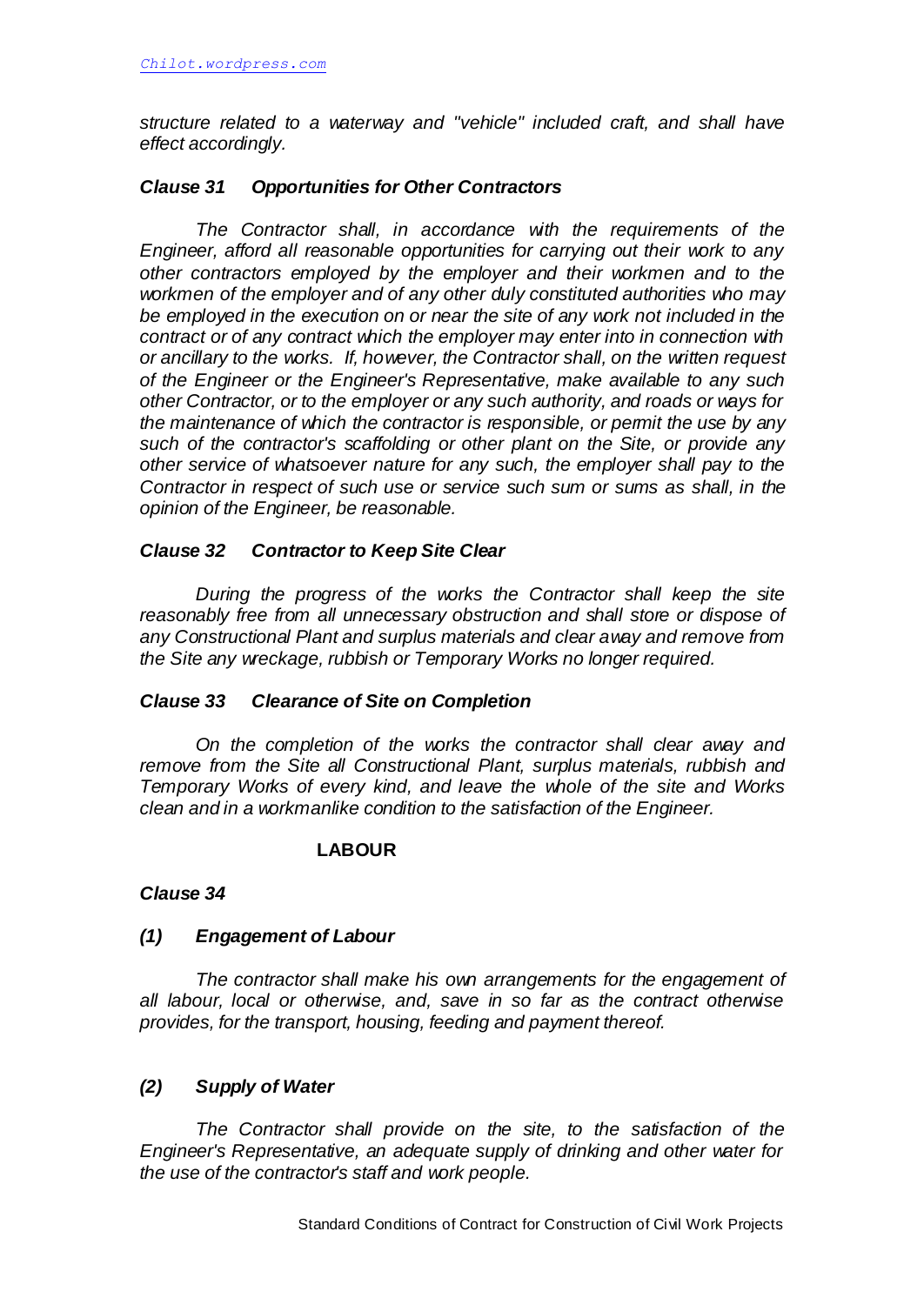#### *(3) Alcoholic Liquor or Drugs*

*The Contractor shall not, otherwise than in accordance with the Statutes, Ordinances and Government Regulations or Orders for the time being in force, import, sell, give, barter or otherwise dispose of any alcoholic liquor, or drugs, or permit or suffer any such importation, sale, gift, barter or disposal by his Sub-contractors, agents or employees.*

#### *(4) Arms and Ammunition*

*The Contractor shall not give, barter or otherwise dispose of to any person or persons, any arms or ammunition of any kind or permit or suffer the same as aforesaid.*

#### *(5) Festivals and Religious Customs*

*The Contractor shall in all dealings with labour in his employment have due regard to all recognized festivals, days of rest and religious or other customs.* 

#### *(6) Epidemics*

*In the event of any outbreak of illness of an epidemic nature, the Contractor shall comply with and carry out such regulations, orders and requirements as may be made by the Government, or the local medical or sanitary authorities for the purpose of dealing with and overcoming the same.*

#### *(7) Disorderly Conduct*

*The Contractor shall at all times take all reasonable precautions to*  prevent any unlawful, riotous or disorderly conduct by or amongst *employees and for the preservation of peace and protection of persons and property in the neighbourhood of the Works against the same.*

#### *(8) Observance by Sub-Contractors*

*The Contractor shall be responsible for observance by his sub-contractors of the foregoing and following provisions.*

#### *(9) First Aid*

*The Contractor shall at his own cost provide, equip and maintain throughout the construction period and so far as may be necessary during the period of maintenance, in a position on the site approved by the Engineer, suitable and sufficient first-aid facilities for the general use of his and his sub-contractor's staff and work people.*

*The Employer shall be responsible for the ascertainment of the presence of adequate preventive medical care for the Contractor's and Employer's staff and work people.*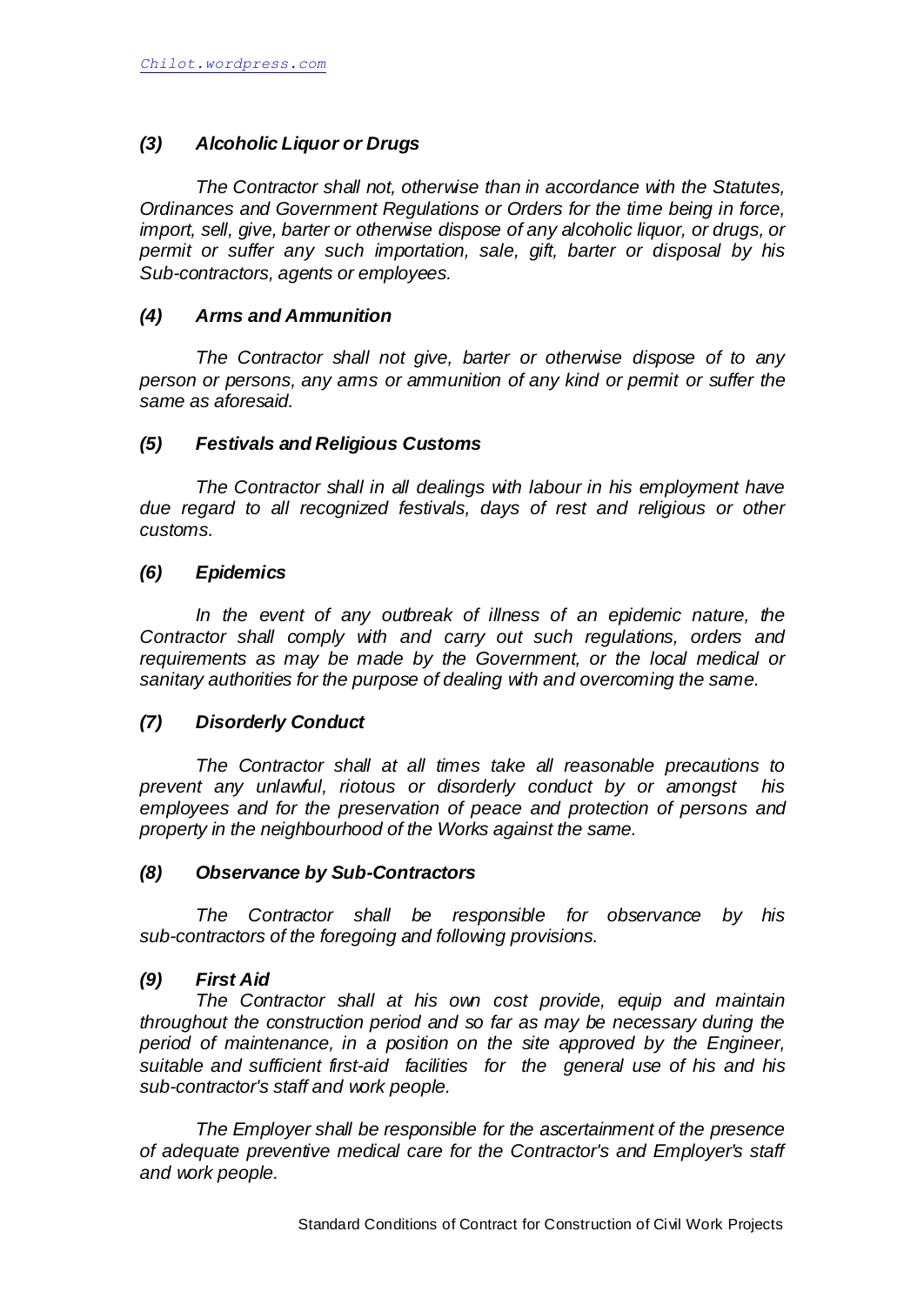#### *(10) Costs, etc.*

*All costs, charges and expenses whatsoever, that may be incurred by the Contractor, and all risks involved in giving effect to the provisions of the relevant sub-clauses of this clause, shall be included in and covered by the Contract Price.*

#### *Clause 35 Returns of Labour, etc.*

*The Contractor shall, if required by the Engineer, deliver to the Engineer's Representative, or at his office, a return in detail in such form and at such intervals as the Engineer may prescribe showing the supervisory staff and the numbers of the several classes of labour from time to time employed by the Contractor on the Site and such information respecting Constructional Plant as the Engineer's Representative may require.*

#### *MATERIALS AND WORKMANSHIP*

#### *Clause 36*

#### *(1) Quality of Materials and Workmanship and Tests*

*All materials and workmanship shall be of the respective kinds described in the Contract and in accordance with the Engineer's instructions and shall be subjected from time to time to such tests as the Engineer may direct at the place of manufacture or fabrication, or on the Site or at such other place or places as may be specified in the Contract, or at all or any of such places. The Contractor shall provide such assistance, instruments, machines, labour and materials as are normally required for examining, measuring and testing any work and the quality, weight or quantity of any material used and shall supply samples of materials before incorporation in the Works for testing as may be selected and required by the Engineer.*

### *(2) Cost of Samples*

*All samples shall be supplied by the Contractor at his own cost if the supply thereof is clearly intended by or provided for in the Contract, but if not, then at the cost of the Employer.*

#### *(3) Cost of Tests*

*The cost of making any test shall be borne by the Contractor if such test is clearly intended by or provided for in the Contract and, in the cases only of a test under load or of a test to ascertain whether the design of any finished or partially finished work is appropriate for the purposes which it was intended to*  fulfill, is particularized in the Contract in sufficient detail to enable the Contractor *to price or allow for the same in his Tender.*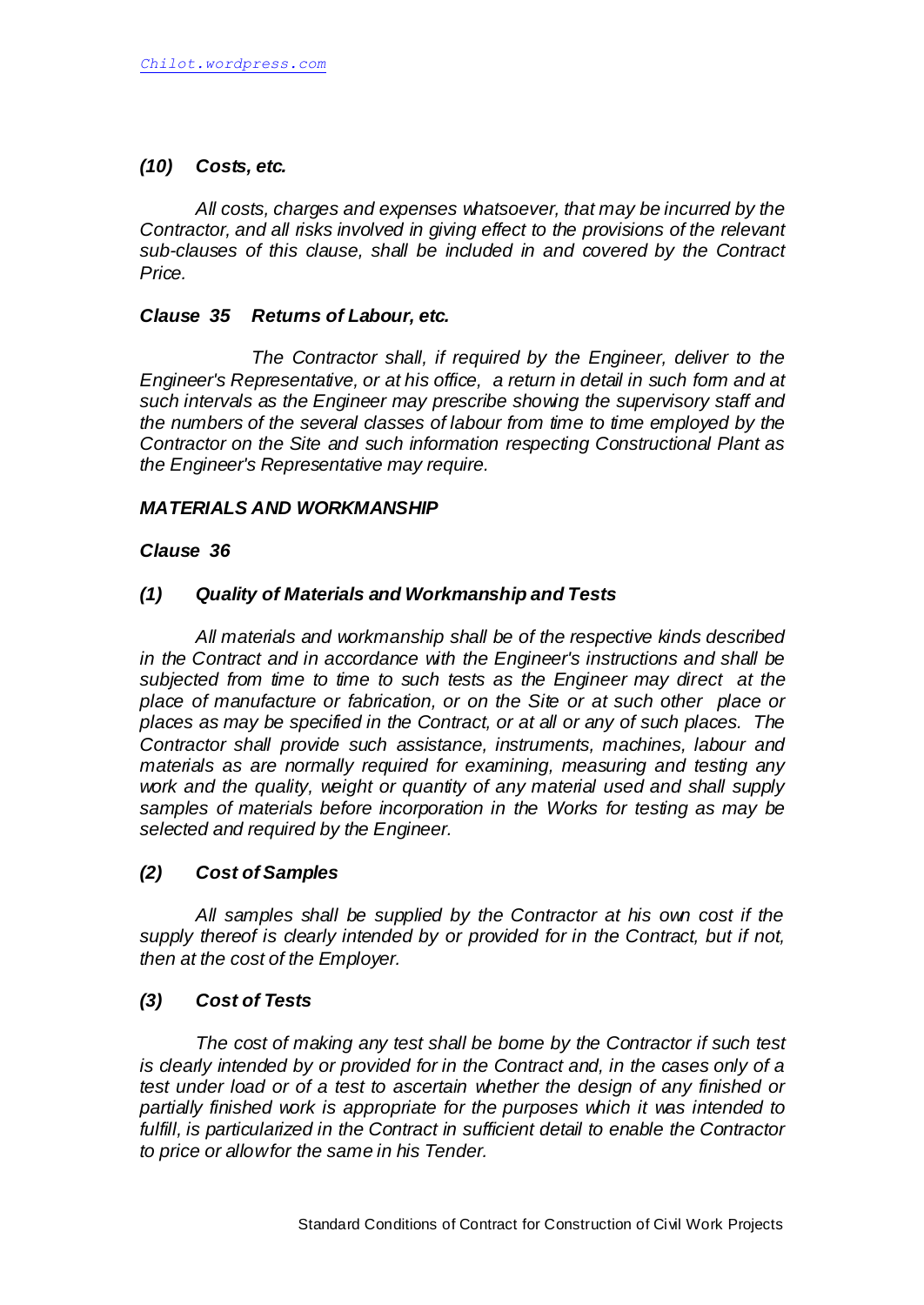# *(4) Cost of Tests not provided for, etc.*

*If any test is ordered by the Engineer which is either*

- *(a) not so intended by or provided for, or*
- *(b) (in the cases above mentioned) is not so particularized, or*

*(c) though so intended or provided for is ordered by the Engineer to be carried out by an independent person at any place other than the Site recognized testing institutes or the place of manufacture or fabrication of the materials tested, then the cost of such test shall be borne by the Contractor, if the test shows the workmanship or materials not to be in accordance with the provisions of the Contract or the Engineer's instructions, but otherwise by the Employer.*

### *Clause 37 Inspection of Operations*

*The Engineer and any person authorized by him shall at all times have access to the Works and to all workshops and places where work is being prepared or from where materials, manufactured articles or machinery are being obtained for the Works and the Contractor shall afford every facility for and every assistance in or in obtaining the right to such access.*

#### *Clause 38*

### *(1) Examination of Work before Covering up*

*No work shall be covered up or put out of view without the approval of the Engineer or the Engineer's Representative and the Contractor shall afford full opportunity for the Engineer or the Engineer's Representative to examine and measure any work which is about to be covered up or put out of view and to examine foundations before permanent work is placed thereon. The Contractor shall give due notice to the Engineer's Representative whenever any such work or foundations is or are ready or about to be ready for examination and the Engineer's Representative shall, without unreasonable delay, unless he considers it unnecessary and advises the Contractor*  accordingly, attend for the purpose of examining and measuring such work or of *examining such foundations.*

### *(2) Uncovering and Making Openings*

*The Contractor shall uncover any part or parts of the Works or make openings in or through the same as the Engineer may from time to time direct and shall reinstate and make good such part or parts to the satisfaction of the Engineer. If any such part or parts have been covered up or put out of view after compliance with the requirement of sub-clause (1) of this Clause and are found to be executed in accordance with the Contract, the expenses of uncovering, makings, openings in or through, reinstating and making good the*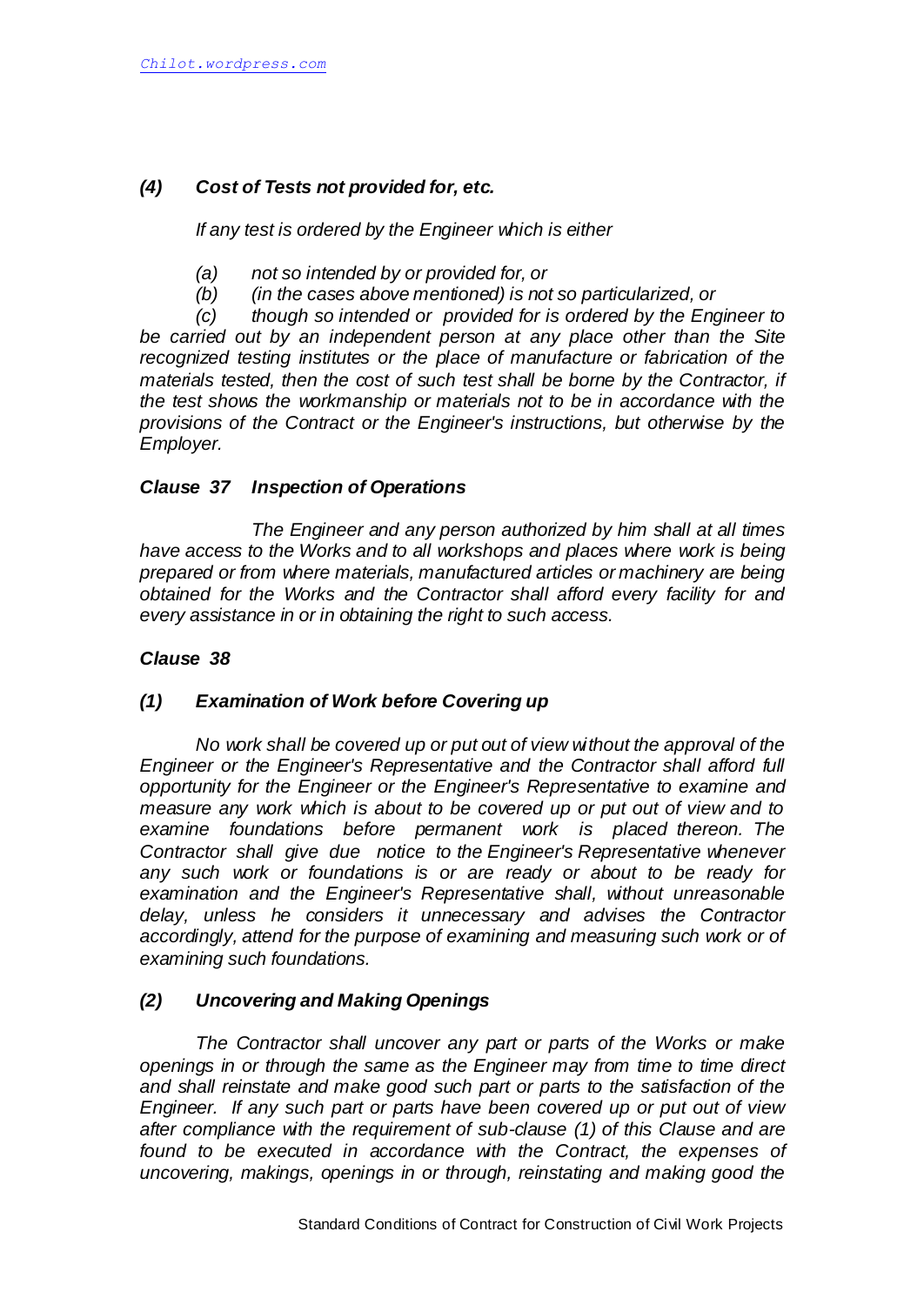*same shall be borne by the Employer, but in any other case all costs shall be borne by the Contractor.*

#### *Clause 39*

### *(1) Removal of Improper Work and Materials*

*The Engineer shall during the progress of the Works have power to order in writing from time to time* 

*(a) the removal from the Site, within such time or times as may be specified in the order, of any materials which, in the opinion of the Engineer, are not in accordance with the Contract.*

*(b) the substitution of proper and suitable materials and the removal and proper re-execution, notwithstanding any previous test thereof or interim payment therefrom of any work which in respect of materials or workmanship is not, in the opinion of the Engineer, in accordance with the Contract.*

### *(2) Default of Contractor in Compliance*

*In case of default on the part of the Contractor in carrying out such order, the Employer shall be entitled to employ and pay other persons to carry out the same and all expenses consequent therein or incidental thereto shall be recoverable from the Contractor by the Employer, or may be deducted by the Employer from any monies due or which may become due to the Contractor.*

#### *Clause 40*

### *(1) Suspension of Work*

*The Contractor shall, on the written order of the Engineer, suspend the progress of the Works or any part thereof for such time or times and in such manner as the Engineer may consider necessary and shall during such suspension properly protect and secure the Work, so far as is necessary in the opinion of the Engineer. The extra cost incurred by the Contractor in giving effect to the Engineer's instructions under this Clause shall be borne and paid by the Employer unless such suspension is*

*(a) otherwise provided for in the Contract, or*

*(b) necessary by reason of some default on the part of the Contractor, or* 

*(c) necessary by reason of climatic conditions on the Site, or*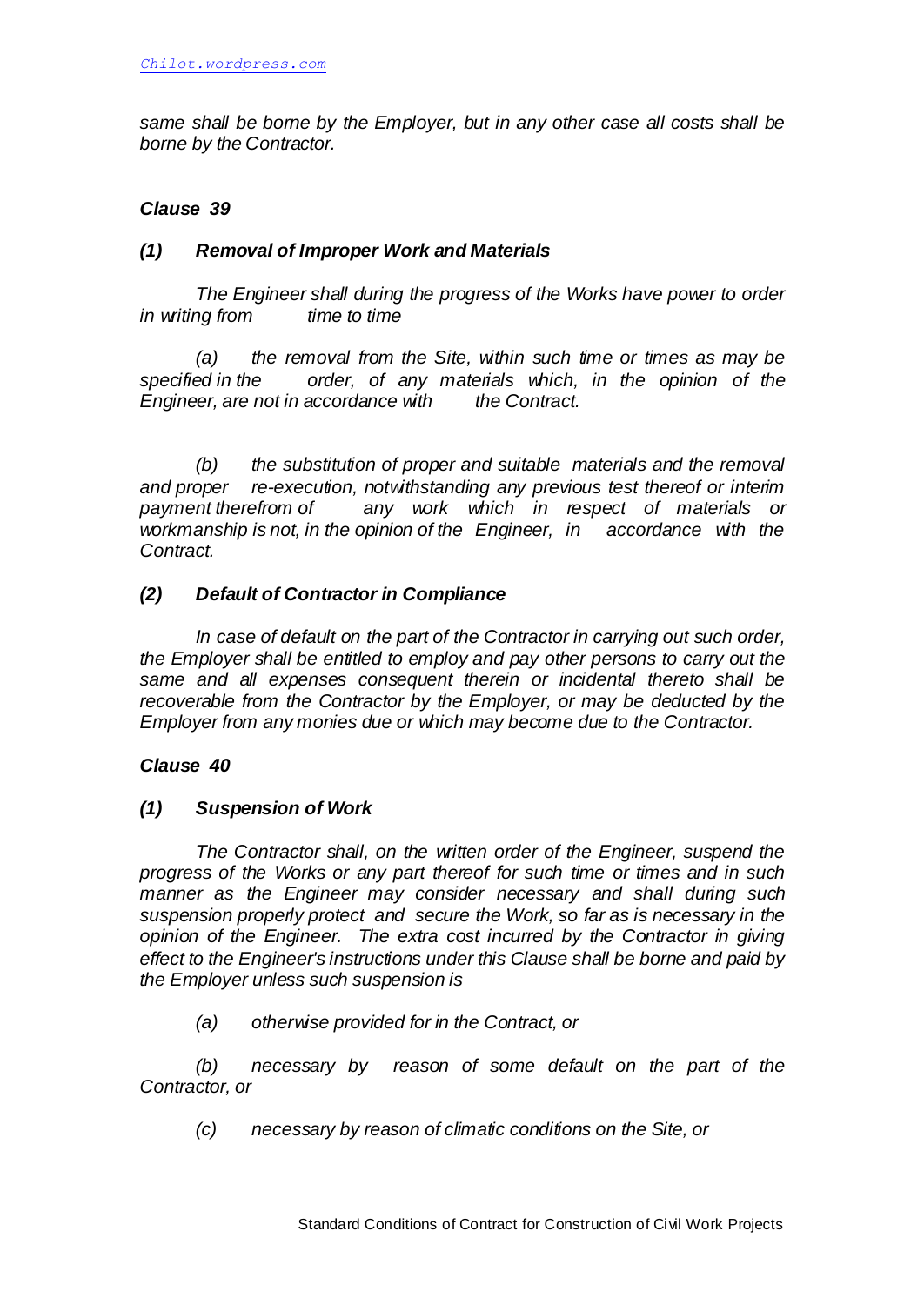*(d) necessary for the proper execution of the Works or for the safety of the Works or any part thereof in so far as such necessity does not arise from any act or default by the Engineer or the Employer or from any of the excepted risks defined in Clause 20 hereof.*

*Provided that the Contractor shall not be entitled to recover any such extra cost unless he gives written notice of his intention to claim to the Engineer within twenty-eight days of the Engineer's order. The Engineer shall settle and determine such extra payment and/or extension of time under Clause 44 hereof to be made to the Contractor in respect of such claim as shall, in the opinion of the Engineer, be fair and reasonable.*

# *(2) Suspension Lasting more than 90 days*

*If the progress of the Works or any part thereof is suspended on the written order of the Engineer and if permission to resume work is not given by the Engineer within a period of ninety days from the date of suspension then, unless such suspension is within paragraph (a),(b),(c) or (d) of sub-clause (1) of this Clause, the Contractor may serve a written notice on the Engineer*  requiring permission within twenty eight days from the receipt thereof to *proceed with the Works, or that part thereof in regard to which progress is suspended and, if such permission is not granted within that time, the Contractor by a further written notice so served may, but is not bound to, elect or treat the suspension where it affects part only of the Works as an omission of such part under Clause 51 hereof, or, where it affects the whole Works, as an abandonment of the Contract by the Employer.*

### *COMMENCEMENT TIME AND DELAYS*

### *Clause 41 Commencement of Works*

*The Contractor shall commence the Works on Site within the period named in the Appendix to the Tender after the receipt by him of a written order to this effect from the Engineer and shall proceed with the same with due expedition and without delay, except as may be expressly sanctioned or ordered by the Engineer, or be wholly beyond the Contractor's control.*

### *Clause 42*

### *(1) Possession of Site*

*Save in so far as the Contract may prescribe, the extent of portions of the Site of which the Contractor is to be given possession from time to time and the order in which such portions shall be made available to him and, subject to any requirement in the Contract as to the order in which the Works shall be executed, the Employer will, with the Engineer's written order to commence the Works, give to the Contractor possession of so much of the Site as may be*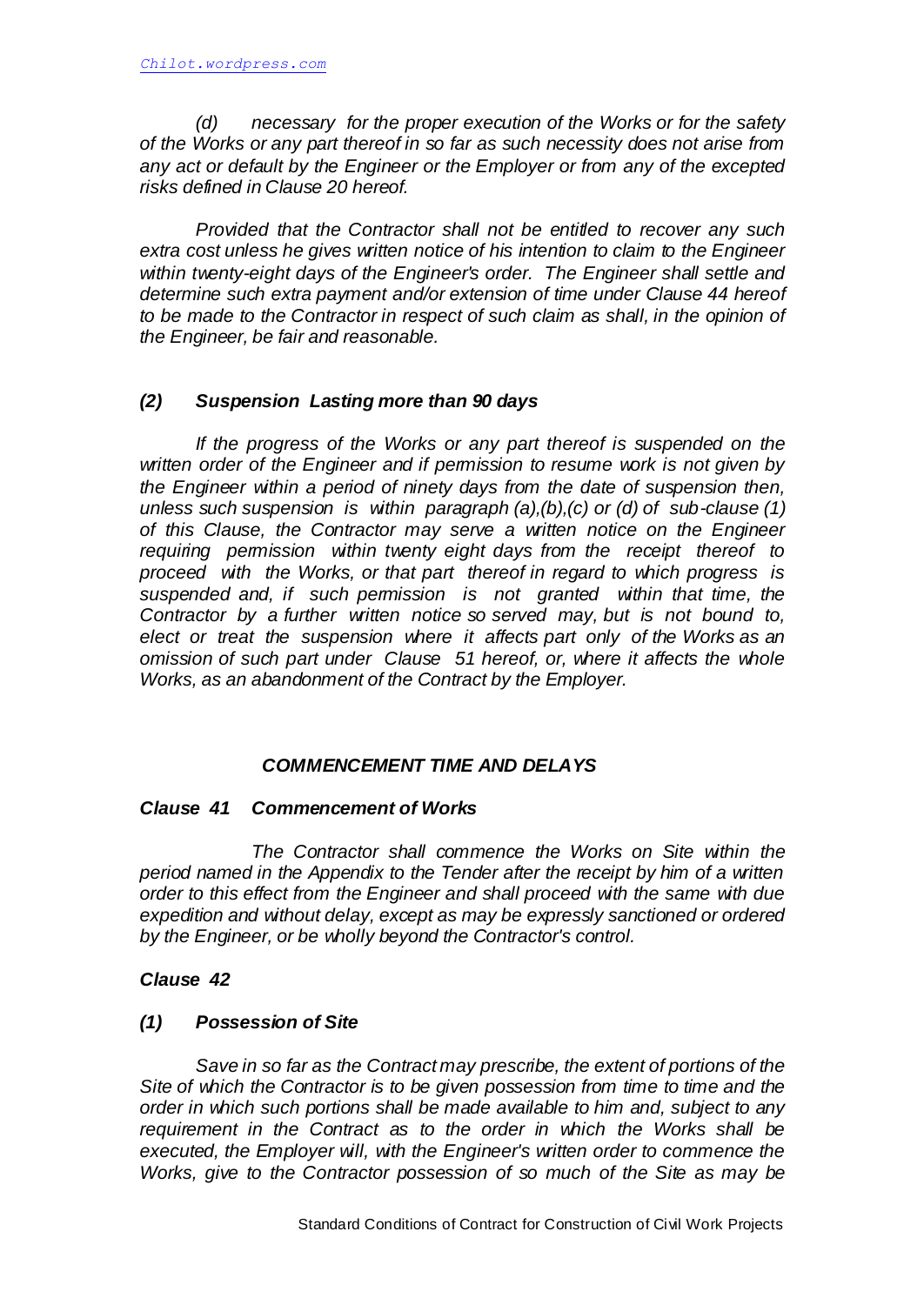*required to enable the Contractor to commence and proceed with the execution of the Works in accordance with the programme referred to in Clause 14 hereof, if any, and otherwise in accordance with such reasonable proposals of the Contractor as he shall, by written notice to the Engineer, make and will, from time to time as the Works proceed, give to the Contractor possession of such further portions of the Site as may be required to enable the Contractor to proceed with the execution of the Works with due dispatch in accordance with the said programme or proposals, as the case may be. If the Contractor suffers delay or incurs cost from failure on the part of the Employer to give possession in accordance with the terms of this Clause, the Engineer shall grant an extension of time for the completion of the Works and certify such sum as, in his opinion, shall be fair to cover the cost incurred, which sum shall be paid by the Employer.*

#### *(2) Wayleave, etc.*

*The Contractor shall bear all costs and charges for special or temporary Wayleave required by him in connection with access to the Site. The Contractor shall also provide at his own cost any additional accommodation outside the Site required by him for the purposes of the Works.*

#### *Clause 43 Time for Completion*

*Subject to any requirement in the Contract as to completion of any section of the Works before completion of the whole, the whole of the Works shall be completed, in accordance with the provisions of Clause 48 hereof, within the time stated in the Contract calculated from the last day of the period named in the Appendix to the Tender as that within which the Works are to be commenced, or such extended time as may be allowed under Clause 44 hereof.* 

### *Clause 44 Extension of Time for Completion*

*Should the amount of extra or additional work of any kind or any cause of delay referred to in these Conditions, or exceptional adverse climatic conditions, or other special circumstances of any kind whatsoever which may occur, other than through a default of the Contractor, be such as fairly to entitle the Contractor to an extension of time for the completion of the Works, the Engineer, after due consultation with the Employer, determine the amount of such extension and shall notify the Employer and the Contractor accordingly. Provided that the Engineer is not bound to take into account any extra or additional work or other special circumstances unless the Contractor has within twenty-eight days after such work has been commenced, or such circumstances have arisen, or as soon thereafter as is practicable, submitted to the Engineer's Representative full and detailed particulars of any extension of time to which he may consider himself entitled in order that such submission may be investigated at the time.*

#### *Clause 45 No Night or Sunday Work*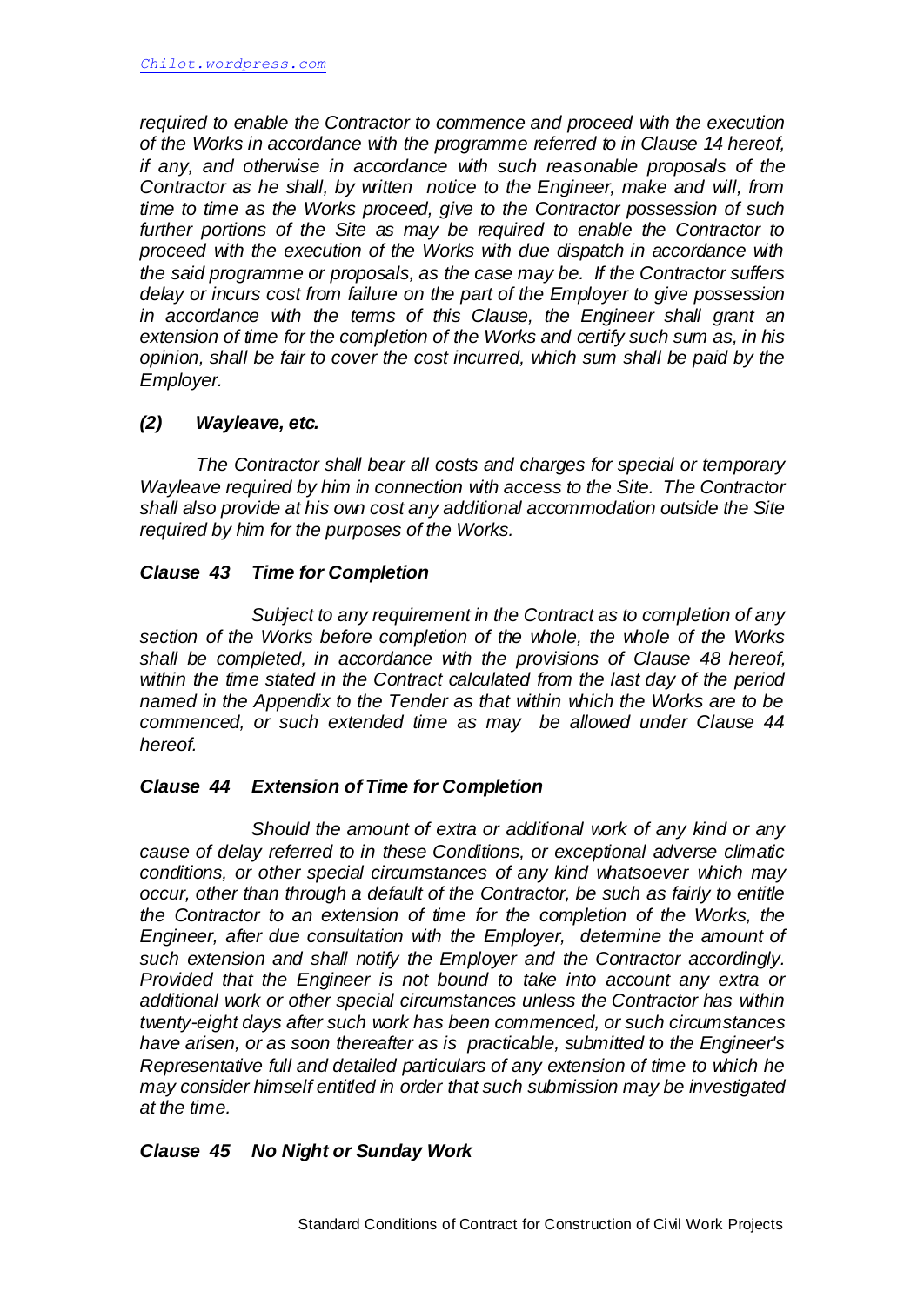*Subject to any provision to the contrary contained in the Contract, none of the Permanent Works shall save as hereinafter provided, be carried on during the night or on Sundays, if locally recognized as days of rest, or their locally recognized equivalent without the permission in writing of the Engineer's Representative, except when the work is unavoidable or absolutely necessary for the saving of life or property or for the safety of the Works, in which case the Contractor shall immediately advise the Engineer's Representative. Provided always that the provisions of this Clause shall not be applicable in the case of any work which it is customary to carry out by rotary or double shifts.*

#### *Clause 46 Rate of Progress*

*If for any reason, which does not entitle the Contractor to an extension of time, the rate of progress of the Works or any section is at any time, in the opinion of the Engineer, too slow to ensure completion by the prescribed time or extended time for completion, the Engineer shall so notify the Contractor in writing and the Contractor shall thereupon take such steps as are necessary and the Engineer may approve to expedite progress so as to complete the Works or such section by the prescribed time or extended time. The Contractor shall not be entitled to any additional payment for taking such steps. If as a result of any notice given by the Engineer under this Clause, the Contractor shall seek the Engineer's permission to do any work at night or on Sundays, if locally recognized as days of rest, or their locally recognized equivalent, such permission shall not be unreasonably refused.* 

### *Clause 47*

#### *(1) Liquidated Damages for Delay*

*If the Contractor shall fail to achieve completion of the Works within the time prescribed by Clause 43 hereof, then the Contractor shall pay to the Employer 1/1000 of the contract price per day as liquidated damages for such default and not as a penalty for every day or part of a day which shall elapse between the time prescribed by Clause 43 hereof and the date of certified completion of the works. Depending on the nature of the works, Liquidated damage higher than the minimum limit provided herein above may be fixed in the contract. The Employer may, without prejudice to any other method of recovery, deduct the amount of such damages from any monies in his hands, due or which may become due to the Contractor. The payment or deduction of such damages shall not relieve the Contractor from any other of his obligations and liabilities under the Contract.*

#### *(2) Reduction of Liquidated Damages*

If, before the completion of the whole of the Works any part or section of *the Works has been certified by the Engineer as completed, pursuant to Clause 48 hereof, and occupied or used by the Employer, the liquidated damages for delay shall, for any period of delay after such certificate and in the absence of alternative provisions in the Contract be reduced in the proportion which the*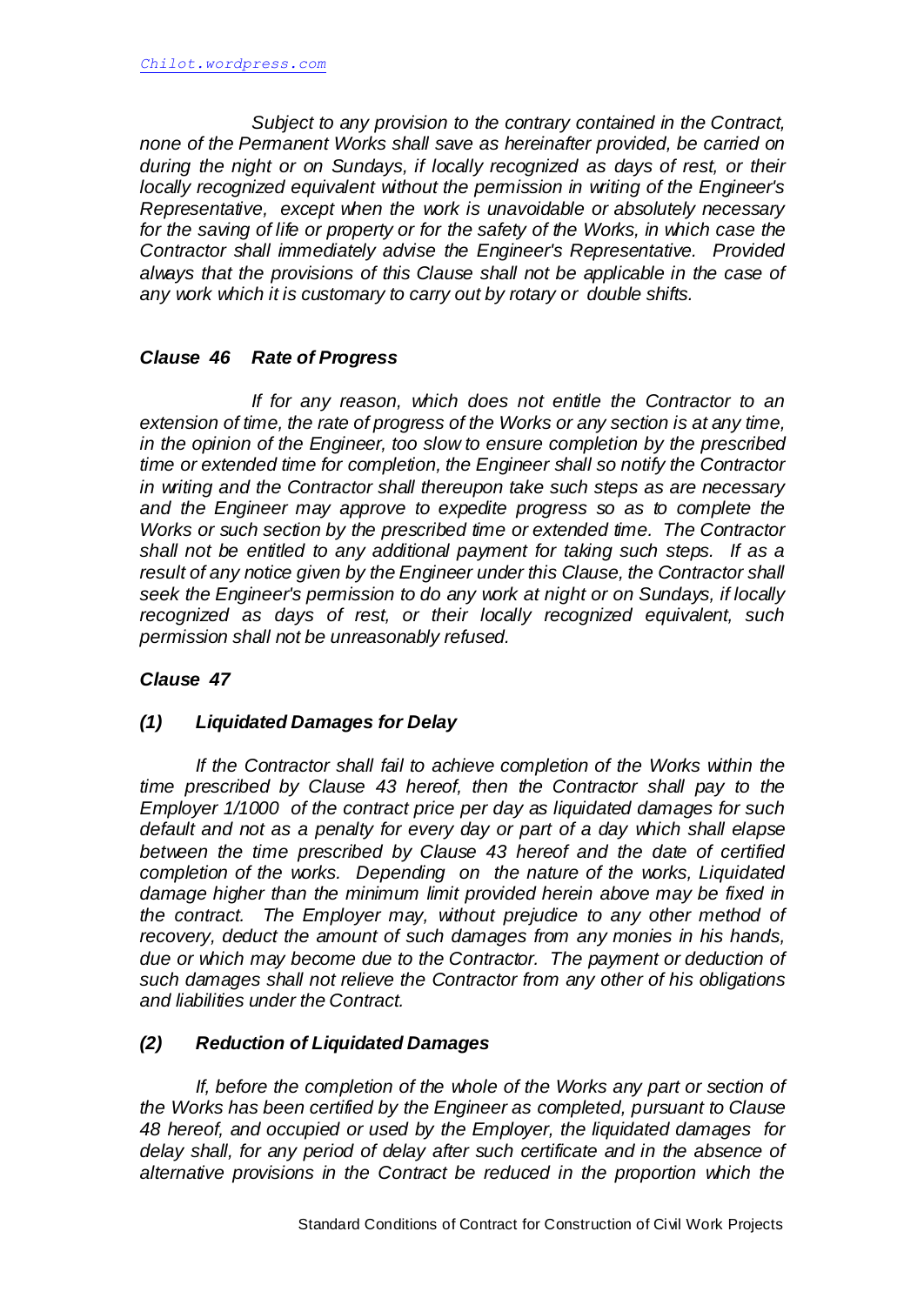*value of the part or section so certified bears to the value of the whole of the Works.*

#### *(3) Bonus for Completion*

*If it is desired to provide in the Contract for the payment of a bonus in relation to completion of the Works or of any part or section thereof this shall be set out in the projects Particular Conditions of Contract.*

#### *(4) Limits of Liquidated Damages*

*The maximum limit of the liquidated damage shall be 20% of the Contract Price.*

#### *Clause 48*

#### *(1) Certification of Completion of works*

*When the whole of the Works have been substantially completed and have satisfactorily passed any final test that may be prescribed by the Contract, the Contractor may give a notice to that effect to the Engineer or to the Engineer's Representative accompanied by an undertaking to finish any outstanding work during the Period of Maintenance.*

*Such notice and undertaking shall be in writing and shall be deemed to be a request by the Contractor for the Engineer to issue a Certificate of Completion in respect of the works. The Engineer shall, within twenty-one days of the date of delivery of such notice either issue to the Contractor, with a copy to the Employer, a Certificate of Completion stating the date on which, in his opinion, the Works were substantially completed in accordance with the Contract or give instructions in writing to the Contractor specifying all the work which, in the Engineer's opinion, requires to be done by the Contractor before the issue of such Certificate. The Engineer shall also notify the Contractor of any defects in the Works affecting substantial completion that may appear after such instructions and before completion of the works specified therein. The Contractor shall be entitled to receive such Certificate of Completion within twenty-one days of completion to the satisfaction of the Engineer of the Works so specified and making good any defects so notified.*

### *(2) Certification of completion by Stages*

*Similarly in accordance with the procedure set out in sub-clause (1) of this Clause, the Contractor may request and the Engineer shall issue a Certificate of Completion in respect of:-*

*(a) any section of the Permanent Works in respect of which separate time for completion is provided in the Contract and*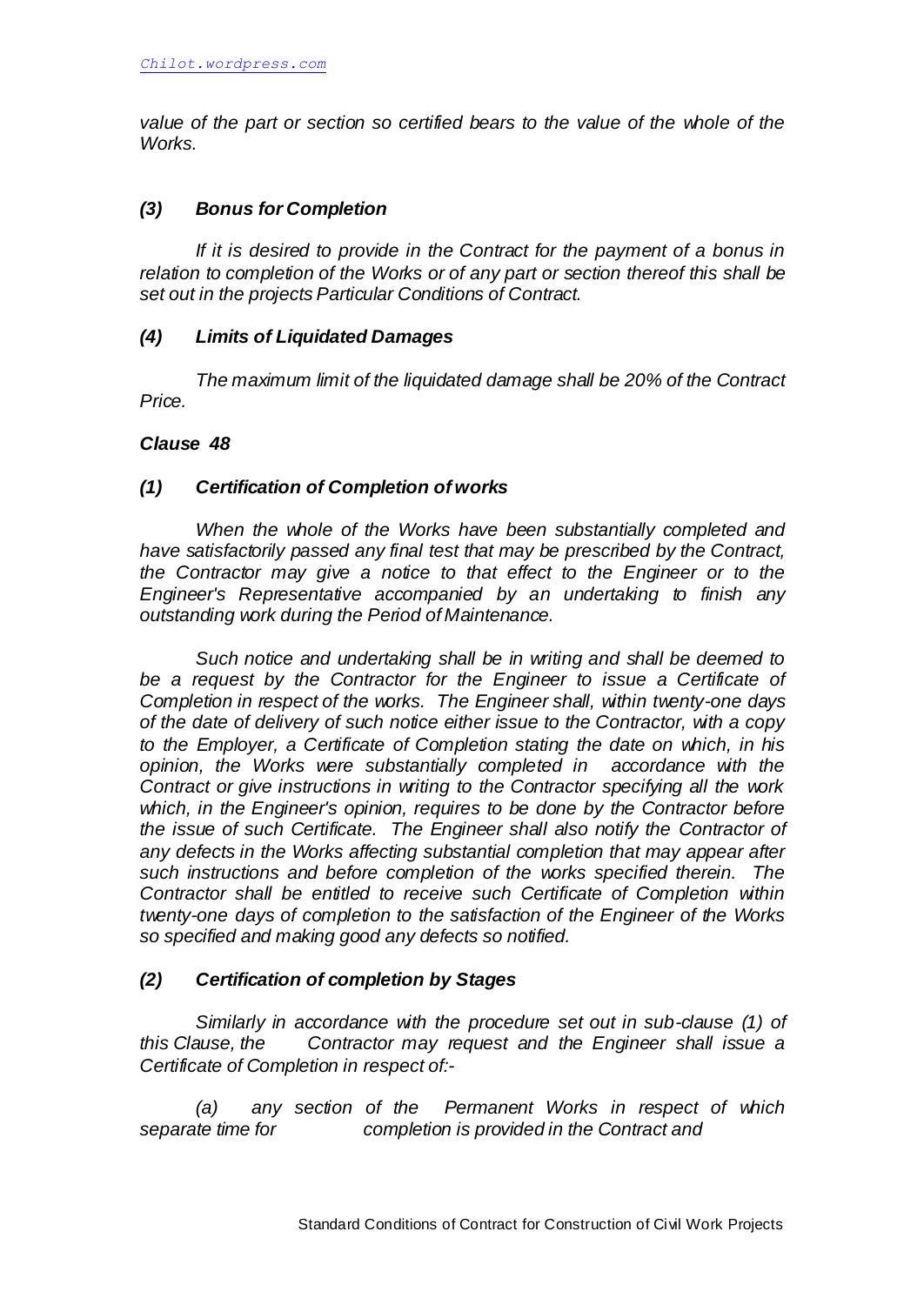*(b) any substantial part of the Permanent Works which has been both completed to the satisfaction of the Engineer and occupied or used by the Employer.*

*(3) If any part of the Permanent Works shall have been substantially completed and shall have satisfactorily passed any final test that may be prescribed by the Contract, the Engineer may issue a Certificate of Completion in respect of that part of the Permanent Works before completion of the whole of the Works and, upon the issue of such Certificate, the Contractor shall be deemed to have undertaken to complete any outstanding work in that part of the Works during the Period of Maintenance.* 

*(4) Provided always that a Certificate of Completion given in respect of any section or part of the Permanent Works before completion of the whole shall not*  be deemed to certify completion of any ground or surfaces requiring *reinstatement, unless such Certificate shall expressly so state.*

### *MAINTENANCE AND DEFECTS*

#### *Clause 49*

#### *(1) Definition of Period of Maintenance*

*In these Conditions the expression "Period of Maintenance" shall mean the period of maintenance named in the Appendix to the Tender, calculated from the date of completion of works, certified by the Engineer in accordance with Clause 48 hereof, or, in the event of more than one certificate having been issued by the Engineer under the said Clause, from the respective dates so certified and in relation to the Period of Maintenance the expression "the Works" shall be construed accordingly.*

### *(2) Execution of Work of Repair, etc.*

*To the intent that the Works shall at or as soon as practicable after the expiration of the Period of Maintenance be delivered to the Employer in the condition required by the Contract, fair wear and tear excepted, to the satisfaction of the Engineer, the Contractor shall finish the work, if any, outstanding at the date of completion, as certified under Clause 48 hereof, as soon as practicable after such date and shall execute all such work of repair, amendment, reconstruction, rectification and making good defects, imperfection, shrinkages or other faults as may be required of the Contractor in writing by the Engineer during the Period of Maintenance, or within fourteen days after its expiration, as a result of an inspection made by or on behalf of the Engineer prior to its expiration.*

### *(3) Cost of Execution of Work of Repair, etc.*

*All such work shall be carried out by the Contractor at his own expense if the necessity thereof shall, in the opinion of the Engineer, be due to the use of materials or workmanship not in accordance with the Contract, or to neglect or*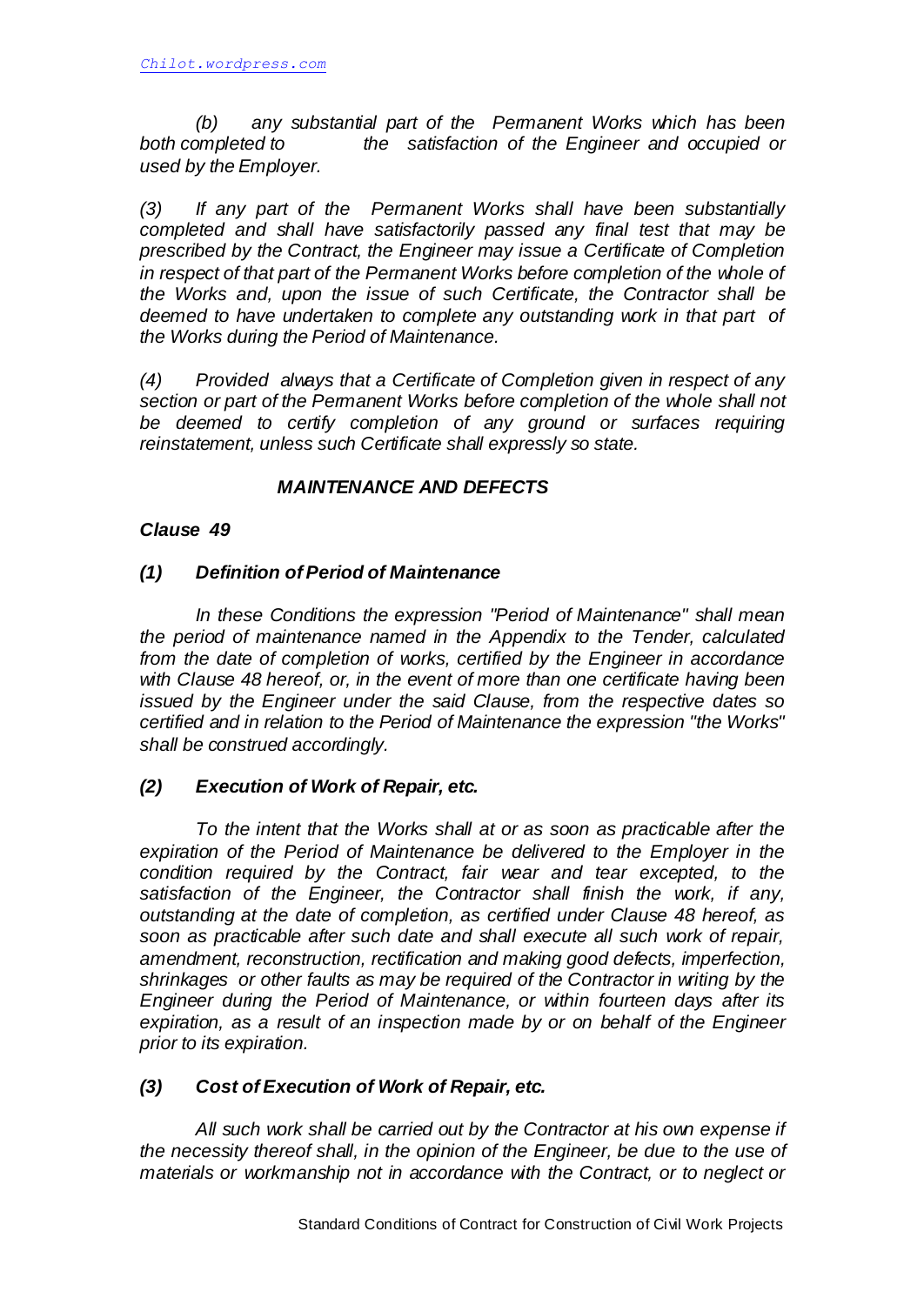*failure on the part of the Contractor to comply with any obligation, expressed or implied, on the Contractor's part under the Contract. If, in the opinion of the Engineer, such necessity shall be due to any other cause, the value of such work shall be ascertained and paid for as if it were additional work.*

## *(4) Remedy on Contractor's Failure to Carry Out Work Required*

*If the Contractor shall fail to do any such work as aforesaid required by the Engineer, the Employer shall be entitled to employ and pay other persons to carry out the same and if such work is work which, in the opinion of the engineer, the Contractor was liable to do at his own expense under the Contract, then all expenses consequent therein or incidental thereto shall be recoverable from the Contractor by the Employer, or may be deducted by the Employer from any monies due or which may become due to the Contractor.*

### *Clause 50 Contractor to Search*

*The Contractor shall, if required by the Engineer in writing, search under the directions of the Engineer for the cause of any defect, imperfection or*  fault appearing during the progress of the Works or in the Period of *Maintenance. Unless such defect, imperfection or fault shall be one for which the Contractor is liable under the Contract, the cost of the work carried out by the Contractor in searching as aforesaid shall be borne by the Employer. If such defect, imperfection or fault shall be one for which the Contractor is liable as aforesaid, the cost of the work carried out in searching as aforesaid shall be borne by the Contractor and he shall in such case repair, rectify and make good such defect, imperfection or fault at his own expense in accordance with the provisions of Clause 49 hereof.*

# *ALTERATIONS, ADDITIONS AND OMISSIONS*

### *Clause 51*

### *(1) Variations*

*The Engineer shall make any variation of the form, quality or quantity of the Works or any part thereof that may, in his opinion, be necessary and for that purpose, or if for any other reason it shall, in his opinion be desirable, he shall have power to order the Contractor to do and the Contractor shall do any of the following:-*

*(a) increase or decrease the quantity of any work included in the Contract,*

*(b) omit any such work,*

*(c) change the character or quality or kind of any such work,*

*(d) change the levels, lines, position and dimensions of any part of the Works, and*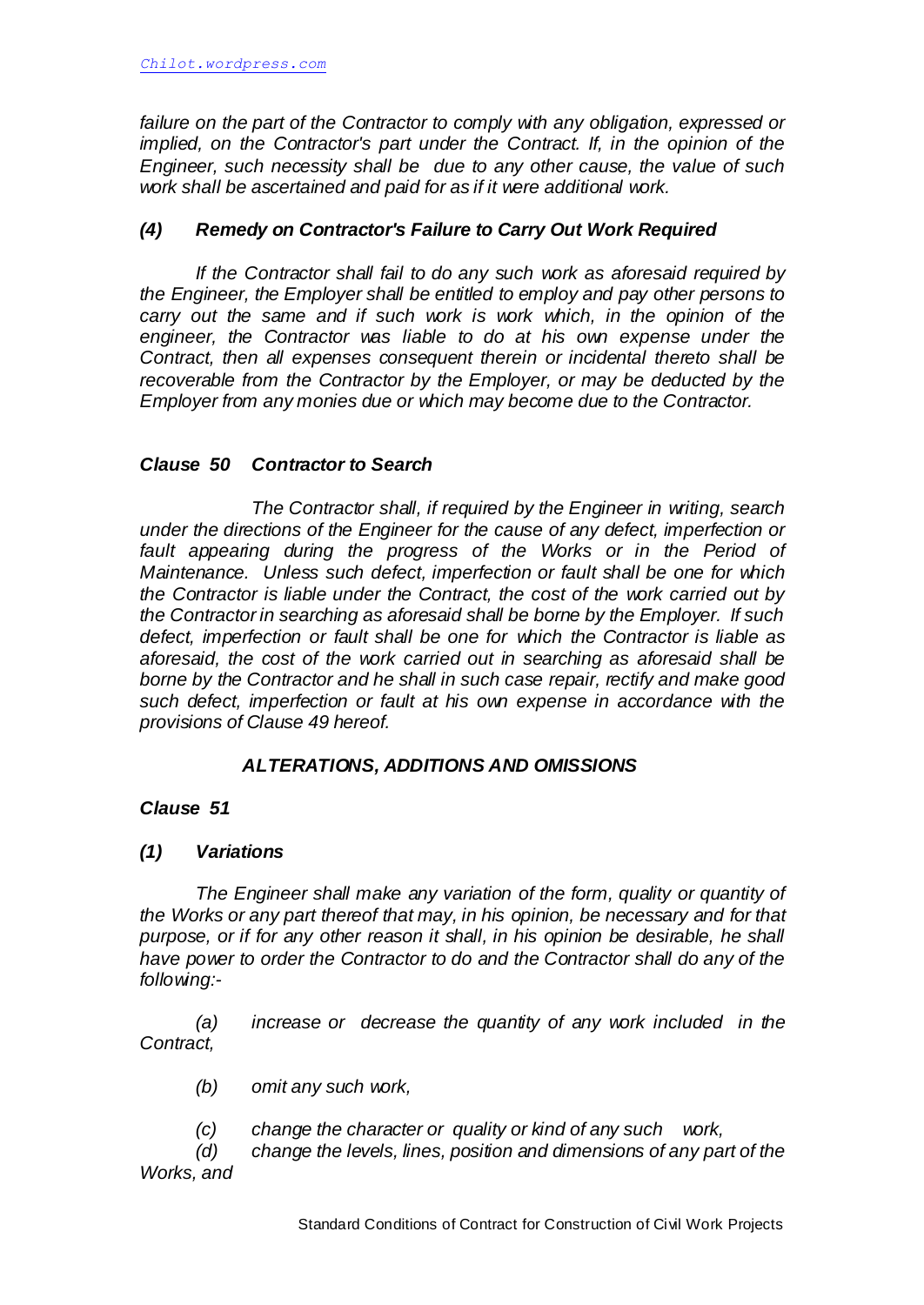*(e) execute additional work of any kind necessary for completion of the Works and no such variation shall in any way vitiate or invalidate the Contract, but the value, if any, of all such variations shall be taken into account in ascertaining the amount of the Contract Price.*

# *(2) Orders for Variations to be in Writing*

*No such variations shall be made by the Contractor without an order in writing of the Engineer. Provided that no order in writing shall be required for increase or decrease in the quantity of any work where such increase or decrease is not the result of an order given under this Clause, but is the result of the quantities exceeding or being less than those stated in the bill of quantities. Provided also that if for any reason the Engineer shall consider it desirable to give any such order verbally, the Contractor shall comply with such order and any confirmation in writing of such verbal order given by the Engineer, whether before or after the carrying out of the order, shall be deemed to be an order in writing within the meaning of this Clause. Provided further that if the Contractor shall within seven days confirm in writing to the Engineer and such confirmation shall not be contradicted in writing within fourteen days by the Engineer, it shall be deemed to be an order in writing by the Engineer.*

# *Clause 52*

# *(1) Valuation of Variations*

*All extra or additional work done or work omitted by order of the Engineer shall be valued at the rates and prices set out in the Contract if, in the opinion of the Engineer, the same shall be applicable. If the Contract does not contain any rates or prices applicable to the extra or additional work then suitable rates or prices shall be agreed upon between the Engineer and the Contractor. In the event of disagreement the Engineer shall fix such rates or prices as shall, in his opinion, be reasonable and proper.*

### *(2) Power of Engineer to Fix Rates*

*Provided that if the nature or amount of any omission or addition relative to the nature or amount of the whole of the Works or to any part thereof shall be such that, in the opinion of the Engineer, the rate or price contained in the contract for any item of the Works is, by reason of such omission or addition, rendered unreasonable or inapplicable, then a suitable rate or price shall be agreed upon between the Engineer and the Contractor. In the event of disagreement the Engineer shall fix such other rate or price as shall, in his opinion, be reasonable and proper having regard to the circumstances.*

*Provided also that no increase or decrease under sub-clause (1) of this Clause or variation of rate or price under sub-clause (2) of this Clause shall be made unless, as soon after the date of the order as is practicable and, in the case of extra or additional work, before the commencement of the work or as soon thereafter as is practicable, notice shall have been given in writing:-*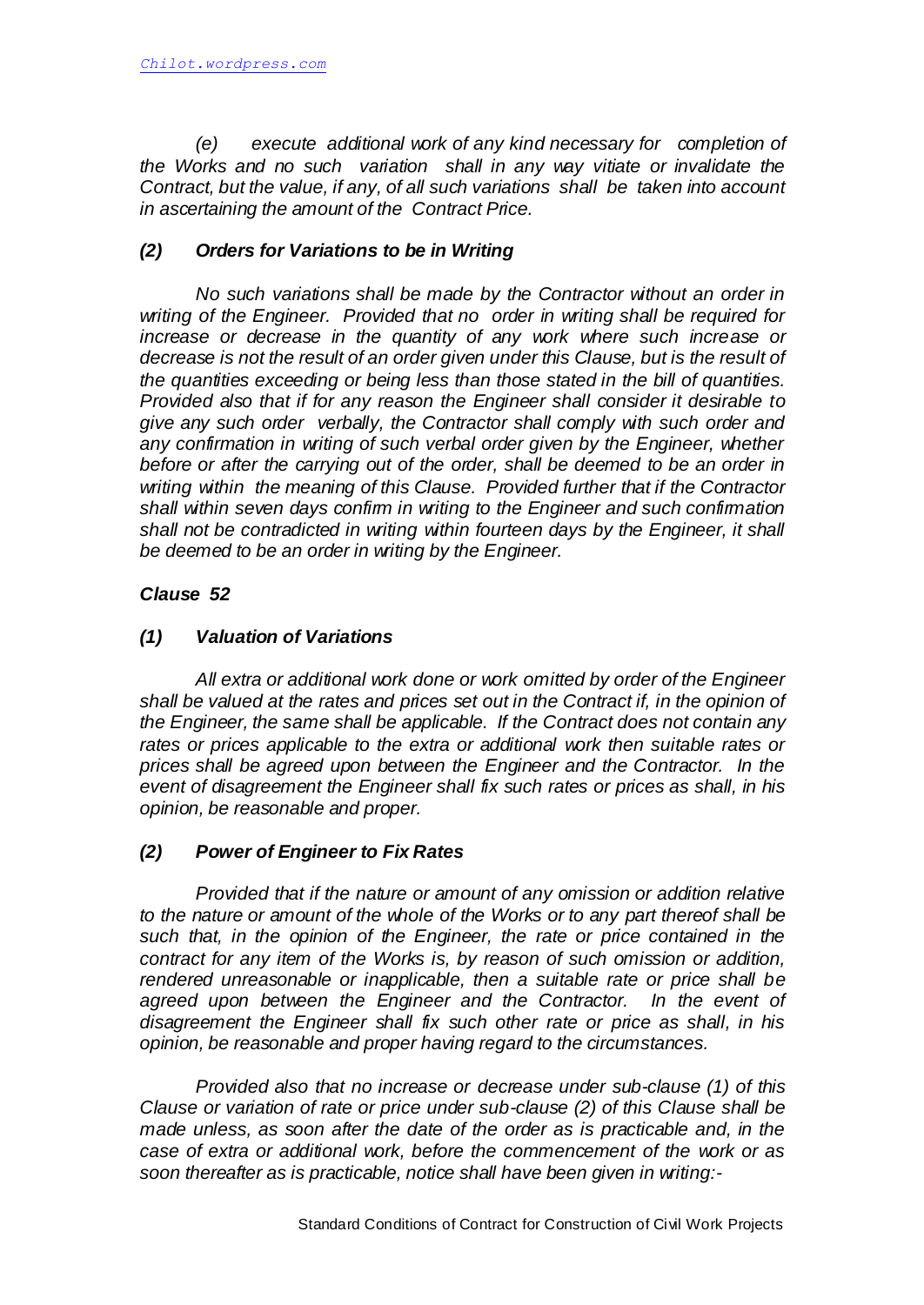*(a) by the Contractor to the Engineer of his intention to claim extra payment or a varied rate or price, or*

*(b) by the Engineer to the Contractor of his intention to vary a rate or price.*

*(c) the Contractor shall give the varied rate to the Engineer within not more than 30 days from the date of instruction by the Engineer of the variation. The Engineer shall give his comments on the varied rate within 15 days of receipt from the Contractor and forward the document for approval by MoWUD.*

### *(3) Variations Exceeding 10%*

*If, on certified completion of the whole of the Works it shall be found that a reduction or increase greater than 10% (ten percent) other sum named in the Contract excluding all fixed sums, provisional sums and allowances for day works, if any, results from:-*

*(a) the aggregate effect of all Variation Orders, and* 

*(b) all adjustments upon remeasurement of the estimated quantities set out in the Bill of Quantities, excluding all provisional sums, and day works but not from any other cause, the amount of the Contract Price shall be adjusted by such sum as may be agreed between the Contractor and the Engineer or, failing agreement, fixed by the Engineer having regard to all material and relevant factors, including the Contractor's Site and general overhead costs of the Contract.*

### *(4) Day work*

*The Engineer may, if, in his opinion it is necessary or desirable, order in writing that any additional or substituted work shall be executed on a day work basis. The Contractor shall then be paid for such work under the conditions set out in the day work Schedule included in the Contract and at the rates and prices affixed thereto by him in his tender.*

*The Contractor shall furnish to the Engineer such receipts of other vouchers as may be necessary to prove the amounts paid and, before ordering, materials, shall submit to the Engineer quotations for the same for his approval.*

*In respect of all work executed on a day work basis, the Contractor shall, during the continuance of such work, deliver each day to the Engineer's Representative an exact list in duplicate of the names, occupation and time of all workmen employed on such work and a statement, also in duplicate, showing the description and quantity of all materials and plant used therein or therefore*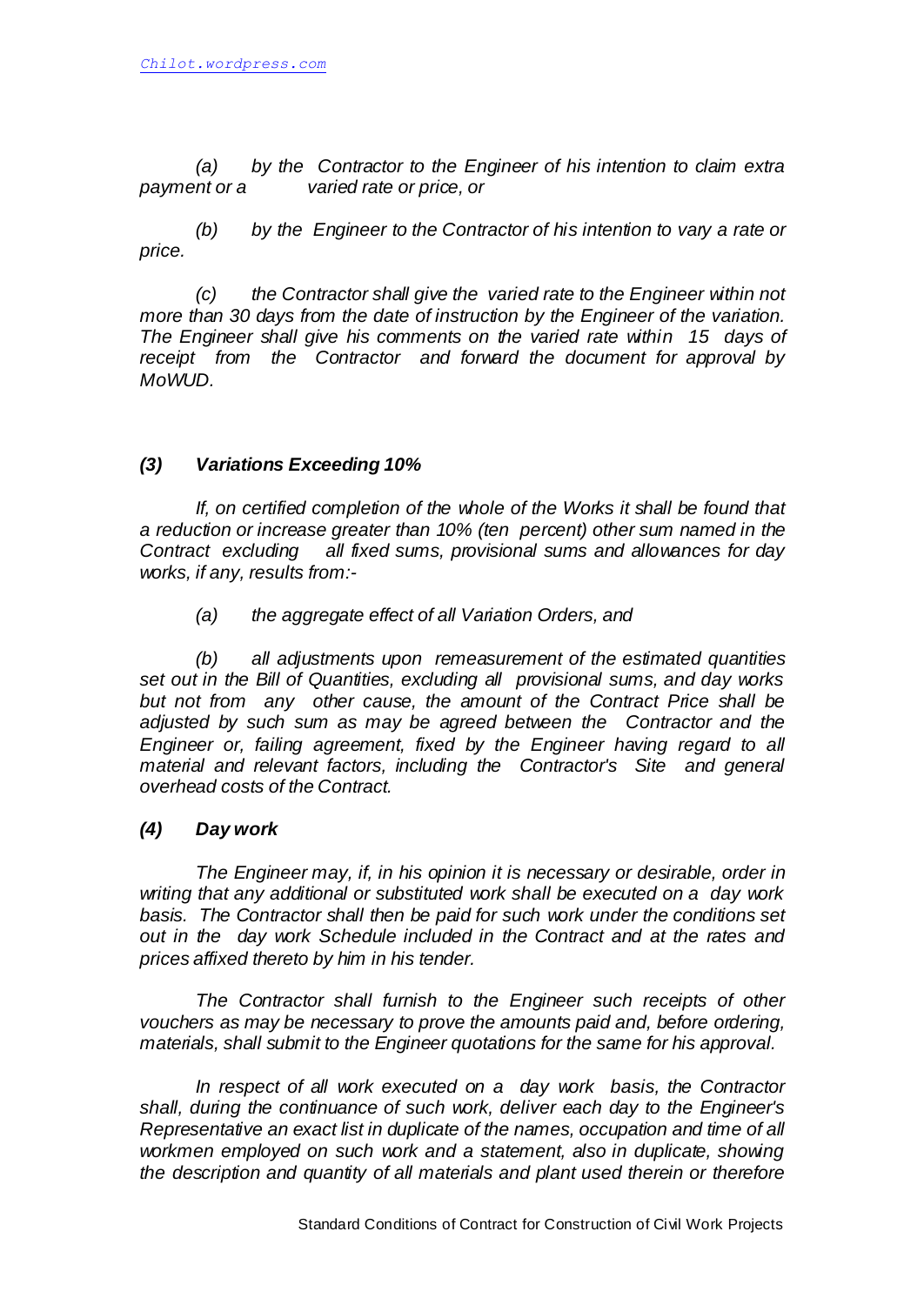*(other than plant which is included in the percentage addition in accordance with the Schedule herein before referred to). One copy of each list and statement*  will, if correct, or when agreed, be signed by the Engineer's Representative and *returned to the Contractor.*

*At the end of each month the Contractor shall deliver to the Engineer's Representative a priced statement of the labour, material and plant, except as aforesaid, used and the Contractor shall not be entitled to any payment unless such lists and statements have been fully and punctually rendered.*

*Provided always that if the Engineer shall consider that for any reason the sending of such lists or statements by the Contractor, in accordance with the foregoing provision, was impracticable he shall nevertheless be entitled to authorize payment for such work, either as day work, on being satisfied as to the time employed and plant and materials used on such work, or at such value therefore as shall, in his opinion, be fair and reasonable.*

#### *(5) Claims*

*The Contractor shall send to the Engineer's Representative once in every month an account giving particulars, as full and detailed as possible, of all claims for any additional payment to which the Contractor may consider himself entitled and of all extra or additional work ordered by the Engineer which he has executed during the preceding month.*

*No final or interim claim for payment for any such work or expense will be considered which has not been included in such particulars. Provided always that the Engineer shall be entitled to authorize payment to be made for any such work or expense, notwithstanding the Contractor's failure to comply with this condition, if the Contractor has, at the earliest practicable opportunity, notified the Engineer in writing that he intends to make a claim for such work.*

### *PLANT, TEMPORARY WORKS AND MATERIALS*

#### *Clause 53*

#### *(1) Plant, etc., Exclusive Use for the Works*

*All Constructional Plant, Temporary Works and materials provided by the Contractor shall, when brought on to the Site, be deemed to be exclusively intended for the execution of the Works and the Contractor shall not remove the*  same or any part thereof, except for the purpose of moving it from one part of *the Site to another, without the consent, in writing, of the Engineer, which shall not be unreasonably withheld.*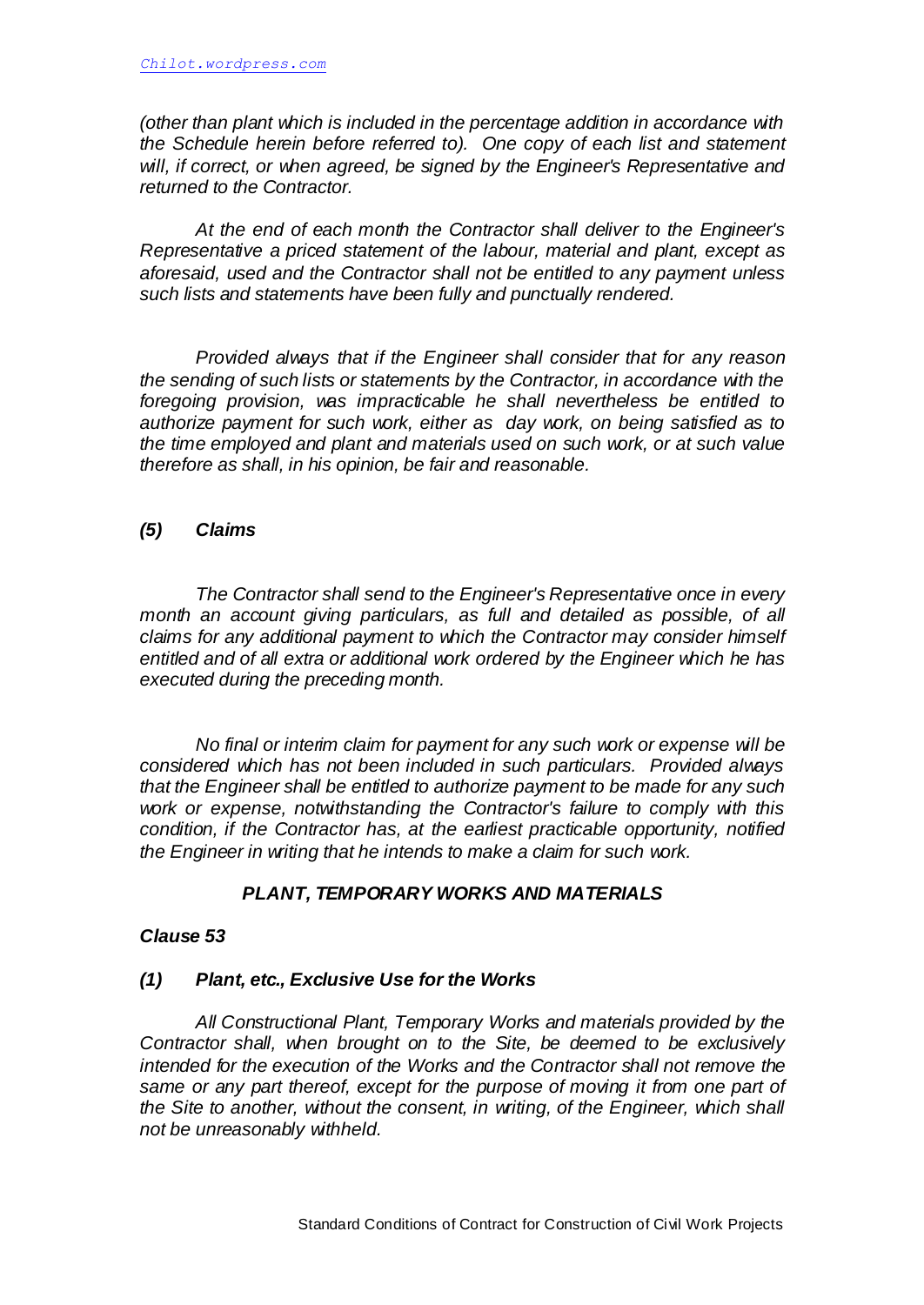# *(2) Removal of Plant, etc.*

*Upon completion of the Works the Contractor shall remove from the Site all the said Constructional Plant and Temporary Works remaining thereon and any unused materials provided by the Contractor.*

## *(3) Employer not Liable for Damage to Plant, etc.*

*The Employer shall not at any time be liable for the loss of or damage to any of the said Constructional Plant, Temporary Works or materials save as mentioned in Clauses 20 and 64 hereof.*

# *(4) Import and Export Licenses*

*The Employer shall obtain his own information with regard to the granting of import and export licenses for materials and plant for the works and shall be deemed to have satisfied himself with regard to all his liabilities under the laws and regulations governing the granting of licenses. The Employer shall bear the full responsibility of obtaining the foreign exchange required for the works.*

*The Contractor shall bear the expense of obtaining all import and export licenses for materials, equipment and other things required for the execution of the Works. The Contractor shall ensure that requests for import and export licenses are submitted in sufficient time so that all formalities are cleared before such licenses are required.*

### *(5) Temporary Works*

*Within a reasonable time (and in any case not less than 10 days) before he intends to commence construction of the Temporary Works the Contractor shall submit full particulars, including drawings, of the same for the approval of the Engineer. The submission to and approval by the Engineer of any such particulars shall not relieve the Contractor of his responsibilities for the sufficiency of the Temporary Works or of his other duties and responsibilities under the Contract. The Contractor shall make safe and reinstate all areas affected by Temporary Works.*

### *(6) Definitions*

*For the purpose of sub-clauses (7) and (8) the following expressions shall have the meanings hereby assigned to them:-*

*(a) the expression "equipment" shall mean any Constructional Plant, Equipment, Temporary Works and materials for Temporary Works, and includes vehicles engaged in transporting these and supervisory staff and materials for the Permanent Works on the Site, but shall exclude any vehicles engaged in transporting any labour, Constructional Plant, Equipment, Temporary Works and materials for the Permanent Works to or from the Site;*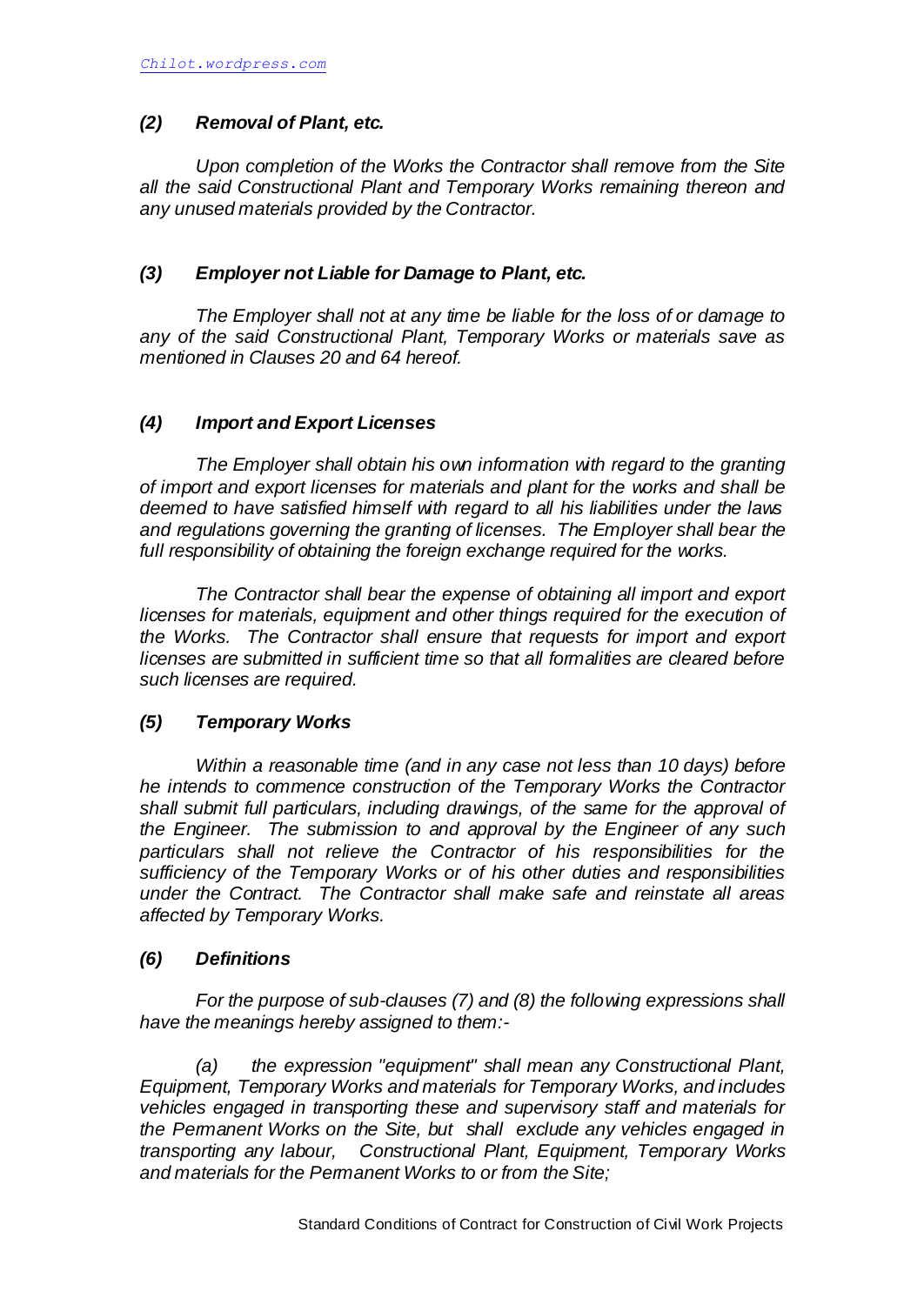*(b) the expression "agreement for hire" shall be deemed not to include an agreement for hire purchase.*

# *(7) Conditions of Hire Equipment*

*With a view to securing in the event of a forfeiture under Clause 63 the continued availability for the purpose of executing the Works of any hired Equipment, the Contractor shall not bring on to the Site any hired Equipment unless there is an agreement for the hire thereof which contains a provision that the owner thereof will on request in writing made by the Employer within Seven days after the date on which any forfeiture has become effective, and on the Employer undertaking to pay all hire charges in respect thereof from such date hire such Equipment to the Employer on the same terms in all respects as the same was hired to the Contractor save that the Employer shall be entitled to permit the use thereof by any other contractor employed by him for the purpose of completing and maintaining the Works under the terms of the said Clause 63.*

# *(8) Costs*

In the event of the Employer entering into any agreement for the hire of *Equipment pursuant to sub-clause (7) of this Clause, all sums properly paid by the Employer under the provisions of any such agreement and all expenses incurred by him (including stamp duties) in entering into such agreement shall be deemed for the purpose of Clause 63 to be part of the cost of completing and maintaining the Works.*

### *Clause 54 Approval of Materials, etc., not Implied*

*The operation of Clause 53 hereof shall not be deemed to imply any approval by the Engineer of the materials or other matters referred to therein nor shall it prevent the rejection of any such materials at any time by the Engineer.*

### *MEASUREMENT*

### *Clause 55 Quantities*

*The quantities set out in the Bill of Quantities are the estimated quantities of the work, but they are not to be taken as the actual and correct quantities of the Works to be executed by the Contractor in fulfillment of his obligations under the Contract.* 

### *Clause 56 Works to be Measured*

*The Engineer shall, except as otherwise stated, ascertain and determine by measurement the value in terms of the Contract of work done in*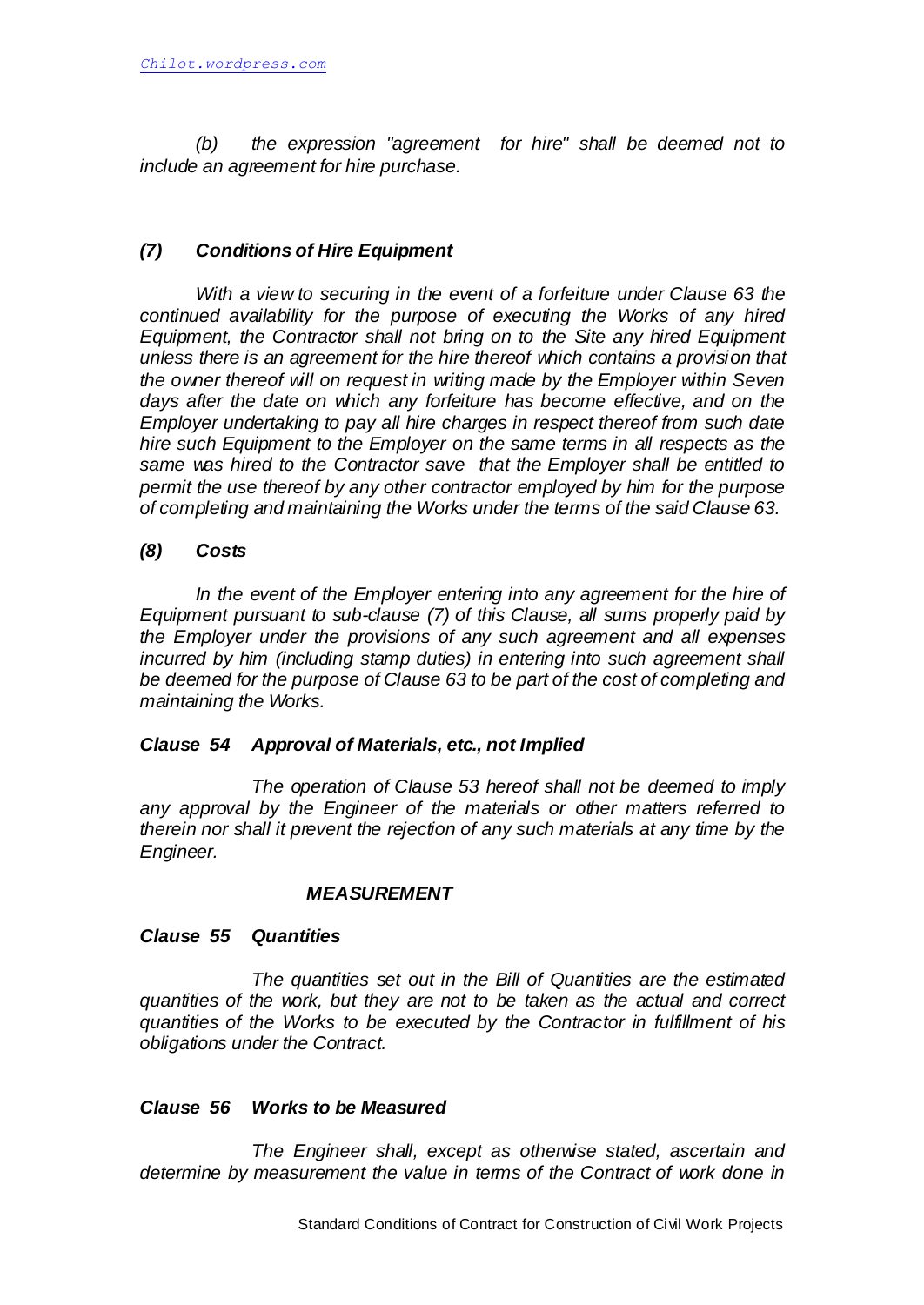*accordance with the Contract. He shall, when he requires any part or parts of the Works to be measured, give notice to the Contractor's authorized agent or representative, who shall forthwith attend or send a qualified agent to assist the Engineer or the Engineer's Representative in making such measurement, and shall furnish all particulars required by either of them. Should the Contractor not attend, or neglect or omit to send such agent, then the measurement made by the Engineer or approved by him shall be taken to be the correct measurement of the Work. For the purpose of measuring such permanent work as is to be measured by records and drawings, the Engineer's Representative shall prepare records and drawings month by month of such work and the Contractor, as and when called upon to do so in writing, shall, within fourteen days, attend to examine and agree such records and drawings with the Engineer's Representative and shall sign the same when so agree. If the Contractor does not so attend to examine and agree such records and drawings, they shall be taken to be correct. If, after examination of such records and drawings, the Contractor does not agree the same or does not sign the same as agreed, they shall nevertheless be taken to be correct, unless the Contractor shall, within fourteen days of such examination, lodge with the Engineer's Representative,*  for decision by the Engineer, notice in writing of the respects in which such *records and drawings are claimed by him to be incorrect.*

#### *Clause 57 Method of Measurement*

*The Works shall be measured in accordance with the method of measurement stated in the Bill of Quantities.*

### *PROVISIONAL SUMS*

#### *Clause 58*

### *(1) Definition of "Provisional Sums"*

*"Provisional Sum" means a sum included in the Contract and so designated in the Bill of Quantities for the execution of work or the supply of goods, materials, or services, or for contingencies, which sum may be used, in whole or in part, or not at all, at the direction and discretion of the Engineer. The Contract Price shall include only such amounts in respect of the Work, supply or services to which such Provisional Sums relate as the Engineer shall approve or determine in accordance with this Clause.*

### *(2) Use of Provisional Sums*

*In respect of every Provisional Sum the Engineer shall have power to order:-*

*(a) work to be executed, including goods, materials or services to be supplied by the Contractor. The Contract Price shall include the value of such work executed or such goods, materials or services supplied determined in accordance with Clause 52 hereof.*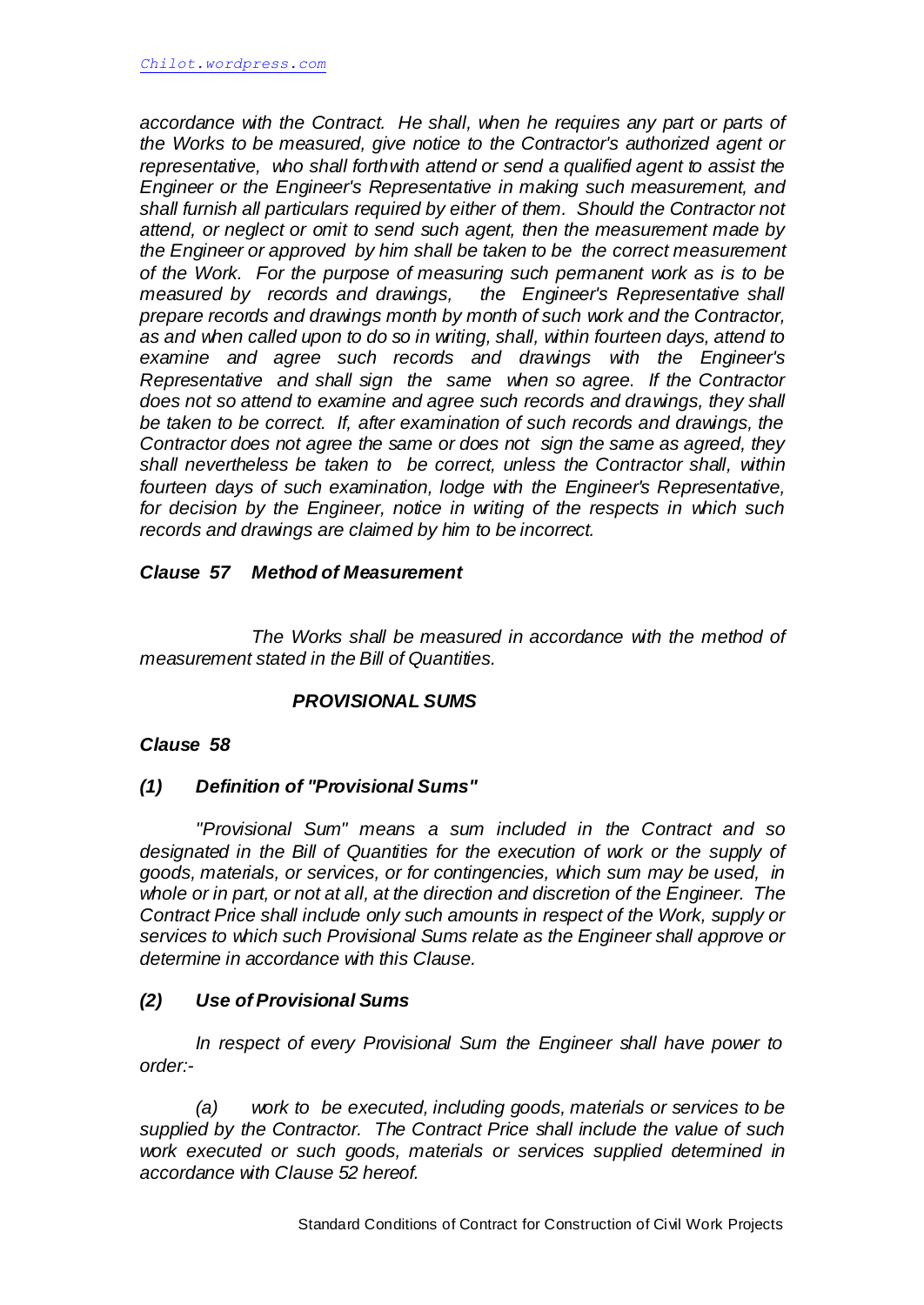*(b) work to be executed or goods, materials or services to be supplied by a nominated Sub-contractor as hereinafter defined. The sum to be paid to the Contractor therefore shall be determined and paid in accordance with Clause 59(4) hereof.*

*(c) goods and materials to be purchased by the Contractor. The sum to be paid to the Contractor therefore shall be determined and paid in accordance with Clause 59(4) hereof.*

### *(3) Production of Vouchers*

*The Contractor shall, when required by the Engineer, produce all quotations, invoices, vouchers and accounts or receipts in connection with expenditure in respect of Provisional Sums.*

# *NOMINATED SUB-CONTRACTORS*

### *Clause 59*

### *(1) Definition of "Nominated Sub-contractor"*

*All specialist, merchants, tradesmen and others executing any work or supplying any goods, materials or services for which Provisional Sums are included in the Contract, who may have been or be nominated or selected or approved by the Employer or the Engineer, and all persons to whom by virtue of the provisions of the Contract the Contractor is required to sublet any work shall, in the execution of such work or the supply of such goods, materials or services, be deemed to be sub-contractors employed by the contractor and are referred to in this Contract as "Nominated Sub-contractors".*

### *(2) Nominated Sub-contractors, Objections to Nomination*

*The Contractor shall not be required by the Employer or the Engineer or be deemed to be under any obligation to employ any nominated Sub-contractor against whom the Contractor may raise reasonable objection, or who shall decline to enter into a Sub-contract with the Contractor containing the following Sub-contract provisions and such provisions shall become part of this Contract-*

*(a) that in respect of the work, goods, materials or services the subject of the Sub-contract, the nominated Sub-contractor will undertake towards the Employer by the terms of the Contract and will save harmless and indemnify the Contractor from and against the same and from all claims, proceedings, damages, costs, charges and expenses whatsoever arising out of or in connection therewith, or arising out of or in connection with any failure to perform such obligations or to fulfill such liabilities, and*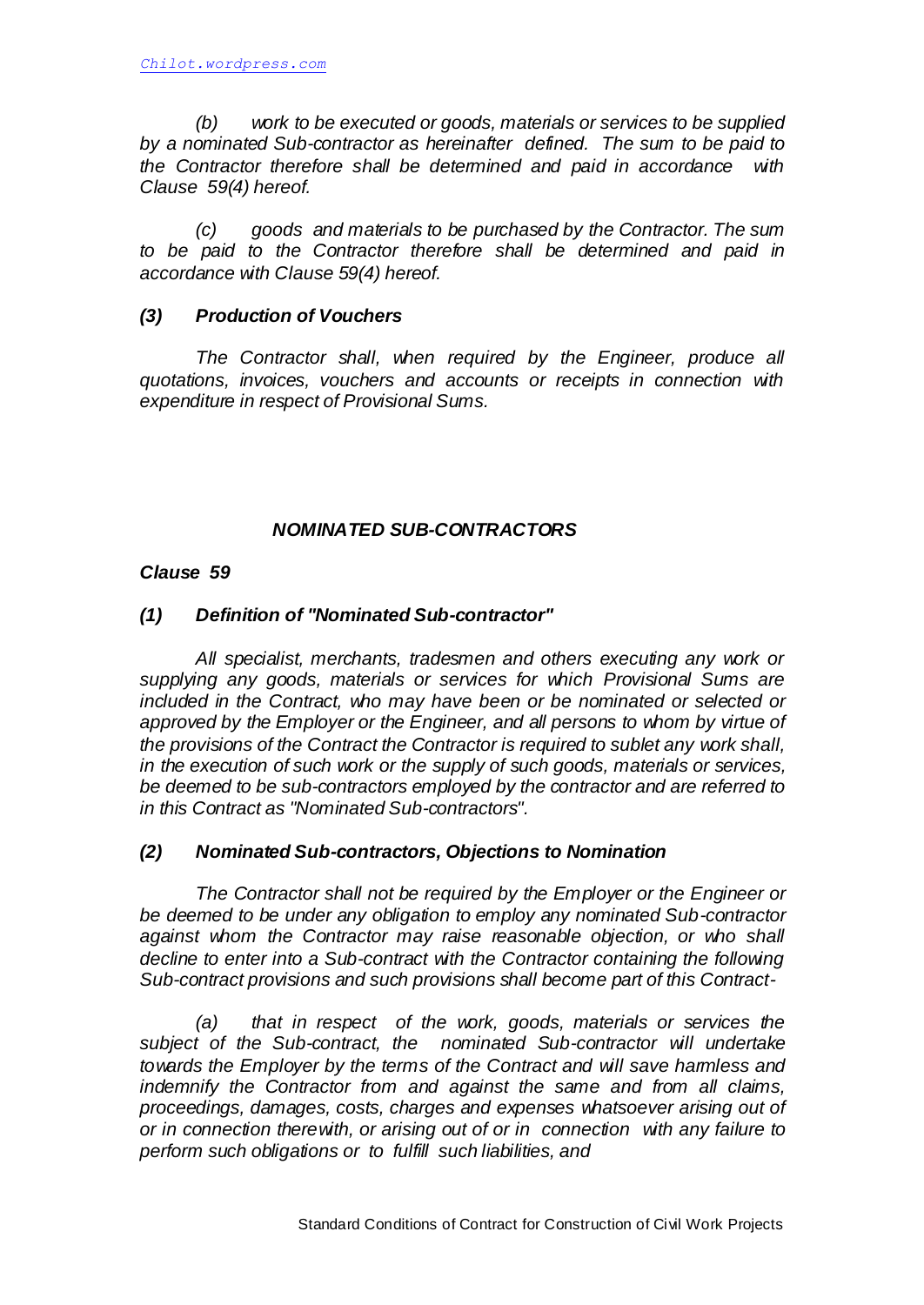*(b) that the nominated Sub-contractor will save harmless and indemnify the Contractor from and against any negligence by the nominated Sub-contractor, his agents, workmen and servants and from and against any misuse by him or them of any Constructional Plant or Temporary Works provided by the Contractor for the purposes of the Contract and from all claims as aforesaid.*

*(c) that the Sub-contract Works shall be completed within the period or (where they are to be completed in sections) periods therein specified. The Contractor shall not without the written consent of the Engineer grant any extension of time for completion of the Sub-contract Works or any section thereof, and the Contractor shall inform the Engineer of any representations made by the Nominated Sub-contractor as to the cause of any delay in the progress or completion of the Sub-contract Works or any section thereof.*

*(d) that if the Nominated Sub-contractor shall fail to complete the Sub-contract Works or (where the Sub-contract Works are to be completed in sections) any section thereof, within the period therein specified or within any extended period granted by the Contractor with the written consent of the Engineer, and provided that the Engineer, certifies in writing to the Contractor with a duplicate copy thereof to the Nominated Sub-contractor that the same ought reasonably to have been completed, the Nominated Sub-contractor or shall pay or allow to the Contractor a sum equal to any loss or damage suffered or incurred by the Contractor and caused by the failure of the Nominated Sub-contractor as aforesaid.*

*(e) that payments in respect of any work, materials or goods comprised in the Sub-contract shall be made within seven days after the receipt by the Contractor of Payment under Clause 60 of the Main Conditions of Contract.*

*(f) that the Contractor shall retain from sums directed by the Engineer to be paid to the Nominated Sub-contractor the same percentage (if any) as may be specified in the Main Contract and if and when any sums or any part thereof are released to the Nominated Sub-contractor they should be paid in full within seven days of their being paid to the Main Contractor.*

*(g) that the Engineer and his Representative shall have a right of access to the places of the Nominated Sub-contractor in accordance with the requirements of Clause 37 of these Conditions.*

*(h) that the employment of the Nominated Sub-contractor under the Sub-contract shall be determined immediately upon the determination (for any reason) of the Contractor's employment under this Contract unless at the time of such determination the Employer might require the Contractor to assign to him the benefit of the Sub-contract.*

*(i) that in the event of the last paragraph of sub-clause 59(5) of these Conditions being operated by the Engineer, the Sub-contractor shall*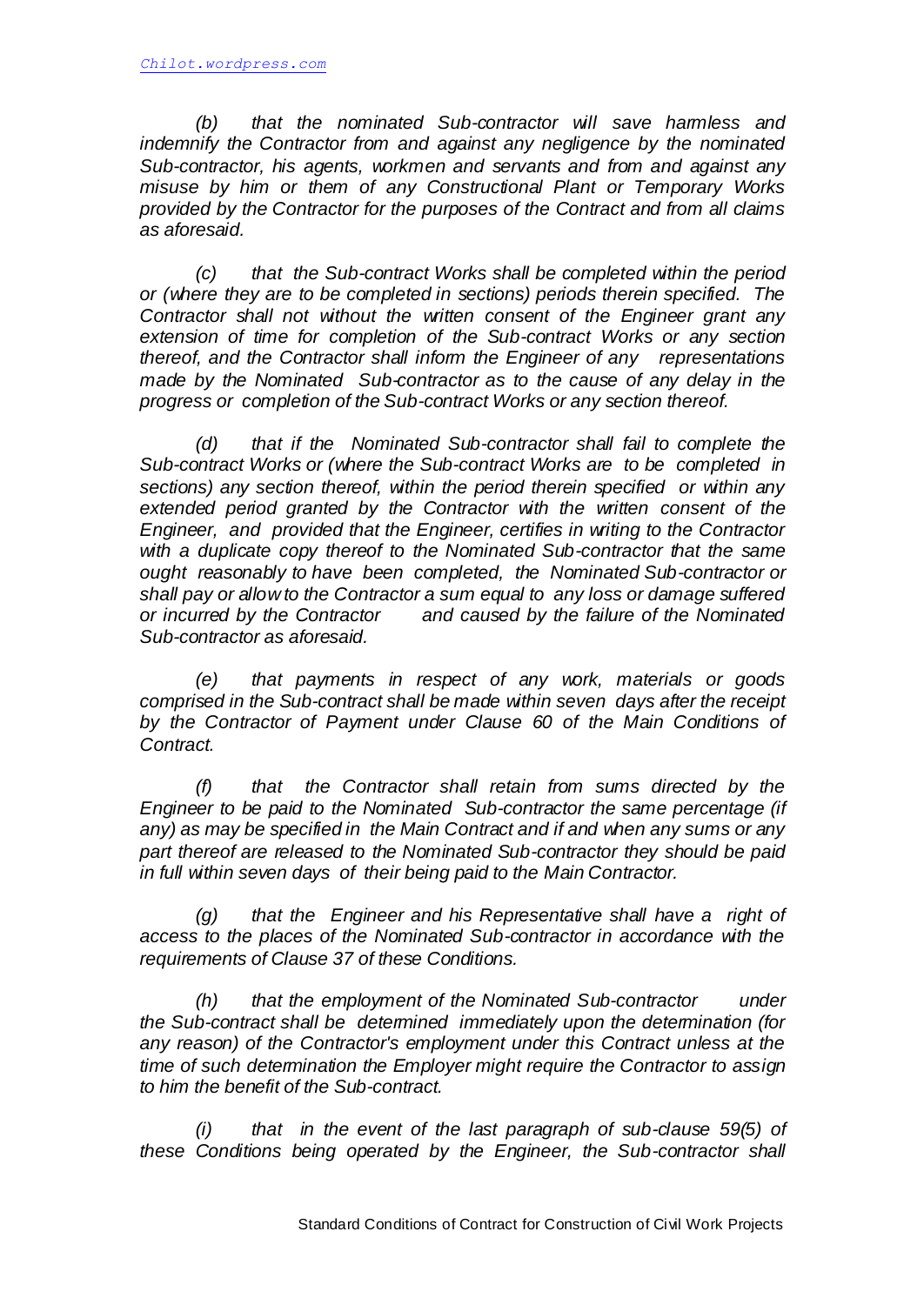*indemnify the Contractor against any claim which the Employer might make in respect of latent defects in the Sub-contract Works.*

# *(3) Design Requirements to be Expressly Stated*

*If in connection with any Provisional Sum the services to be provided include any matter of design or specification of any part of the Permanent Works or of any equipment or plant to be incorporated therein, such requirement shall be expressly stated in the Contract and shall be included in any nominated Sub-contract. The nominated Sub-contract shall specify that the Nominated Sub-contractor providing such services will save harmless and indemnify the Contractor from and against the same and from all claims, proceedings, damages, costs, charges and expenses whatsoever arising out of or in connection with any failure to perform such obligations or to fulfill such liabilities.*

### *4) Payments to Nominated Sub-contractors*

*For all work executed or goods, materials, or services supplied by any nominated Sub-contractor, there shall be included in the Contract Price:-*

*(a) the actual price paid or due to be paid by the Contractor, on the direction of the Engineer, and in accordance with the Sub-contract;*

*(b) the sum, if any, entered in the Bill of Quantities for labour supplied by the Contractor in connection therewith, or if ordered by the Engineer pursuant to Clause 58(2) (b) hereof, as may be determined in accordance with Clause 52 hereof;*

*(c) in respect of all other charges and profit, a sum being a percentage rate of the actual price paid or due to be paid calculated, where provision has been made in the Bill of Quantities for a rate to be set against the relevant Provisional Sum, at the rate inserted by the Contractor against that item or, where no such provision has been made, at the rate inserted by the Contractor in the Appendix to the Tender and repeated where provision for such is made in a special item provided in the Bill of Quantities for such purpose.*

### *(5) Certification of Payments to Nominated Sub-contractors*

*The Engineer shall in any certificate issued under Clause 60 of these conditions direct the Contractor as to the total value of the work, materials or goods executed or supplied by a Nominated Sub-contractor included in the calculation of the amount stated as due in the certificate and shall forthwith*  inform the Nominated Sub-contractor in writing of the amount of the said total *value. The sum representing such total value shall be paid by the Contractor to the Nominated Sub-contractor within seven days of receiving the certificate of payment less only any retention money which the Contractor may be entitled to deduct under the terms of the Sub-contract and any other sums of which the Contractor may be entitled in respect of other Conditions of Contract or of delay*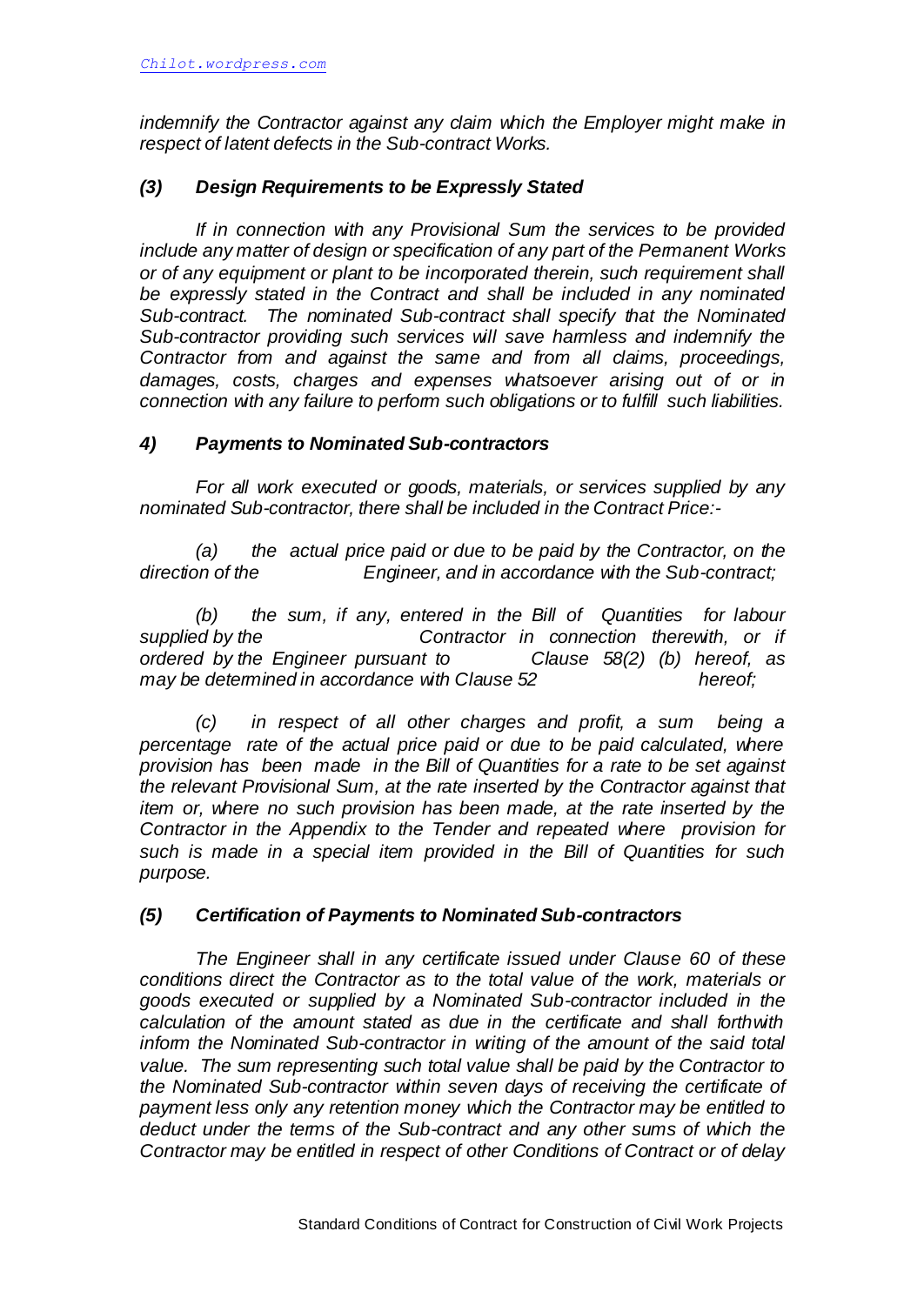*in completion of the Sub-contract works or any section thereof under sub-clause 2(d) of this Clause above.*

#### *(6) Assignment of Nominated Sub-contractors' Obligations*

*In the event of a nominated Sub-contractor, as herein before defined, having undertaken towards the Contractor in respect of the work executed, or the goods, materials or services supplied by such nominated Sub-contractor, any continuing obligation extending for a period exceeding that of the Period of Maintenance under the Contract, the Contractor shall at any time, after the expiration of the Period of Maintenance, assign to the Employer at the Employer's request and cost, the benefit of such obligation for the unexpired duration thereof.*

#### *(7) Employer not Liable to Nominated Sub-contractor*

*Neither the existence nor the exercise of the foregoing powers, nor anything else contained in these conditions shall render the Employer in any way liable to any nominated Sub-contractor.* 

#### *CERTIFICATES AND PAYMENT*

#### *Clause 60*

#### *(1) Monthly Statement for Progress Payments*

*The Contractor shall submit to the Engineer after the end of each month, statements signed by the Contractor showing:-*

*(a) the quantities and value of the permanent work executed on Site.*

*(b) the value of materials on Site intended to form part of the permanent work together with supporting invoices.*

*(c) the value of temporary work, as included in the Bill of Quantities and completed on Site.*

*(d) an amount reflecting any changes in cost pursuant to Clause 70 hereunder.*

*(e) amounts approved in respect of day works executed up to the end of the month in question.*

*(f) the monthly statements shall be in an approved form and shall comprise an original and one copy, each duty signed by the contractor.*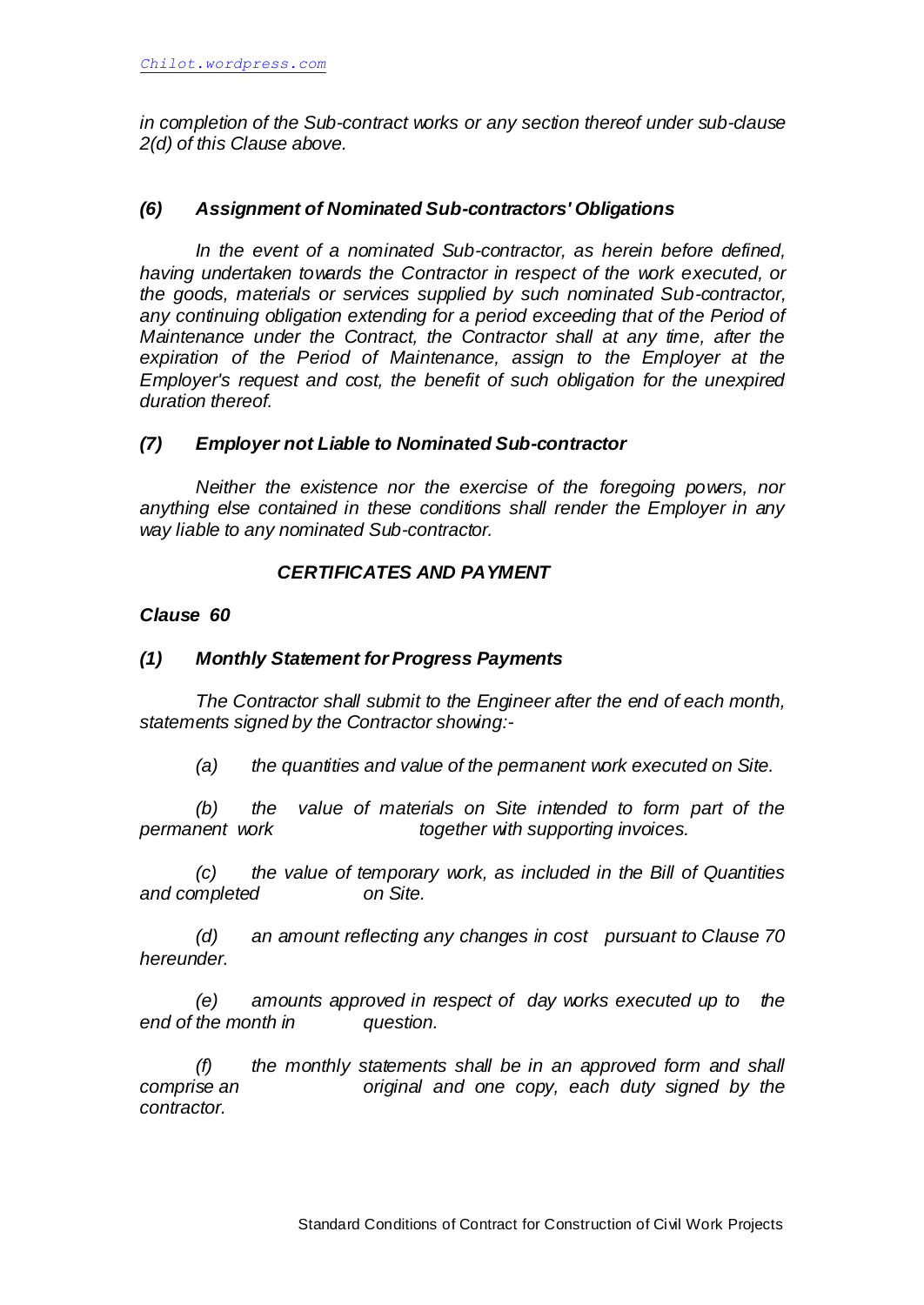*i) the Engineer shall, after checking and agreeing to the contents attach the statements to the Interim Payment Certificate.*

 *ii) the rates and prices, used to ascertain the values of permanent works, in such monthly statements shall be those in the priced Bills of Quantities, in so far as such rates and prices are in the opinion of the Engineer applicable.*

 *iii) if the said Bill of Quantities do not, in the opinion of the Engineer, contain any rates or prices applicable to some or any part of the work executed and there has not been a rate or price fixed at the time when the statement is prepared, then temporary rates or prices shall be assigned thereto by the Engineer.*

 *iv) neither the temporary rates or prices assigned under paragraph (iii) of this sub-clause nor the Quantities mentioned in the statement submitted under paragraph (i) of this sub-clause shall be binding on the Employer or the Contractor.*

### *(2) Monthly Payment*

*The Contractor will be paid monthly, within 30 days of the presentation of the Engineer's Interim Payment Certificate to the Employer, 100% of the estimated value of the work executed up to the end of the previous month, together with the value of materials on Site intended to form part of the permanent work as and from such time as they are reasonably, properly and not prematurely brought upon the Site but only if adequately stored and/or protected against weather or damage.*

*Payment shall be subject to a retention in the sum of 10% of value certified until completion of the Works. The amount shall be reduced to 5% at completion, which sum shall be retained until the expiration of the maintenance period.*

# *(3) Payment on Certificate of Completion*

*When the Engineer has granted a Certificate or Certificates of Completion for the whole of the Works under Clause 48 hereof, the Engineer shall, after allowing for the amount of all previous payments and after determining and allowing for any sum due to the Employer from the Contractor, certify as payable to the Contractor such a sum out of the balance so calculated as remaining due to the Contractor as will leave to be retained by the employer a sum equal to 5% of the value of work executed of the complete sections of the Works.*

### *(4) Payment after Expiration of Period of Maintenance*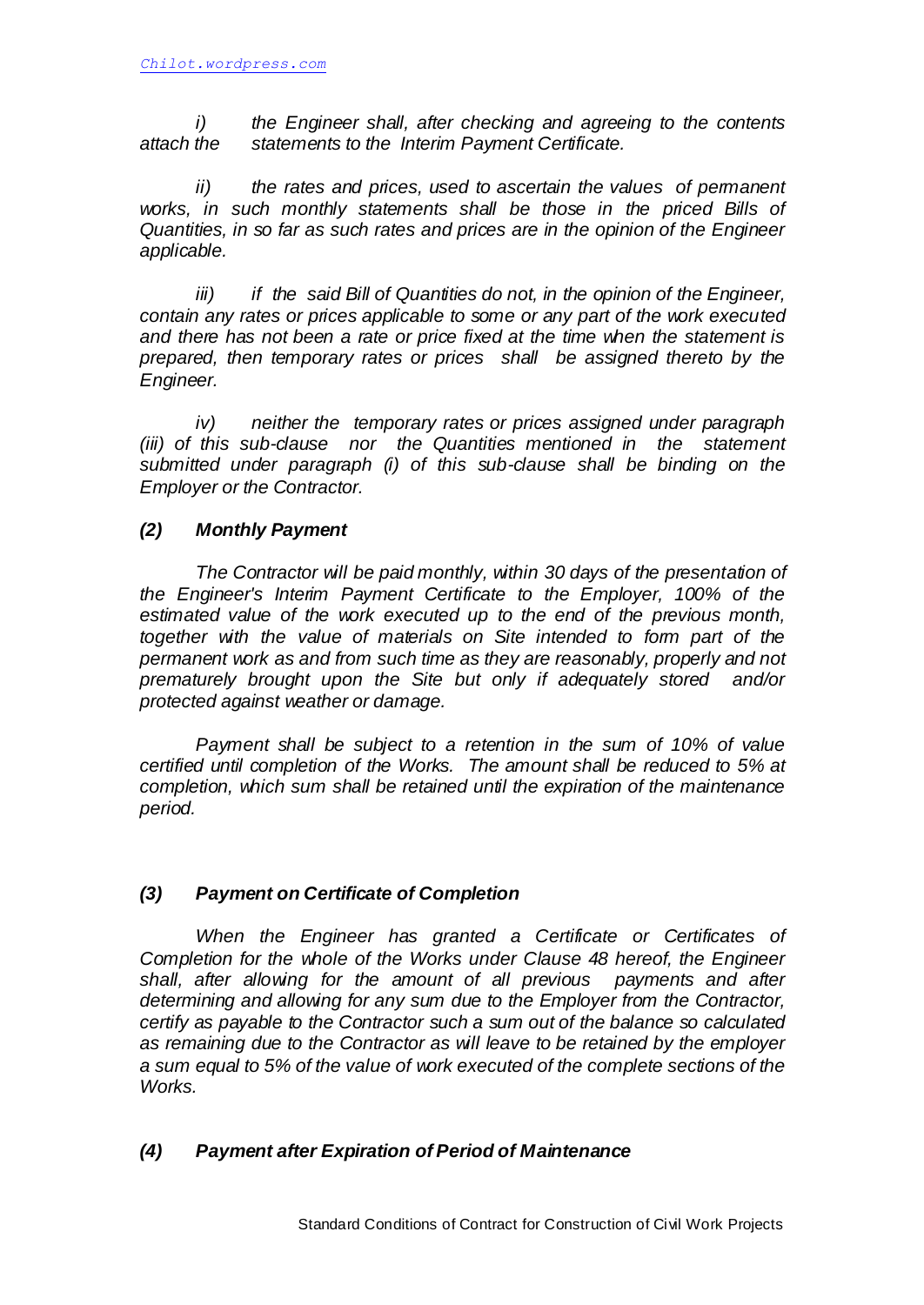*Upon the expiration of the Period of Maintenance, or if different periods of maintenance shall become applicable to different sections or parts of the Works, the expiration of the latest such period, and provided what the Contractor has submitted to the Engineer a statement of final account all as outlined in sub-clause (6) of this Clause, the Engineer shall certify as payable to the Contractor the retention amount outlined in sub-clause (3) of this Clause.*

# *(5) Corrections and Withholding of Payment Certificates*

*The Engineer may, by any Payment Certificate make any correction or modification in any previous Payment Certificate which shall have been issued by him, and the Engineer shall have power to withhold any Certificate if the works or any part thereof are not being carried out to his satisfaction or to deduct the value of damaged materials, plant or equipment supplied by the Employer to the Contractor or the purposes of the Works in the event of such damage being caused by the Contractor's negligence or mishandling.*

# *(6) Final Account*

*Not later than 30 days after the date of issue of the maintenance Certificate the Contractor shall submit to the Engineer a statement of final account with supporting documents showing in detail the value of the work done*  in accordance with the Contract together with all further sums which the *contractor considers to be due to him under the Contract. Within 30 days after receipt of this final account and of all information reasonably required for its verification, or after the issue of the Maintenance Certificate, whichever is the later, the Engineer shall issue a final certificate stating:-*

*i) the amount which in his opinion is finally due under the Contract and after giving credit to the Employer for all amounts previously paid by the Employer and for all sums to which the Employer is entitled under the Contract.*

*ii) the balance, if any, due from the Employer to the Contractor or from the Contractor to the Employer as the case may be. Such balance shall, subject to Clause 47 hereof, be paid to or by the Contractor as the case may require within thirty days from the date of the Certificate.*

# *(7) Currency of Payment*

*All payment under this Contract shall be in Birr unless otherwise agreed upon.* 

### *Clause 61 Approval only by Maintenance Certificate*

*No certificate other than the Maintenance Certificate referred to in Clause 62 hereof shall be deemed to constitute approval of the Works.*

### *Clause 62*

### *(1) Maintenance Certificate*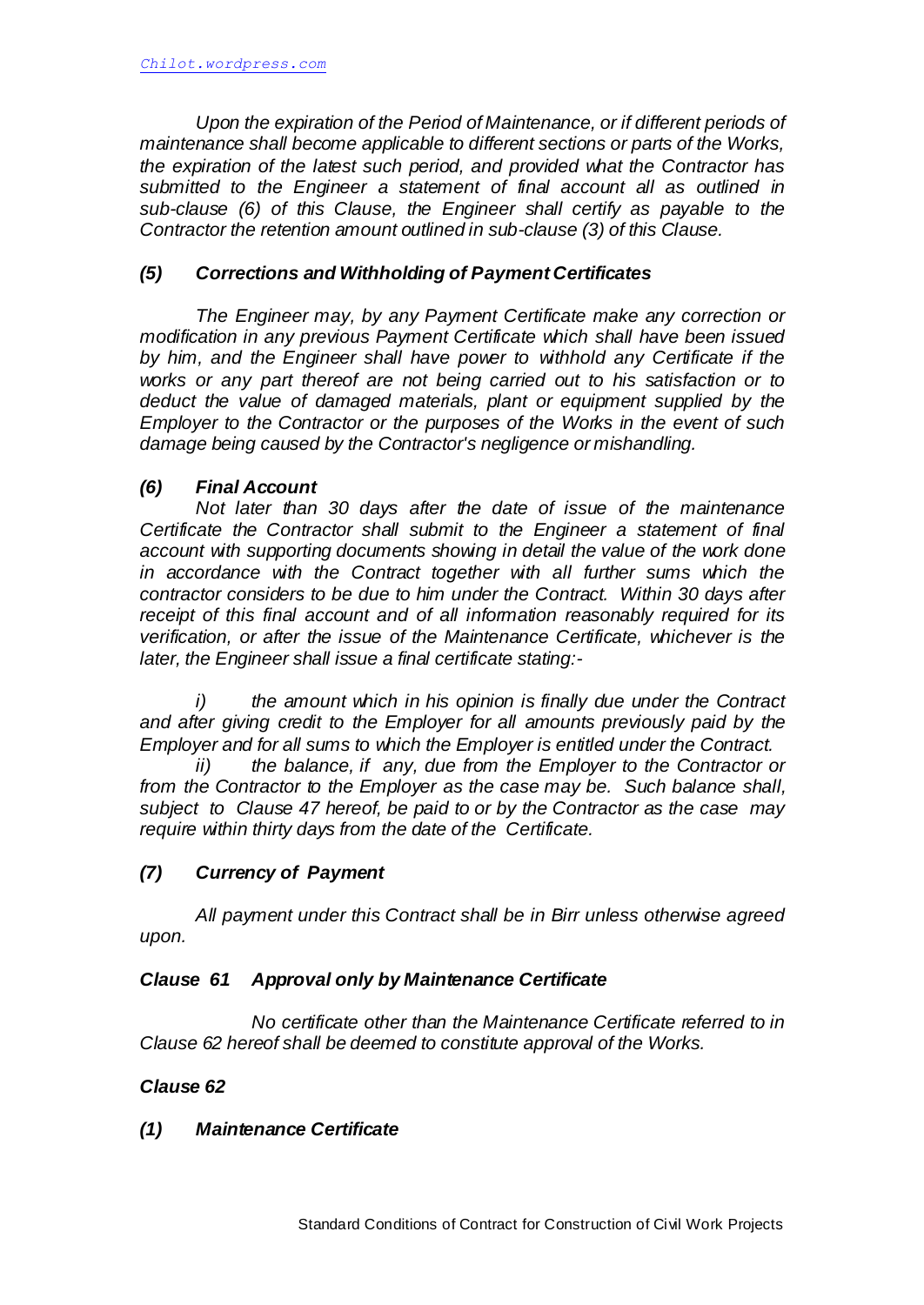*The Contractor shall not be considered as completed until a Maintenance Certificate shall have been signed by the Engineer and delivered to the Employer stating that the Works have been completed and maintained to his satisfaction. The Maintenance Certificate shall be given by the Engineer within twenty-eight days after the expiration of the Period of Maintenance, or, if different periods of maintenance shall become applicable to different sections or parts of the Works, the expiration of the latest such period, or as soon thereafter as any works ordered during such period, pursuant to Clauses 49 and 50 hereof, shall have been completed to the satisfaction of the Engineer and full effect shall be given to this Clause, notwithstanding any previous entry on the Works or the taking possession, working or using thereof or any part thereof by the Employer. Provided always that the issue of the Maintenance Certificate shall not be a condition precedent to payment to the Contractor of the second portion of the retention money in accordance with the conditions set out.*

#### *(2) Cessation of Employer Liability*

*The Employer shall not be liable to the Contractor for any matter or thing arising out of or in connection with the Contract or the execution of the Works unless before the giving of the Maintenance Certificate under this Clause, the Contractor shall have made a claim in writing in respect thereof giving full and detailed particulars of the circumstances giving rise to together with all substantiating documents and the amount of the claim including the manner in which such amount is calculated.*

### *(3) Unfulfilled Obligations*

*Notwithstanding the issue of the Maintenance Certificate the contractor and, subject to sub-clause (2) of this Clause, the Employer shall remain liable for the fulfillment of any obligation incurred under the provisions of the Contract prior to the issue of the Maintenance Certificate which remains unperformed at the time such Certificate is issued and, for the purposes of determining the nature and extent of any such obligation, the Contract shall be deemed to remain in force between the parties hereto.*

#### *REMEDIES AND POWERS*

#### *Clause 63*

#### *(1) Default of Contractor*

*If the Contractor shall become bankrupt, or have a receiving order made against him, or shall present his petition in bankruptcy, or shall make an arrangement with or assignment in favour of his creditors, or shall agree to carry out the Contract under a committee of inspection of his creditors or, being a corporation, shall go into liquidation (other than a voluntary liquidation for the purposes of amalgamation or reconstruction), or if the Contractor shall assign the Contract, without the consent in writing of the Employer first obtained, or*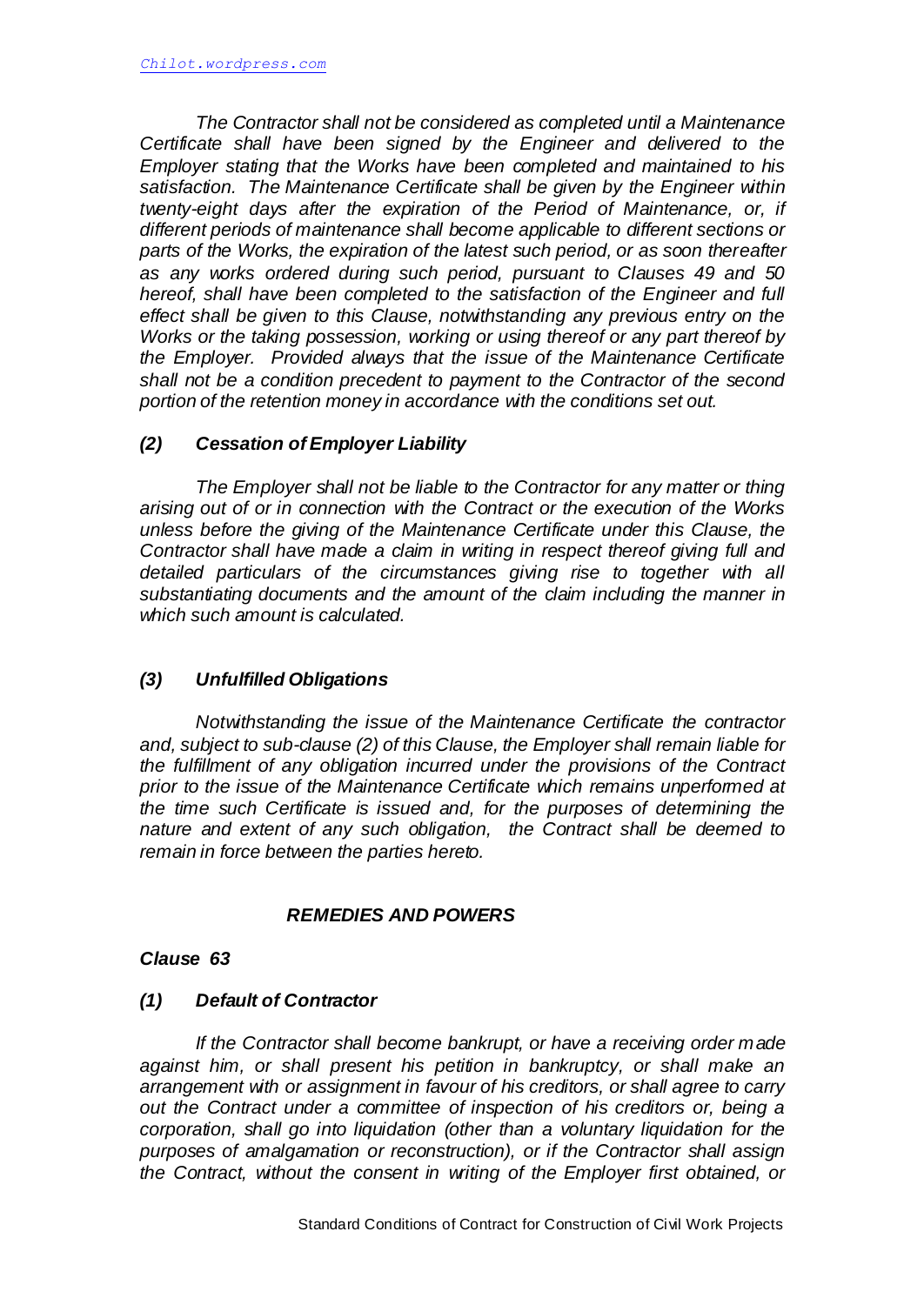*shall have an execution levied on his goods, or if the Engineer shall certify in writing to the Employer that in his opinion the Contractor:-*

*(a) has abandoned the Contract, or*

*(b) without reasonable excuse has failed to commence the Works or has suspended the progress of the Works for twenty-eight days after receiving from the Engineer written notice to proceed, or*

*(c) has failed to remove materials from the site or to pull down and replace work for twenty eight days after receiving from the Engineer written notice that the said materials or work had been condemned and rejected by the Engineer under* these conditions, *or* 

*(d) despite previous warnings by the Engineer, in writing, is not executing the Works in accordance with the Contract, or is persistently or flagrantly neglecting to carry out his obligations under the Contract, or*

*(e) has, to the detriment of good workmanship, or in defense of the Engineer's instructions to the contrary, sublet any part of the Contract.* 

*Then the Employer may, after giving fourteen days' notice in writing to the Contractor, enter upon the Site and the Works and expel the Contractor therefrom without thereby voiding the Contract, or releasing the Contractor from any of his obligations or liabilities under the Contract, or affecting the rights and powers conferred on the Employer or the Engineer by the Contract, and may himself complete the Works or may employ any other Contractor to complete the Works. The Employer or such other Contractor may use for such completion so much of the Construction Plant, Temporary Works and materials,*  which have been deemed to be reserved exclusively for the execution of the *Works, under the provisions of the Contract as he or they may think proper, and the Employer may, at any time, sell any of the said Constructional Plant, Temporary Works and unused materials and apply the proceeds of sale in or towards the satisfaction of any sums due or which may become due to him from the Contractor under the Contract.*

# *(2) Valuation at Date of Forfeiture*

*The Engineer shall, as soon as may be practicable after any such entry and expulsion by the Employer fix and determine ex-parte, or by after reference to the parties, or after such investigation or enquiries as he may think fit to make or institute, and shall certify what amount, if any, had at the time of such entry and expulsion been reasonably earned by or would reasonably accrue to the Contractor in respect of work then actually done by him under the Contract and the value of any of the said unused or partially used materials, and Constructional Plant and any Temporary Works.*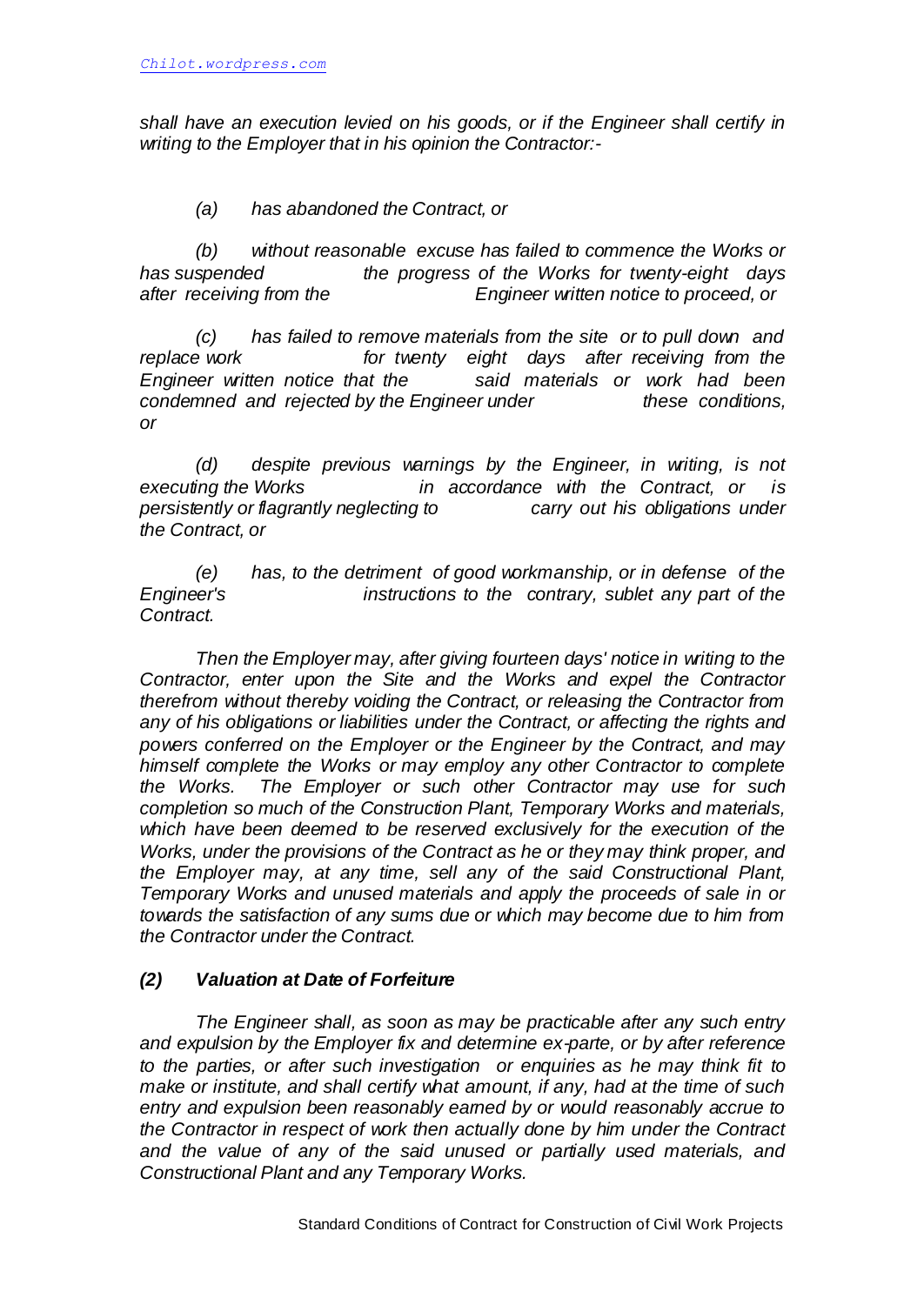#### *(3) Payment after Forfeiture*

*If the Employer shall enter and expel the Contractor under this Clause, he shall not be liable to pay to the Contractor any money on account of the Contract until the expiration of the Period of Maintenance and thereafter until the Costs of execution and maintenance, damages for delay in completion, if any, and all other expenses incurred by the Employer have been ascertained and the amount thereof certified by the Engineer. The Contractor shall then be entitled to receive only such sum or sums, if any, as the Engineer may certify would have been payable to him upon due completion by him after deducting the said amount. If such amount shall exceed the sum which would have been payable to the Contractor on due completion by him, then the Contractor shall, upon demand, pay to employer the amount of such excess and it shall be deemed a debit due by the Contractor to the Employer and shall be recoverable accordingly.* 

#### *4. Assignment of Benefit of Agreement*

*Unless prohibited by law, the contractor shall, if so instructed by the Engineer with in 14 days of such entry and termination referred to in sub-clause 63.1, assign to the Employer the benefit of any agreement for the supply of any goods or materials or services and/or for the execution of any work for the purposes of the contract, which the contractor may have entered into.*

#### *Clause 64 Urgent Remedial Work*

*If, by reason of any accident, or failure, or other event occurring to in or in connection with the Works, or any part thereof, either during the execution of the Works, or during the period of Maintenance, any remedial or other work or repair shall, in the opinion of the Engineer or the Engineer's Representative, be urgently necessary for the safety of the Works and the Contractor is unable or unwilling at once to do such work or repair the Employer may employ and pay other persons to carry out such work or repair as the Engineer or the Engineer's Representative may consider necessary. If the Work or repair so done by the Employer is work which, in the opinion of the Engineer, the Contractor was liable to do at his own expense under the Contract, all expenses properly incurred by the Employer in so doing shall be recoverable from the Contractor by the Employer, or may be deducted by the Employer from any monies due or which may become due to the Contractor. Provided always that the Engineer or the Engineer's Representative, as the case may be, shall, as soon after the occurrence of any such emergency as may be reasonably practicable, notify the Contractor thereof in writing.*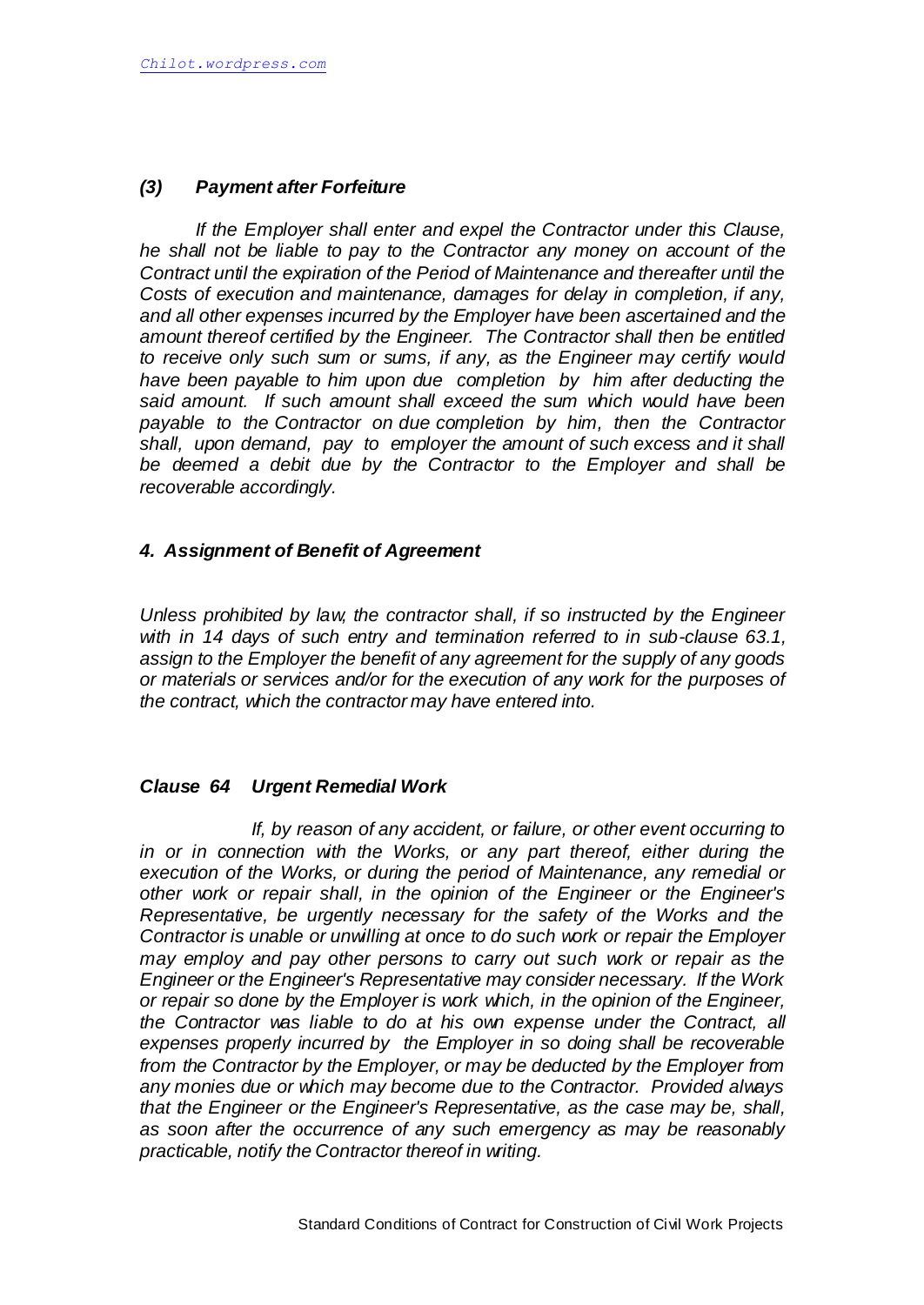### *SPECIAL RISKS*

#### *Clause 65 (1) No liability for special risks :-*

*The contractor shall be under no liability what so ever in consequence of any of the special risks referred to in sub-clause /2/ hereof, whether by way of indemnity or otherwise, for or in respect of:-*

*a. destruction of or damage to the works, save to work condemned under the provision of clause 39 here of prior to the occurrence of any of the said special risks;*

*b. destruction of or damage to property, whether of the Employer or third parties; or*

*c. in jury or loss of life.*

#### *2. Special Risks*

*The special risks are:-*

*a. war hostilities/whether war be declared or not/,invasion, act of foreign enemies;*

*b. ionizing radiation's, or contamination by radio-active from any nuclear fuel or from any nuclear waste from the combustion of nuclear fuel, radioactive toxic explosive or other hazardous properties of an explosive nuclear assembly or components thereof;*

*c. pressure wave caused by aircraft or other aerial devices traveling at sonic or super sonic speeds;*

*d. riot, commotion, or disorder, unless solely restricted to employees of the contractor or his sub-contractor and arising from the conduct of the works.*

*e. rebellions, revolution, insurrection, or military or usurped power, or civil war, in so far as these relate to the country in which the works are to be executed.* 

#### *3. Damage to works by special risks*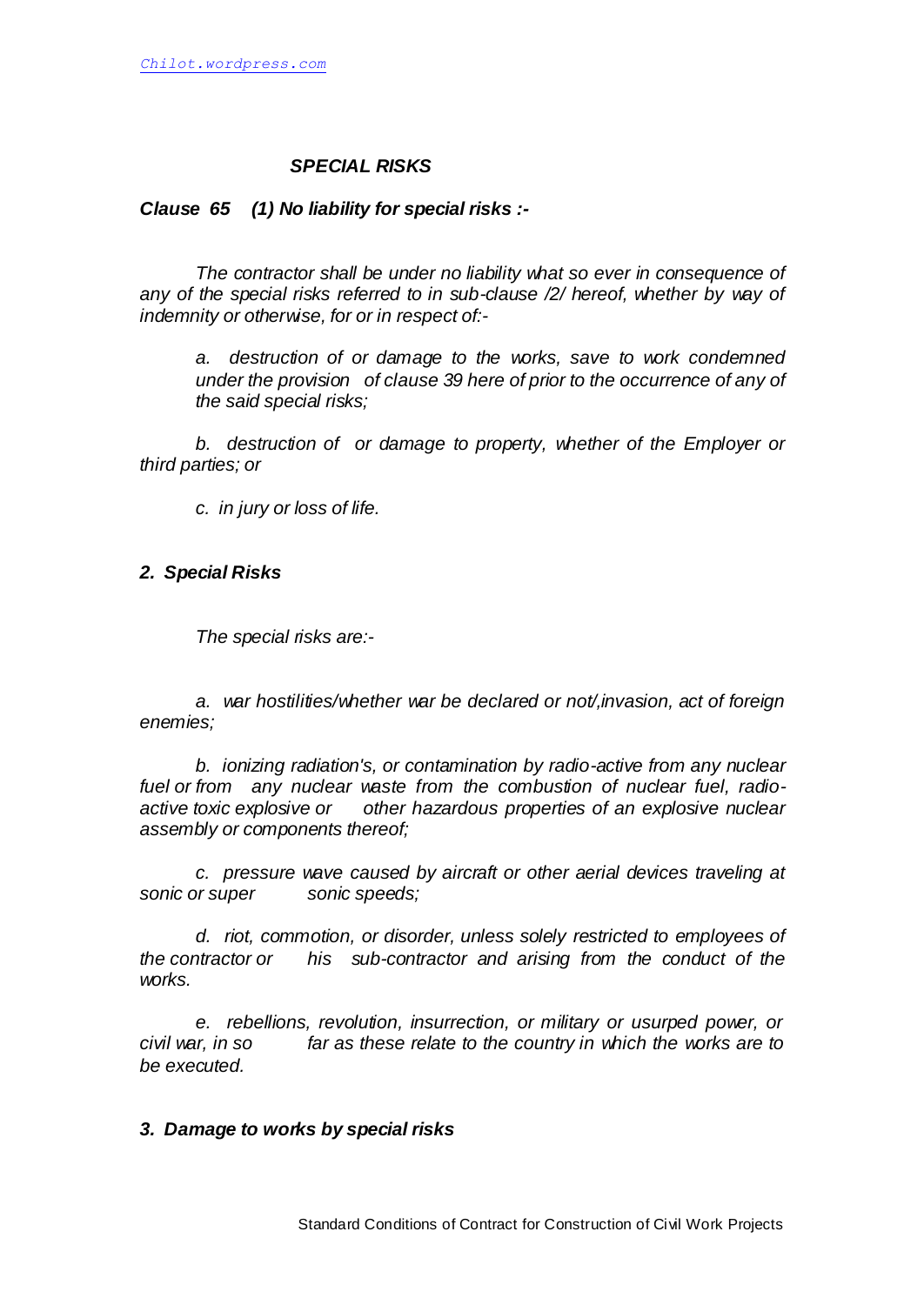*If the works or any materials on the site or any property of the contractor used or intended to be used for the purpose of the works, sustain destruction or damage by reason of any of the said special risks, the contractor shall be entitled to payments in accordance with the contract for any permanent work duly executed and for materials so destroyed or damaged and, so far as may be required by the Engineer or as may be necessary for the completion of the works, to payment for:-*

*a. rectifying any such destruction or damage to the works, and*

*b. replacing or rectifying such materials or other property of the contractor used or intended to be used for the purposes of the works;* 

#### *(4) Projectile, Missile, etc.,*

*Destruction, damage injury or loss of life caused by the explosion or impact whenever and wherever occurring of any mine, bomb, shell, grenade, or other projectile, missile, munition, or explosive of war, shall be deemed to be a consequence of the said special risks.*

#### *(5) Increased Costs Arising from Special Risks*

*Save to the extent that the Contractor is entitled to payment under any other provision of the Contract, the Employer shall repay to the Contractor any costs of the execution of the works(other than such as may be attributable to the cost of reconstructing work condemned under the provisions of Clause 39 hereof prior to the occurrence of any special risk) which are howsoever attributable to or consequent or the result of or in any way whatsoever connected with the said special risks, subject however to the provisions in this Clause hereinafter contained in regard to outbreak of war but the Contractor shall, as soon as any such cost comes to his knowledge, forthwith notify the Engineer thereof. The Engineer shall, after due consultation with the Employer and Contractor, determine the amount of the Contractor's costs in respect thereof which shall be added to the contract price and shall notify the Contractor accordingly, with a copy to the Employer.*

#### *(6) Outbreak of War*

*If, during the currency of the Contract, there shall be an outbreak of*  war, whether war is declared or not, in any part of the world which, whether *financially or otherwise, materially affects the execution of the Works, the Contractor shall, unless and until the Contract is terminated under the provisions of this Clause, continue to use his best endeavors to complete the execution of the Works. Provided that the Employer shall be entitled at any time after such outbreak of war to terminate the Contract by giving written notice to the Contractor and, upon*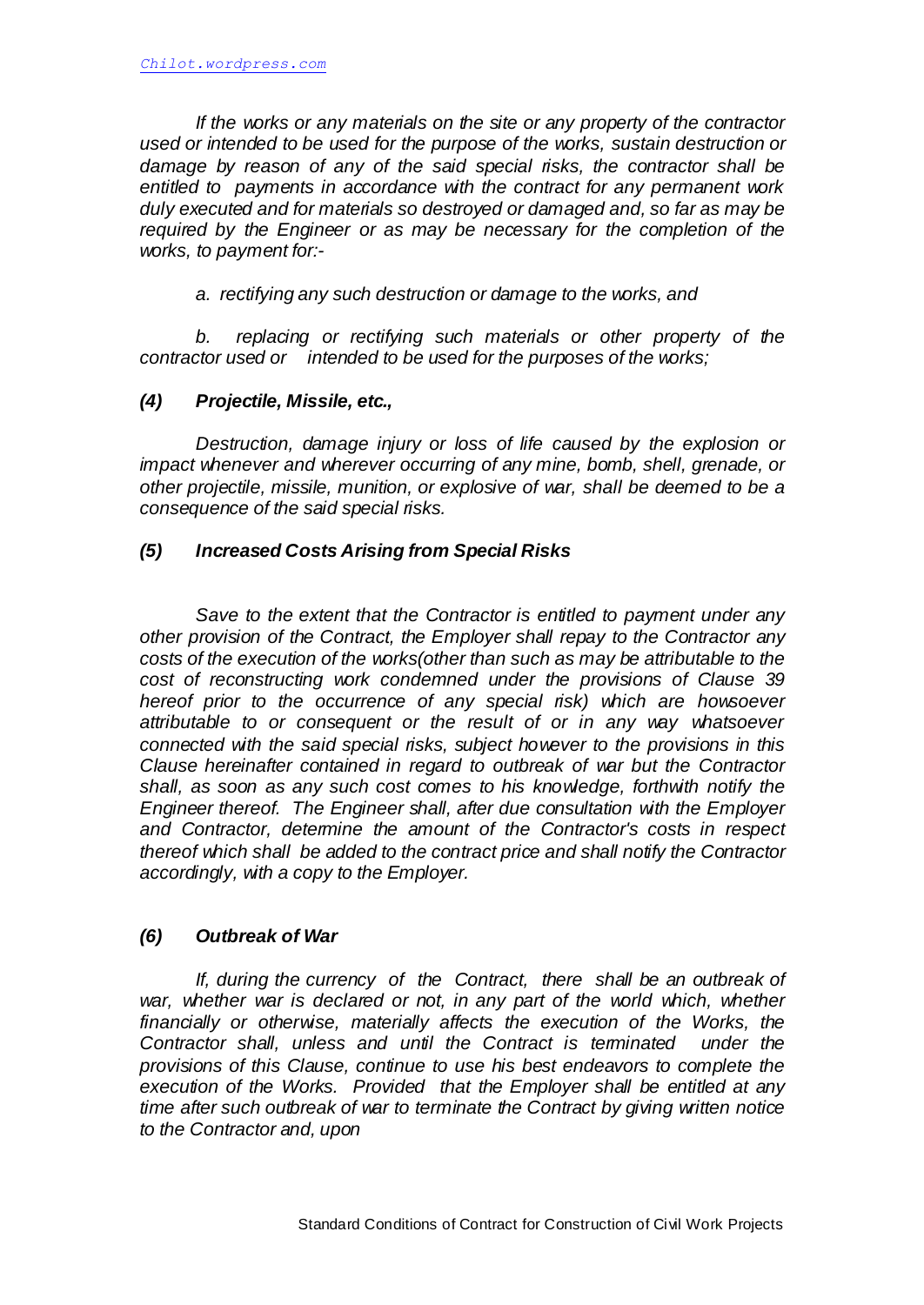*such notice being given, the Contract shall, except as to the rights of the parties under this Clause and Clause 67 terminate, but without prejudice to the rights of either party in respect of any antecedent breach thereof.*

# *(7) Removal of Constructional Plant*

*If the Contract shall be terminated under the provisions of sub-clause(6) hereof, the Contractor shall, with all reasonable dispatch, remove from the Site all Constructional Plant and shall give similar facilities to his sub-contractors to do so.*

# *(8) Payment if Contract Terminated*

*If the Contractor shall be terminated as aforesaid, the Contractor shall be paid by the Employer, in so far as such amounts or items shall not have already been covered by payments of account made to the Contractor, for all Work executed prior to the date of termination at the rates and prices provided in the Contract and in addition:-*

*(a) the amounts payable in respect of any preliminary items, so far as the Work or service comprised therein had been carried out or performed, and a proper proportion as certified by the Engineer of any such items, which have been partially carried out or performed.*

*(b) a sum to be certified by the Engineer, being the amount of any expenditure reasonably incurred by the Contractor in the expectation of completing the whole of the Works in so far as such expenditure shall not have been covered by any other payments referred to in this sub clause.*

*(c) any additional sum payable under the provisions of sub-clause (3) and (5) of this Clause. Provided that against any payments due from the Employer under this sub-clause, the Employer shall be entitled to be credited with any outstanding balances due from the Contractor or any other sums*  which, at the date of termination, were recoverable by the Employer from the *Contractor under the terms of the Contract.*

### *(9) Wage Books, Time Sheets, etc.,*

*The Contractor shall, for the purposes of sub-clause (8) of this Clause, keep such wage books, time sheets, books of account and other documents as are necessary to ascertain the sums payable and shall at the request of the Engineer furnish to him, verified in such manner as he may require, any documents so kept and such other information as he may reasonably require in connection with matters arising out of this Clause.*

### *FRUSTRATION*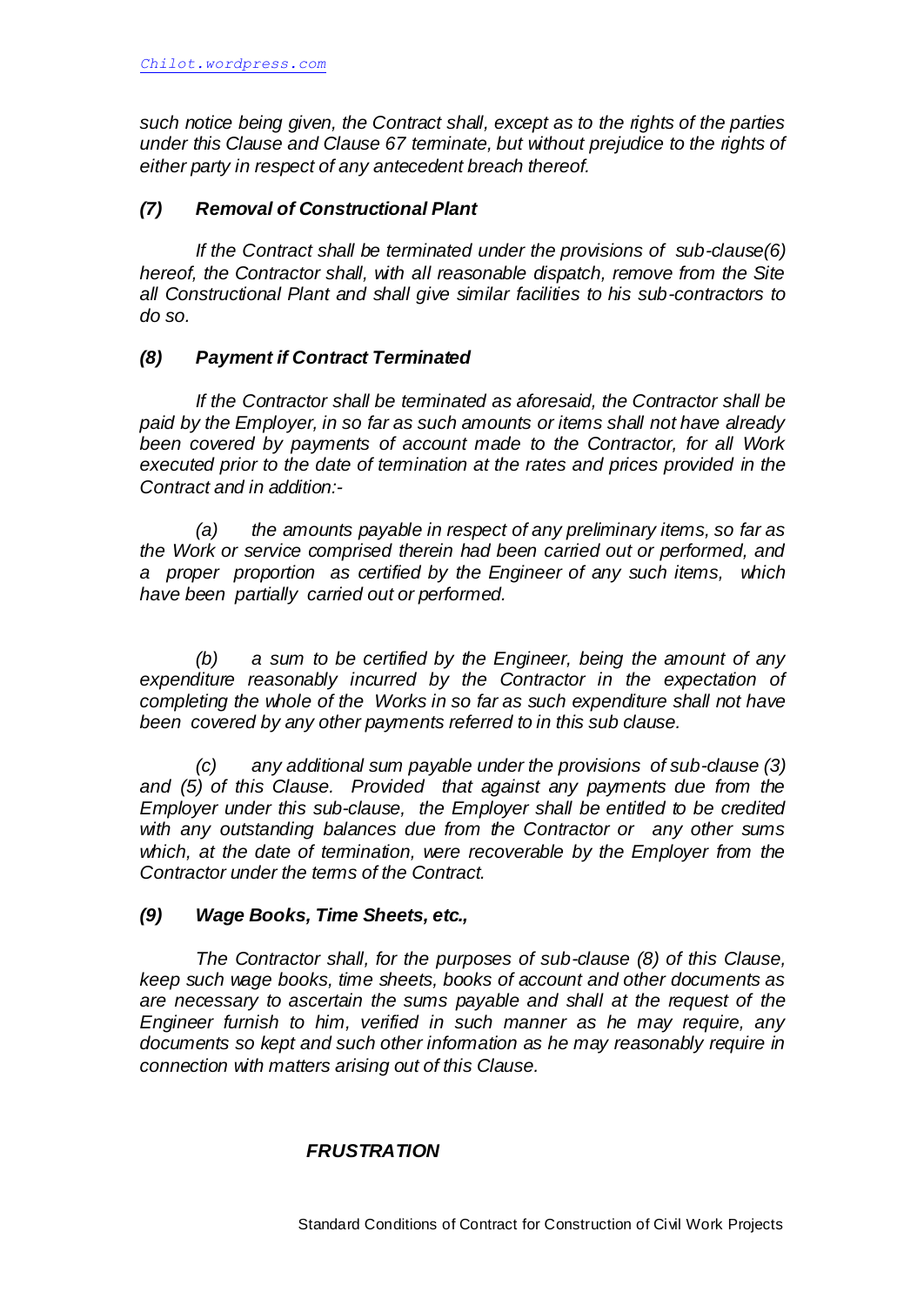#### *Clause 66 Payment in Event of Frustration*

*If a war, or other circumstances outside the control of both parties, arises after the Contract is made so that either party is prevented from fulfilling his contractual obligations, or under the law governing the Contract, the parties are released from further performance, then the sum payable by the Employer to the Contractor in respect of the work executed shall be the same as that which would have been payable under clause 65 hereof if the contract had been terminated under the provision of clause 65 hereof.*

#### *SETTLEMENT OF DISPUTES ARBITRATION*

#### *Clause 67 Settlement of Disputes-Arbitration*

*If any dispute or difference of any kind whatsoever shall arise between the Employer and the Contractor in connection with or arising out of the Contract, or the execution of the Works whether during the progress of the work or after their completion and whether before or after the termination, abandonment or breach of the Contract, it shall, in the first place, be referred to*  and settled by the Engineer who shall, within a period of ninety days after being *requested by either party to do so give written notice of his decision to the Employer and the Contractor. Subject to appeal to MoWUD or its Authorized Representative, as hereinafter provided. Such decision in respect of every matter so referred shall be final and binding upon the Employer and the Contractor and shall forthwith be given effect to by the Employer and by the Contractor, who shall proceed with the execution of the Works with all due diligence whether the Employer or Contractor requires arbitration as hereinafter provided, or not. If the Consultant has given written notice of his decision to the Employer and the Contractor and no claim to appeal has been communicated to him by either the Employer or the Contractor within a period of ninety days from receipt of such notice, the said decision shall remain final and binding upon the Employer and the Contractor. If the Engineer shall fail to give notice of his decision, as aforesaid, within a period of ninety days after being requested as aforesaid or if either the Employer or the Contractor be dissatisfied with any such decision then and in any such case either the Employer or the Contractor may within ninety days after receiving notice of such decision or within ninety days after the expiration of the first named period of ninety days, as the case may be required that the matter or matters in dispute be referred to MoWUD or his Authorized Representative hereinafter provided. All disputes or differences in respect of which the decision, if any of the Engineer has not become final and binding as aforesaid shall be finally settled by MoWUD or his Authorized Representative. The decision of the Ministry, or his Authorized Representative shall be final and binding.*

*No decision given by the Engineer in accordance with the foregoing provisions shall disqualify him from being called as a witness and giving evidence before the authority or his Authorized Representative on any matter whatsoever relevant to the dispute or difference referred to MoWUD or*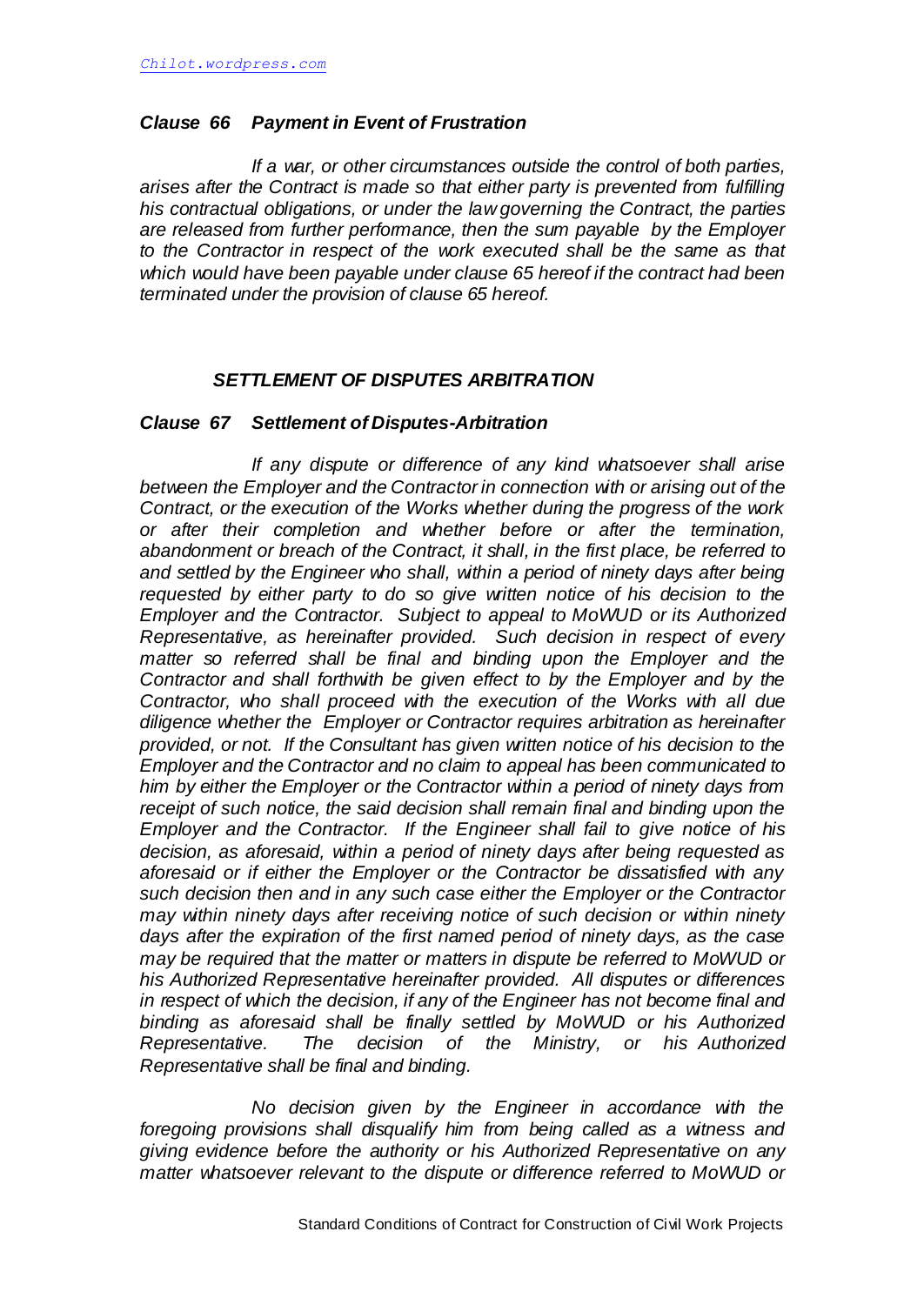*his Authorized Representative as aforesaid. The reference to MoWUD or his Authorized Representative may proceed notwithstanding that the Works shall not then be or be alleged to be complete provided always that the obligations of the Employer, the Engineer and the Contractor shall not be altered by reason of the appeal being conducted during the progress of the Works.* 

#### *NOTICES*

#### *Clause 68*

#### *(1) Service or Notices on Contractor*

*All certificates, notices or written orders to be given by the Employer or by the Engineer to the Contractor under the terms of the Contract shall be served by sending by post to or delivering the same to the Contractor's principal place of business, or such other address as the Contractor shall nominate for this purpose.*

#### *(2) Services of Notices on Employer or Engineer*

*The Employer's and Engineer's address is the address given in the Tender proposal or such other change of address as may be notified during the contract period.*

#### *(3) Change of Address*

*Either party may change a nominated address to another address in the country where the Works are being executed by prior written notice to the other party and the Engineer may do so by prior written notice to both parties.*

### *DEFAULT OF EMPLOYER*

#### *Clause 69*

#### *Default of Employer*

### *(1) In the event of the Employer:-*

*(a) failing to pay to the Contractor the amount due under any certificate of the Engineer within thirty days after the same shall have become due under the terms of the Contract, subject to any deduction that the Employer is entitled to made under the Contract, or*

*(b) interfering with or obstructing or refusing any required approval to the issue of any such certificate, or*

*(c) becoming bankrupt or, being a company, going into liquidation, other than for the purpose of a scheme of reconstruction or amalgamation, or*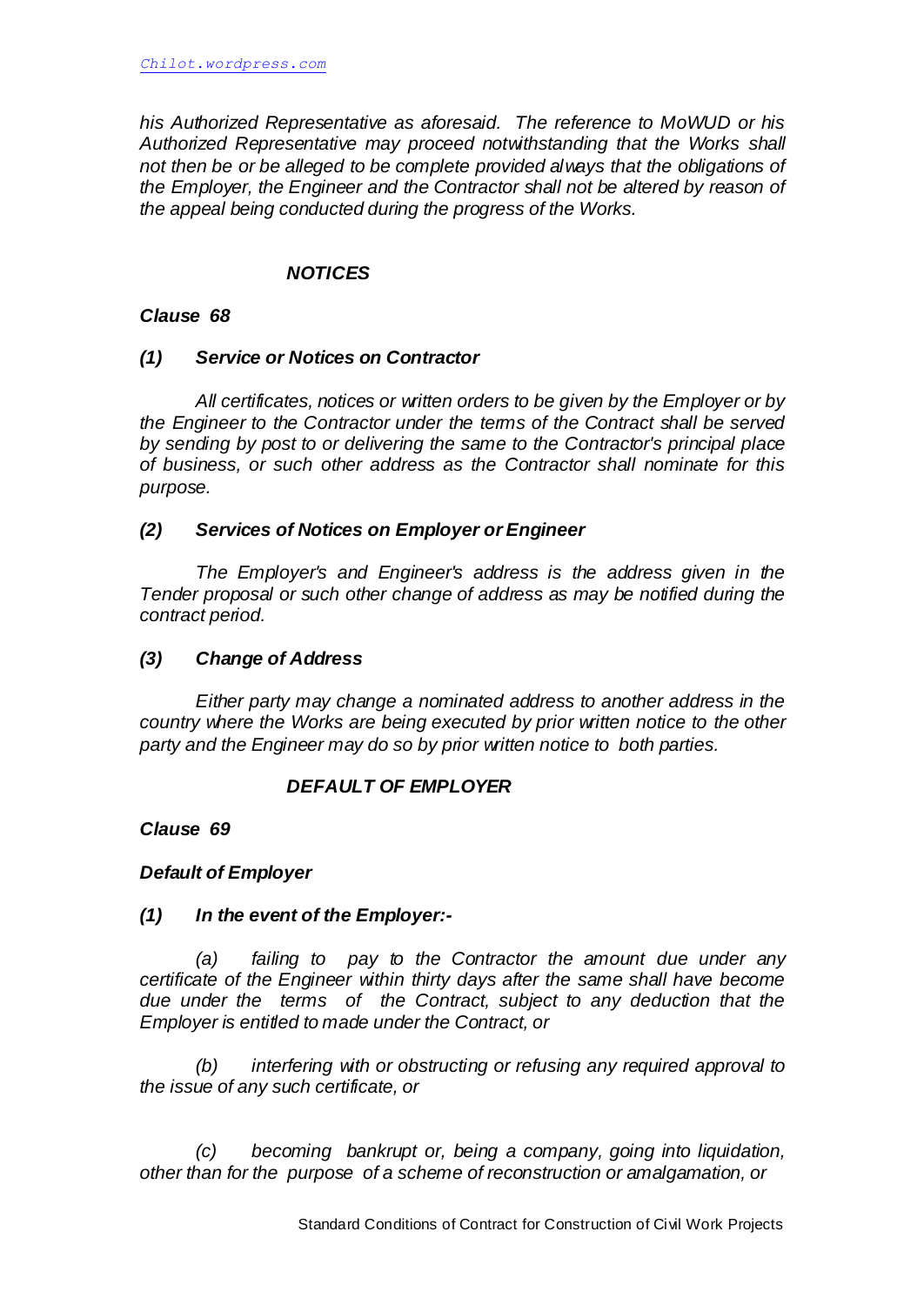*(d) giving formal notice to the Contractor that for unforeseen reasons, due to economic dislocation, it is impossible for him to continue to meet his contractual obligations the Contractor shall be entitled to terminate his employment under the Contract after giving thirty days' prior written notice to the Employer with a copy to the Engineer.*

*(2) Upon the expiry of the above mentioned thirty days' notice the Contractor shall, notwithstanding the provisions of Clause 53(1) hereof, with all reasonable dispatch, remove from the Site all Constructional Plant brought by him thereon.*

*(3) In the event of such termination the Employer shall be under the same obligations to the Contractor in regard to payment as if the Contract had been terminated under the provisions of Clause 65 hereof, but, in addition to the payments specified in Clause 65(8) hereof, the Employer shall pay to the Contractor the amount of any loss or damage to the Contractor arising out of or in connection with or by consequence of such termination.*

# *CHANGES IN COST AND LEGISLATION*

### *Clause 70*

### *(1) Increase or Decrease of Costs*

*The Contract price shall be deemed to have been calculated in the manner set out below and shall be subject to the adjustment in the event specified hereunder:-*

*(a) the rates contained in the priced Bill of Quantities are based upon the rates of wages and other emoluments and expenses applicable at the Site at the date of bid pricing (as defined in sub-clause (6) hereinafter)*

*(b) if the said rates of wages and other emoluments and expenses are increased or decreased by any Act, Statute, Decree, Regulation and the like after the said date of bid pricing, then the net amount of the increased or decreased of the emoluments and expenses shall after due consultation with the Employer and the contractor, be determined by the Engineer and shall form an addition or deduction as the case may be to or from the Contract Price and be paid to or allowed by the Contractor accordingly.*

*(c) the rates contained in the priced Bill of Quantities are based upon the rates of the Contractor's compulsory contributions payable at the date of bid pricing under or by virtue of any act, Statute, Decree, Regulation and the like applicable at the Site.*

*(d) if any of the said rates of contribution shall be increased or decreased after the said date of bid pricing or if any new compulsory contribution becomes payable after that date, then the net amount of the*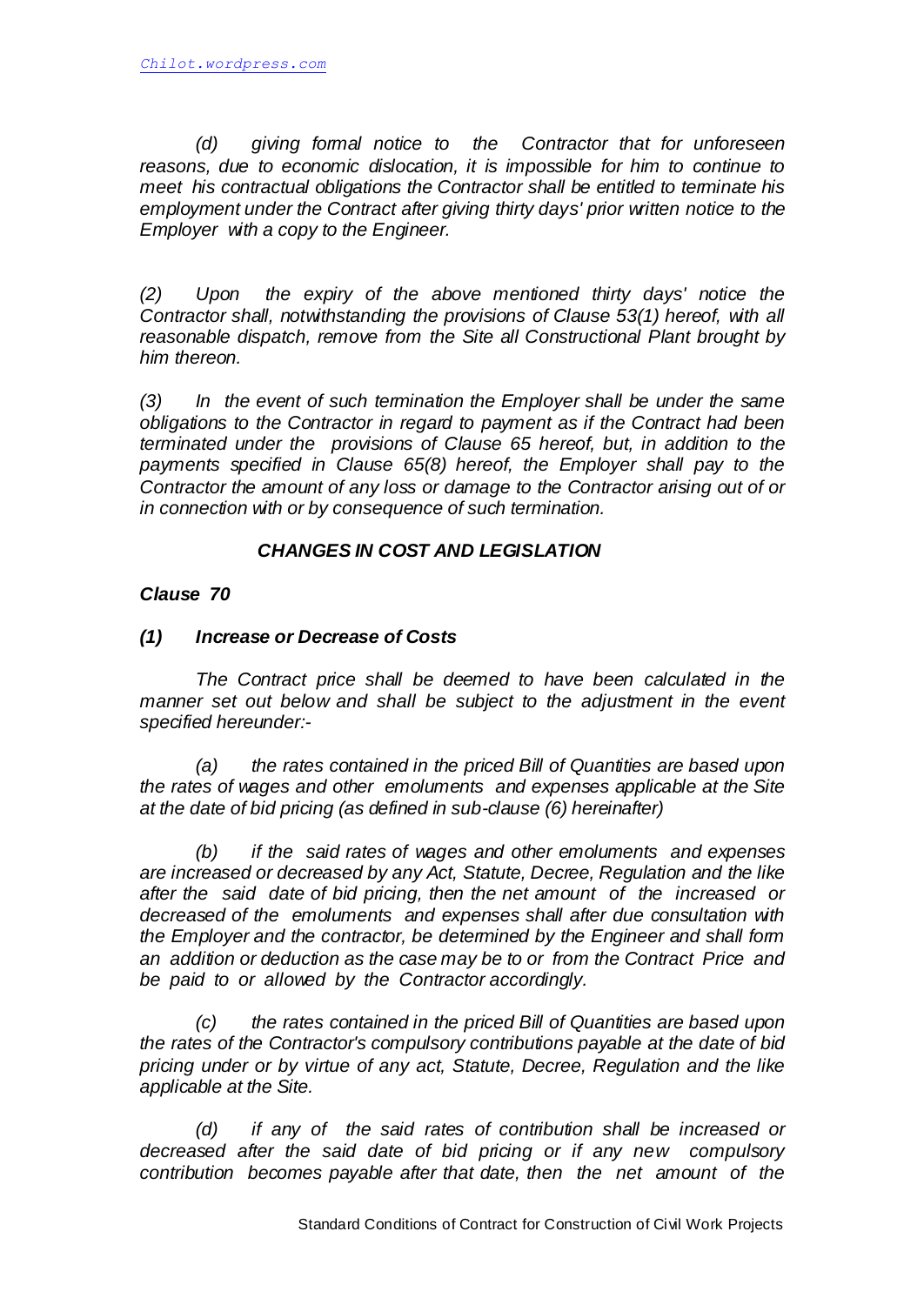*difference between what the Contractor actually pays in respect of work people engaged upon or in connection with the Works and what he would have paid in respect of such persons had any of the said rates not been increased or decreased, or had a new contribution not become payable as aforesaid shall form an addition or deduction as the case may be to or from the Contract Price and be paid to or allowed by the Contractor accordingly, provided always that the Employer and the Contractor may agree upon a sum which shall be deemed to be the net amount of the aforesaid difference, and such sum shall be deemed for the purpose of this Contract to be that which is to be paid to or allowed by the Contractor by virtue of this paragraph.*

# *(2) Sub-contract*

*(a) If the Contractor shall decide, subject, to Clause 4 hereof, to sublet any portion of the Works, he shall incorporate in the Sub-contract provisions to the like effect as those contained in sub-clause (1) of this Clause.*

*(b) If the price payable under Sub-contract as aforesaid is increased or decreased by reason of the operation of the incorporated provisions of sub-clause (1) of this Clause, then the net amount of such increase or decrease shall, when determined by the Engineer, form an addition or deduction as the case may be to or from the Contract Price and be paid to or allowed by the Contractor accordingly.*

# *(3) Notice by the Contractor*

*The Contractor shall, within a reasonable time, give written notice to the Engineer of the happening of any of the events referred to in paragraphs (b) and (d) of sub-clause (1) of this Clause, or of any reduction or increase in the subcontract price for any portion of the Works sub-let..*

### *(4) Profit*

*No addition to or deduction from the Contract Price made by virtue of this Clause shall alter in any way the amount of profit of the Contractor included in the Contract Price.*

### *(5) Nominated Sub-contractor*

*This Clause shall not apply in respect of Work executed by any nominated Sub-contractor (fluctuation in relation to nominated Sub-contractors shall be dealt with under provisions in relation thereto which may be included in the appropriate Sub-contract or Contract of sale).*

### *(6) Date of Bid Pricing*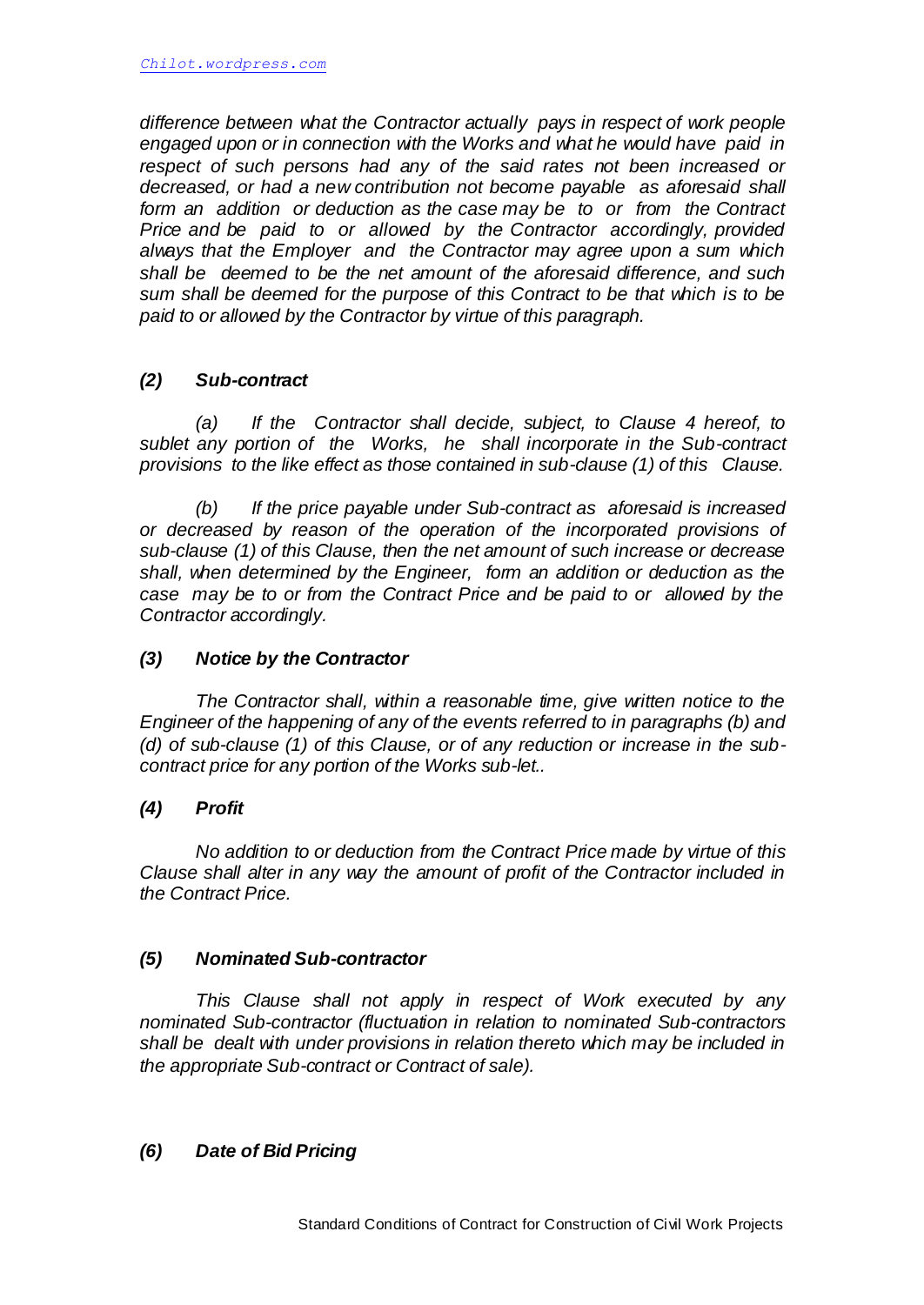*The expression "the date of bid pricing" as used in this Clause means the date 15 days prior to the deadline for the submission of bids as determined by the Employer in the bidding documents.*

# *(7) Subsequent Legislation*

*Notwithstanding the foregoing, such additional or reduced cost shall not be separately paid or credited as aforesaid if the same shall already have been taken into account in accordance with the provisions of sub-clauses (1) through (6) of this Clause.*

# *OTHER MATTERS*

# *Clause 71 Warranty in Respect of Defects of Construction*

*1. Unless otherwise provided, the Contractor shall be liable to the Employer for the defects of construction of the Works during ten years from the day on which the Employer has entered into possession of the Works.*

*2. The warranty shall not be due, however, in respect of the defects which were apparent at the time of the final acceptance of the works.*

*3. The warranty shall apply to such defects only as prevent the works from being used for the purpose mentioned in the Contract or as render such use more onerous or less profitable.*

### *Clause 72 Taxation*

*The Contractor and his employees, his sub-contractors and their employees shall not be exempted from local income or other taxes, charges and dues.*

### *Clause 73 Explosives*

*(1) The importation, transportation, storage and use of explosives shall be strictly in accordance with all applicable regulations. The use of explosives shall be kept to the minimum possible and shall only be employed for purposes and in manners approved by the Engineer. Approval of the Contractor's method of using explosives shall not relieve the Contractor of any of his responsibilities under the Contract.*

*(2) The Contractor shall notify the Engineer or personnel of his staff who are qualified and competent to use explosives and only those persons shall be permitted to use explosives in accordance with these conditions.*